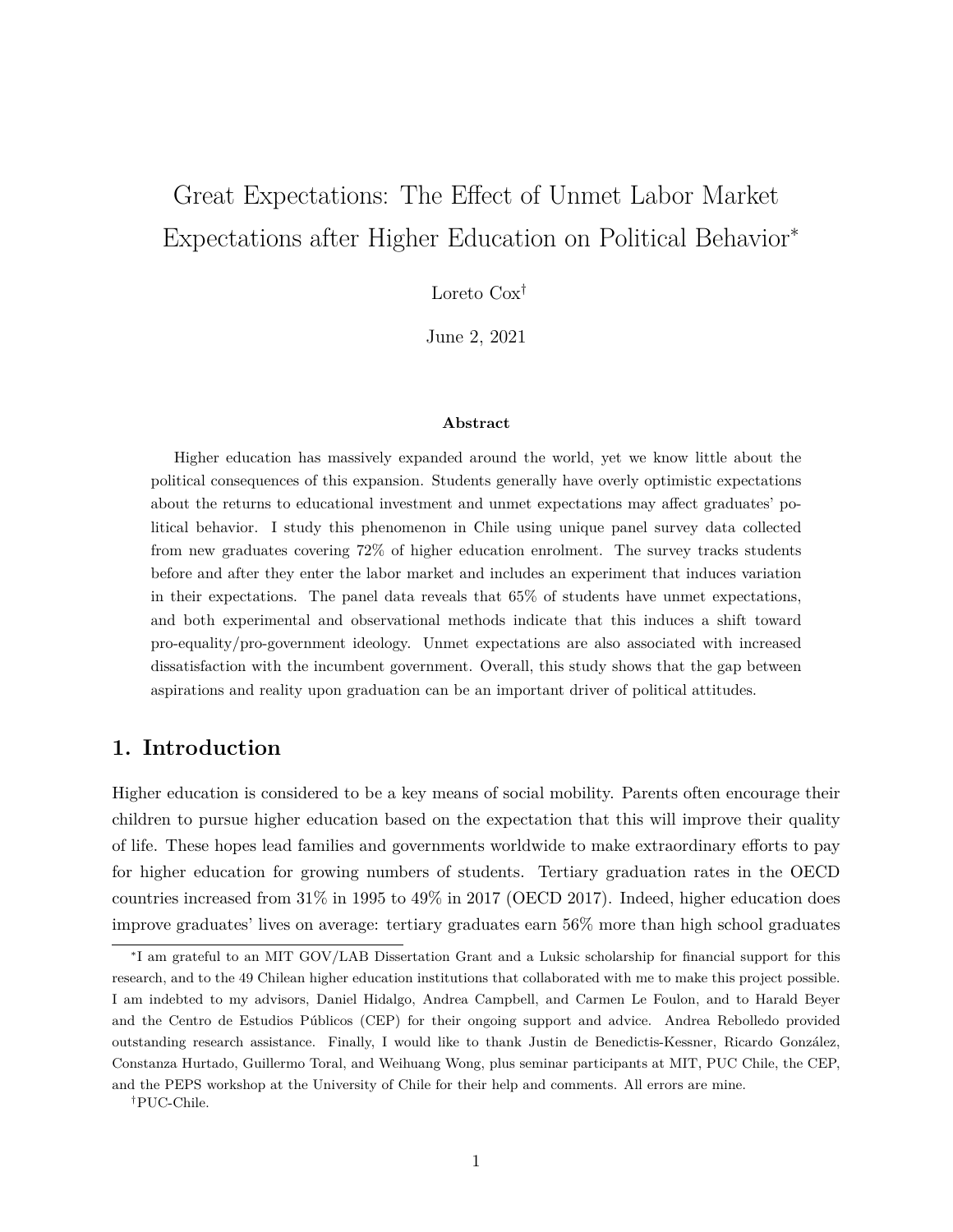(OECD 2017). Yet there is great heterogeneity in outcomes and many graduates benefit less than they expected (or not at all) from their education.<sup>1</sup> Teichler (2007) found that  $19\%$  of European college graduates find their work situation four years after graduation worse than expected. Data collected for the current study shows that one year after graduation, 65% of Chilean graduates earn less than they expected when they finished their studies.

What are the political consequences of these unmet expectations? After years of investing effort and money, how does realizing that the labor market does not value their studies as expected affect graduates' political behavior? If large numbers of graduates are in this situation, this may have important repercussions. Ahead of his time, Huntington (1968) argued that education enhances expectations, which, when unsatisfied, galvanize individuals into politics, resulting in discontent and instability.2 Pundits often relate unmet expectations after higher education to protests, suggesting they are a source of political discontent (e.g. Brannen, Haig, and Schmidt 2020, 20). Feierabend, Feierabend and Nesvold (1969) find that political instability is highest where education is rapidly expanding but economies are stagnant, and more recently, Campante and Chor (2014) link poor economic opportunities for educated people to protests. Yet to the best of my knowledge, my study is the first to examine the political effects of unmet expectations of education empirically, with a direct measure of expectations and providing causal evidence.

Expectations play a fundamental role in individual satisfaction (Inglehart 1990; Stutzer 2004), and are likely to matter in higher education – one of the largest investments in a person's life, even if only because of foregone earnings. Higher education is especially relevant from a political standpoint: it is considered a political priority, it is often funded or regulated by the government, it is supposed to foster skills that are relevant for political activity (Verba, Schlozman, and Brady 1995), and it is generally seen as a source of upward mobility and status. Thus, there are reasons to believe that unmet expectations about the benefits that higher education will bring may affect political behavior.

This paper investigates the effect of the gap between expected and actual outcomes from higher education on political behavior. I study the case of Chile, an OECD country that has experienced one of the world's greatest expansions of higher education enrolment since 1990. I use a large sample and novel two-wave panel with an embedded experiment that I designed and implemented with the collaboration of 49 higher education institutions, which together enroll 72% of the country's undergraduates. Using an innovative approach, the panel follows students as they enter the labor market, surveying 14,233 higher education students or recent graduates around the time of graduation in 2016 and administering a follow-up survey to 3,948 of these graduates one year later. My research strategy relies on two different empirical methods, a survey experiment and panel

<sup>1</sup>For example, Goldin and Katz (2008, 89) and Mettler (2014). For Chile, see Urzúa (2012) and Reyes, Rodríguez, and Urzúa (2015).

<sup>2</sup>Relatedly, Galtung (1964) claimed that when occupational status and material rewards are substantially less than educational attainments, people are motivated to take aggressive political action, although Muller and Jukam (1983) find weak support for this hypothesis.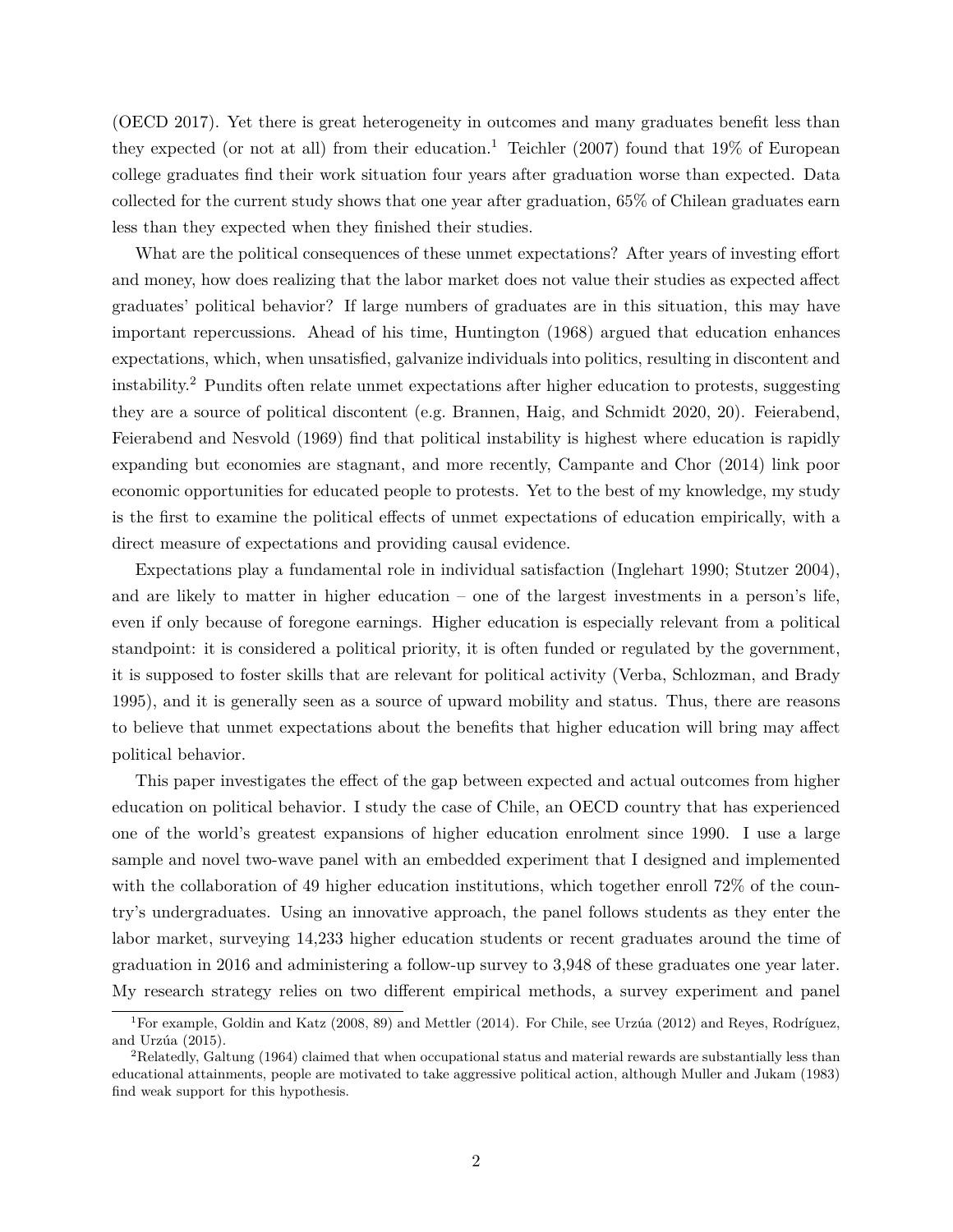analysis, which produce consistent results.

The experiment estimates the causal effect of exogenous variation in anticipated gaps between expectations and outcomes on political behavior. Subjects were asked how much they expect to earn after graduation and then randomly received information on the average labor outcomes of past graduates of their institution who were awarded the same degree. Larger gaps between respondents' expectations and past graduates' outcomes resulted in more pro-equality/pro-government ideology and more identification with the political left. Moving from no gap to the 90th percentile induces a 3.8% standard deviation move toward pro-equality/pro-government ideology, and a 2.7% standard deviation to the left in political position. These results are robust to a variety of specifications and are asymmetric for positive and negative gaps, with a much stronger effect from unmet expectations, which is consistent with loss aversion (e.g. Kahneman and Tversky 1979).

Although the experiment permits causal estimation of the effect of anticipated unmet expectations on political behavior, it measures the effect of predicted gaps based on the outcomes of previous graduates, which may not be the same as those of future graduates; moreover, they are merely averages. The panel structure of the data allows me to calculate the gap between the expected and *actual* higher education outcomes for each individual. While the experiment reveals the causal relationship between the gap and political behavior in a controlled setting, the panel illuminates how subjects respond to real-life gaps.

I calculate actual expectation gaps for income, employment, and subjective job dimensions. There is substantive variation among the eight gap measures, and the share of graduates with unmet expectations ranges from 22 to 65%. These gaps are hard to predict based on a wide set of observable variables.

The analysis of the actual gaps yields similar results as the experiment for political ideology: individuals who fail to meet expectations in income and most non-income measures become more pro-equality/pro-government. Again, the results are asymmetric, with a stronger effect for unmet expectations than for exceeded expectations, and are robust to different specifications. The consistent experimental and panel results for political ideology appear to be based on a reduction in perceptions of social mobility: unmet expectations reduce perceived social mobility, which in turn implies a shift toward left-wing ideology. This is in line with research that posits that perceptions of social mobility are inversely related to support for redistribution (Piketty 1995; Alesina, Stantcheva and Teso 2018).

The panel results related to political position are mixed, unlike those found in the experiment. In some cases, unmet expectations move people rather to the right. This result is mainly driven by a negative association between unmet expectations and support for Nueva Mayoría, the leftist government coalition. This suggests that when unmet expectations materialize – and are not just a possibility, as in the experiment – respondents, despite becoming more left-wing in terms of ideology, punish the incumbent government for their misfortune even if it is also left leaning.

Theoretically, these findings add a new, previously unstudied dimension to the long-standing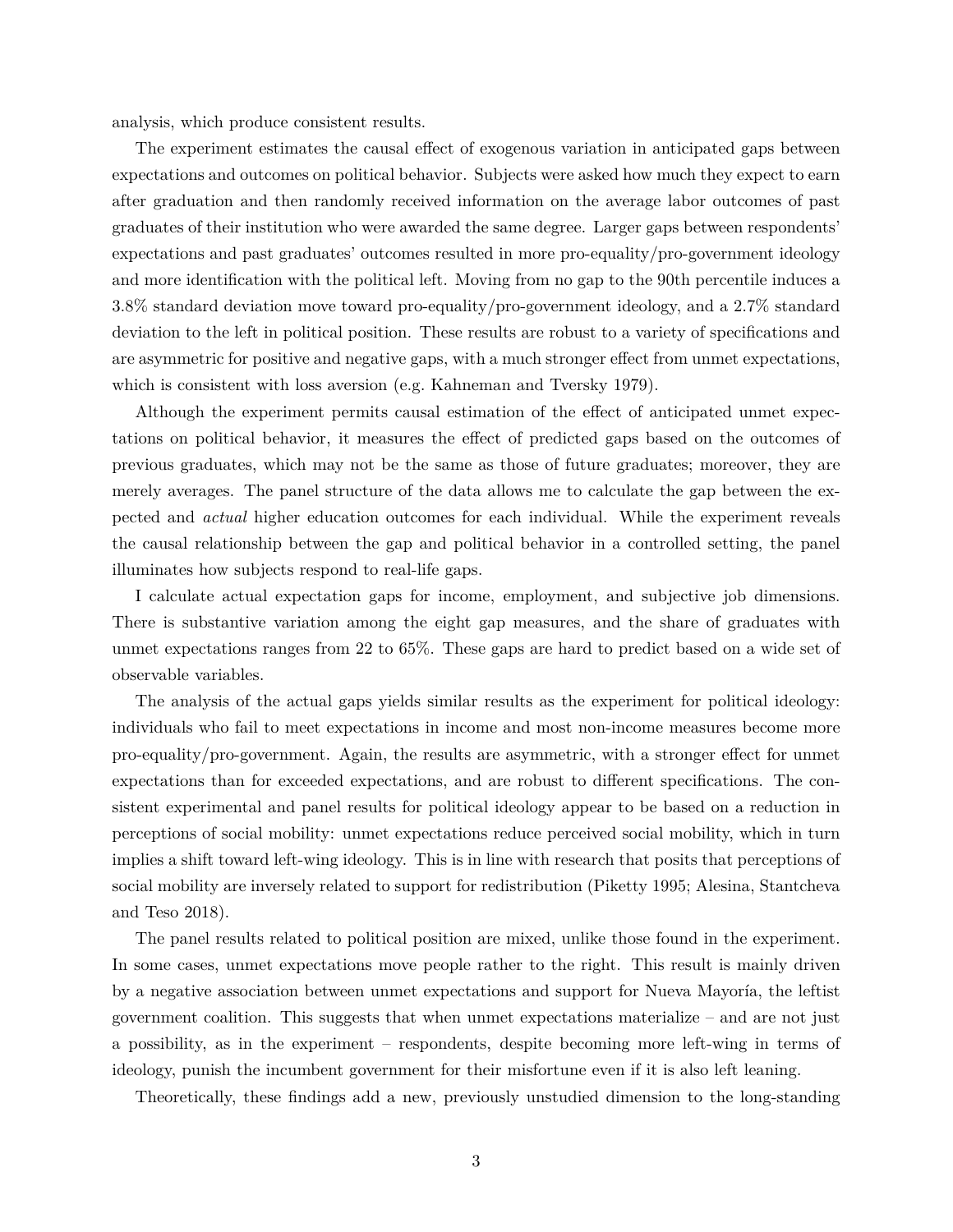association between material conditions and ideology: the role of expectations. Labor outcomes matter for their distance from expectations, and the gap between the two has political consequences: unmet expectations push graduates toward the ideological left and induce them to punish incumbent political leaders.

These findings have political implications in terms of the consequences of mass higher education, particularly in a context of rapid expansion and gaps between expected and actual outcomes. They may also help explain the emergence of protests among the young and educated, who often promote left-wing ideologies and anti-incumbent positions in Chile and elsewhere. Finally, future research can use the novel data set created for this study to examine other aspects of students' political behavior.

## **2. How Unmet Expectations After Higher Education May Affect Political Behavior**

Life outcomes, such as income, not only affect an individual's well-being in absolute terms; how they compare to expectations also matters. Indeed, for Inglehart (1990), well-being is determined by the size of the gap between expectations and achievement. Unmet income expectations have been found to reduce individual satisfaction using cross-sectional data (Stutzer 2004) and in experimental research (McBride 2010).

Individuals' unmet expectations about how much they will earn after graduating from higher education may be especially relevant for politics mainly for three reasons. First, education is generally considered a priority for governments: a survey of 48,000 individuals in more than 30 countries reveals that 77% think the government should spend more on education; it ranked second on a list of seven issues (ISSP 2006). As an investment, higher education is costly (in addition to tuition fees, it entails foregoing years of labor income), uncertain, and cannot be mortgaged. These features lead to important market failures in its funding. Besides, higher education is believed to have relevant externalities such as increasing general knowledge, promoting economic development (Romer 1994), and improving democracy (Lipset 1959). Governments around the world cite these reasons to justify their involvement in higher education's funding and regulation.

Second, higher education is believed to foster skills that are relevant for political activity. Verba, Schlozman, and Brady (1995) posit that higher education enhances communication skills that are useful for articulating and organizing demands, which in turn increases political participation. Prior studies examining a variety of contexts and countries have gathered empirical evidence of a relationship between higher education and political participation (Mettler 2005; Hillygus 2005), although the causal evidence is mixed (cf. Dee 2004; Berinsky and Lenz 2011; Solís 2012).

Finally, partly thanks to its high average economic returns, higher education is seen as a source of social mobility and status: most people go to higher education in hopes of improving their labor market outcomes. All of these reasons also apply to primary and secondary schooling, but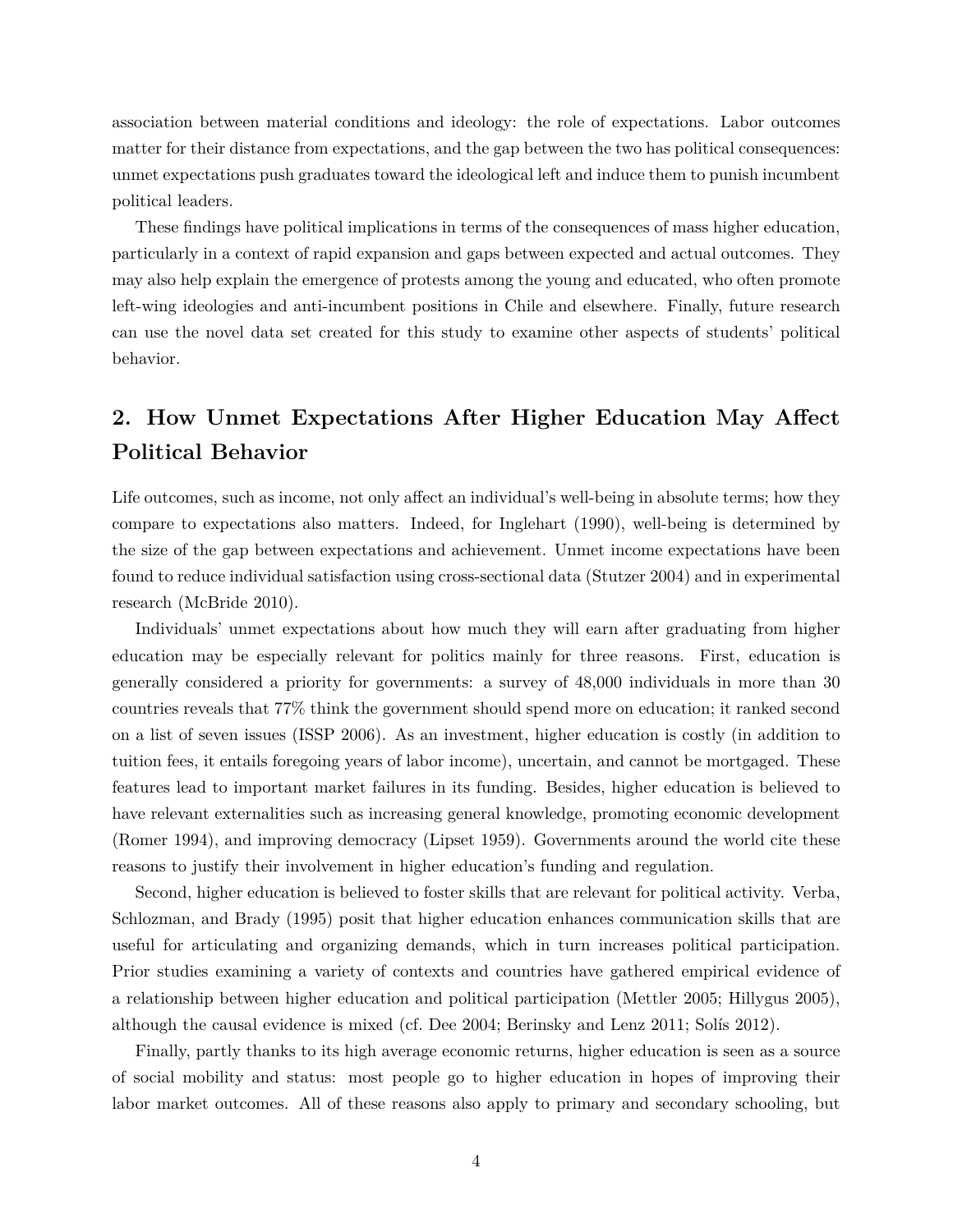since higher education is voluntary, expectations are more important because they affect people's decisions about whether to pursue it.

#### **Two possible mechanisms**

How does the gap between expectations and achievement affect political behavior? I propose two potential mechanisms: (1) unmet expectations undermine an individual's faith in the possibility of social mobility and thus push them toward left-wing ideology and (2) unmet expectations reduce support for the incumbent, due to either diminished satisfaction or blame attribution. This section explores each in turn.

First, an individual's failure to advance as far as anticipated may undermine their belief that education can facilitate social mobility, which may increase their identification with left-wing ideology. This may happen even if a graduate obtains a better social position than her parents but does not reach her personal expectations.

In general, social inequality is regarded as more morally acceptable if the society exhibits equality of opportunity. Thus, if a loss of faith in social mobility undermines an individual's belief that opportunities are in fact equal (Piketty 1995), this may reduce their tolerance of inequality. In addition, social mobility reduces support for redistribution. If social mobility is achievable, people can improve their livelihoods without government support. As well, self-interested people may oppose high levels of redistribution if they expect that in the future, they (or their children) will be better off (Bénabou and Ok 2001).

A vast literature links perceptions of social mobility to demands for redistribution. Piketty (1995) presents a model in which individuals learn the relative importance of effort and predetermined factors for economic success from their own personal experience of income mobility. Upwardly mobile groups will give more weight to effort and consequently demand less redistribution (see also Bénabou and Tirole 2006; Alesina and Angeletos 2005).

These insights have empirical support. Alesina and Giuliano (2011) find that social mobility in terms of occupational prestige is associated with less support for redistribution, while Alesina, Stantcheva and Teso (2018) induce experimental variation in mobility perceptions and demonstrate that it critically changes preferences for redistribution. Likewise, a belief that social mobility is less likely due to unmet expectations from higher education may undermine tolerance of inequality and increase support for redistribution.

A second potential mechanism is that unmet expectations may reduce support for the incumbent. Graduates may blame the government for their unmet expectations if they attribute them to labor market conditions, which are often regarded as part of a government's responsibility (e.g. Rudolph 2003). Several prior studies have linked personal dissatisfaction to decreased support for the incumbent (Ward 2020). This may be so even if the government bears no responsibility for the source of dissatisfaction. For example, Achen and Bartels (2016) argue that voters punish incumbents for natural disasters such as drought, flu, and shark attacks, while Liberini, Redoano,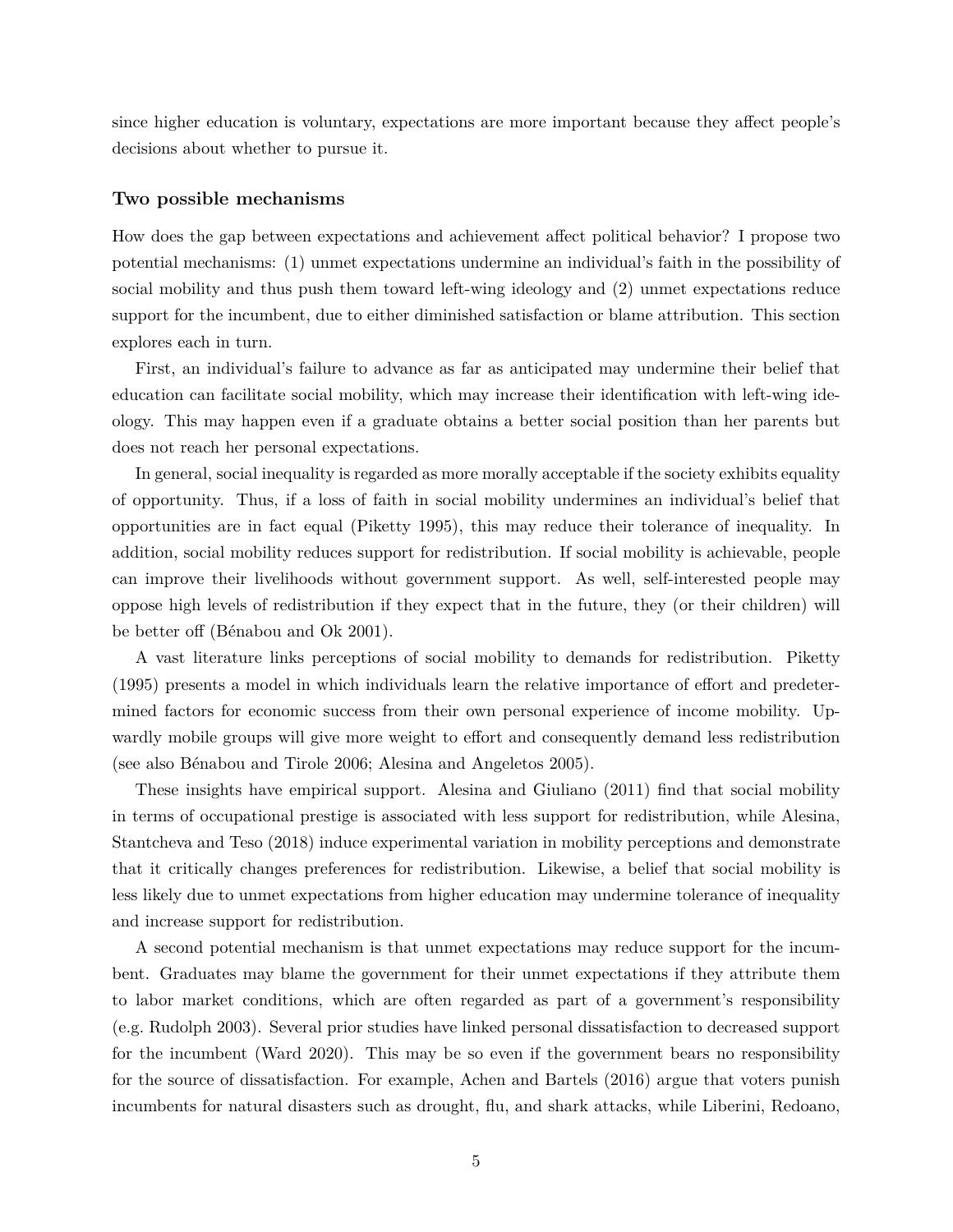and Proto (2017) find that spouse death reduces the chances of voting for the incumbent. These findings suggest that if unmet expectations reduce individual well-being, they may reduce support for the government even if they are unrelated to government actions.

Finally, the effects of the gap need not be symmetric for unmet and exceeded expectations. Asymmetric relationships are consistent with the fact that individuals tend to adjust their expectations faster upwards than downwards (Duesenberry 1949), and that they tend to be more averse to losses than to corresponding gains (Kahneman and Tversky 1979). Loss aversion has been empirically demonstrated in a wide range of settings. People consider actual losses to be more unfair than reduced gains (Kahneman et al. 1991), and negative changes in well-being are stronger predictors of government vote share than positive ones (Ward 2020).

## **3. The Chilean Case**

Chile is a good case for studying the political consequences of unmet expectations after higher education. It has transitioned from an elite to a mass higher education system over the last decades: in 1981 there were eight higher education institutions and around 100,000 students, and today there are 141 institutions and 1.2 million students. More than half of those aged 19–20 now pursue higher education– a higher enrollment rate than that of several developed countries (OECD 2019).

Despite important expansions in access to higher education, Chile has the highest wage premium of any OECD country: graduates aged 25–34 earn, on average, 91% more than high school graduates (OECD 2019). This large premium explains an important part of Chile's high levels of inequality (Beyer and Le Foulon 2002).

Higher education is considered key for social mobility, which is consistent with its large average returns. More than three-quarters (81%) of Chileans believe that higher education allows people to have a better life than their parents (CEP 2017), and parents increasingly want their children to go to college. While 30% of the parents of ten-year-olds expected their child to graduate from university in 1999, 85% did so in 2013 (Ministerio de Educación 1999, 2013).

However, the returns to higher education, i.e. the increase in earnings generated, are very heterogeneous. Urzúa (2012) calculates returns for selected programs and finds that while law or business degrees have positive returns for all graduates, 56% of journalism graduates and 43% of psychology ones have negative returns, which vary widely by institution. Heterogeneity also appears in causal estimates of returns to higher education (Hastings, Neilson, and Zimmerman 2014; Reyes, Rodríguez, and Urzúa 2015).

The returns to higher education have also fallen over time. Sapelli (2016) estimates that for cohorts born around 1965, returns are 70–80%, compared to less than 30% for those born 20 years later. If people's expectations about returns are based on those of previous generations and are slow to adjust, they will overestimate current returns. Indeed, there is evidence of a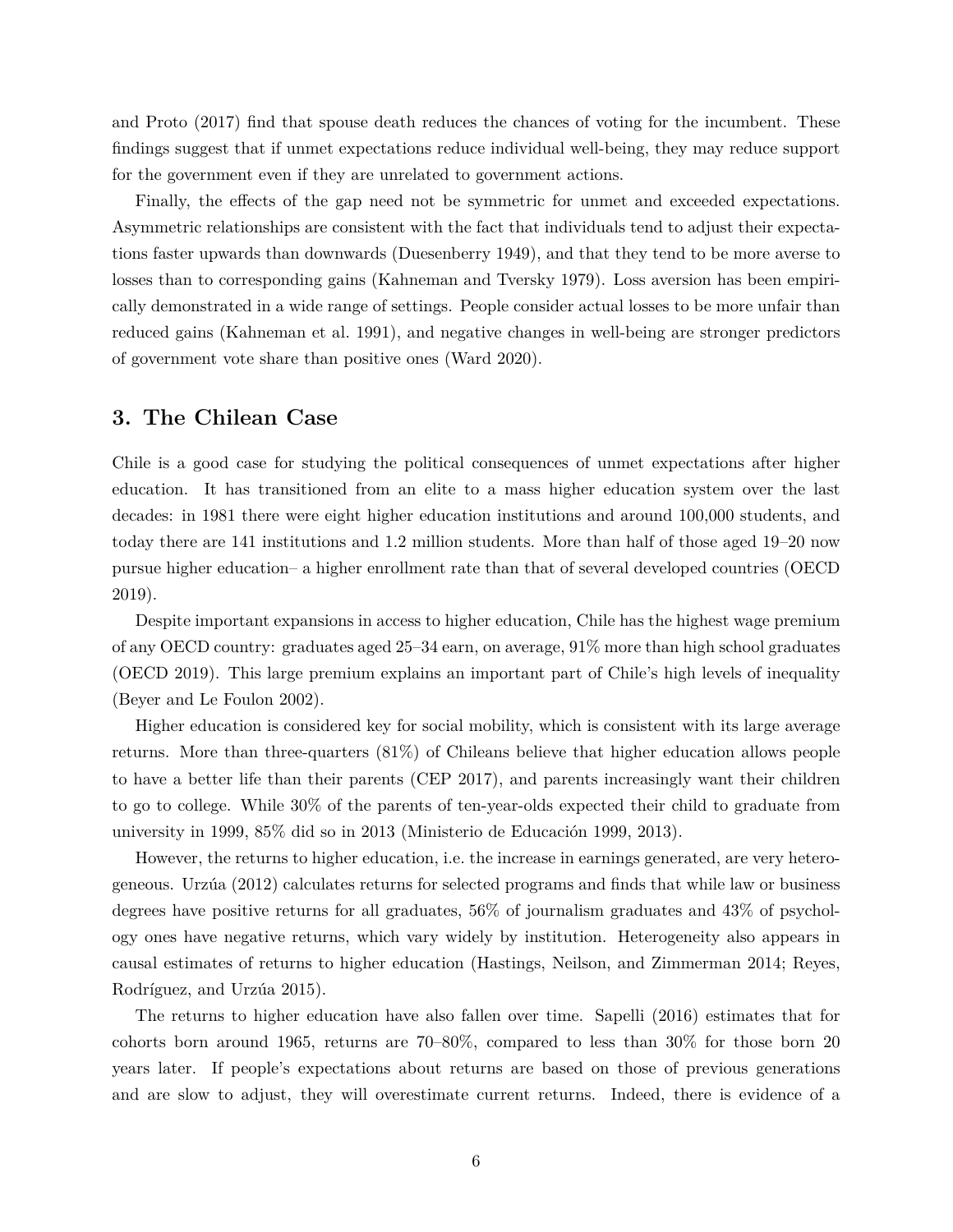systematic overestimation of the returns to higher education. Hastings et al. (2016) merge a survey of Chilean prospective students with administrative data and find that, compared to outcomes of past students in their target degrees, students had overly optimistic beliefs about their earnings prospects. Average overestimation was 39%, and was higher for low-income students and those with lower test scores.

Therefore, it is hard for prospective students to have realistic expectations about whether obtaining a particular degree will help them get a good job. In Chile's highly specialized system, most students choose their program choice at age 18, before taking their first higher education class. In addition, most of their parents cannot give them first-hand advice: more than two-thirds of 18–24-year-old students are the first generation in their family to go to university (OECD 2017). Another source of insufficient information is that many higher education institutions are fairly new: in 2016, 35% were less than 20 years old.

Finally, higher education is a salient issue in Chilean politics. Education is the third-highest priority in public surveys, after crime prevention and health (CEP 2017), and has captured a great deal of attention over the last decade. In 2011, large-scale student protests demanded "free higher education" and an "end to profit" in education. This movement involved thousands of demonstrations, politicized the country's inequality and had a major political impact (Roberts 2016). Bachelet's second government (2014–2018) embraced the main movement's demands as one of its most important reforms. Starting in 2016, the country began a gradual transition from higher education funding based on grants and loans, with a heavy private expenditure, towards free higher education. In a second round of social unrest, protests by high school students in 2019 over the rise in subway fares suddenly escalated into violence and a nationwide social upheaval unseen since the return of democracy in 1990. Supporters of this upheaval were overwhelmingly young and educated. Notably, the inability of higher education to live up to expectations is cited as a source of discontent for both waves of protests (e.g., Brunner 2020).

### **4. Research Design and Data**

This study is based on a tailored two-wave online panel survey of Chilean students and recent graduates around the time of their graduation. The panel design allows me to measure the gap between labor *expectations* at graduation and labor *outcomes* one year later, and to analyze the correlation between this gap and individual-level changes in political behavior.

Such correlations are not necessarily causal, as some respondents' characteristics may be correlated with both the gap and political behavior changes. For this reason, the first wave of the survey included an experiment in which half of the participants received a random "information shock," about the labor outcomes of previous graduates who received the same degree from the same institution. This experiment allows me to estimate the causal effect of becoming aware of a possible gap between the expected and actual results of higher education on political attitudes.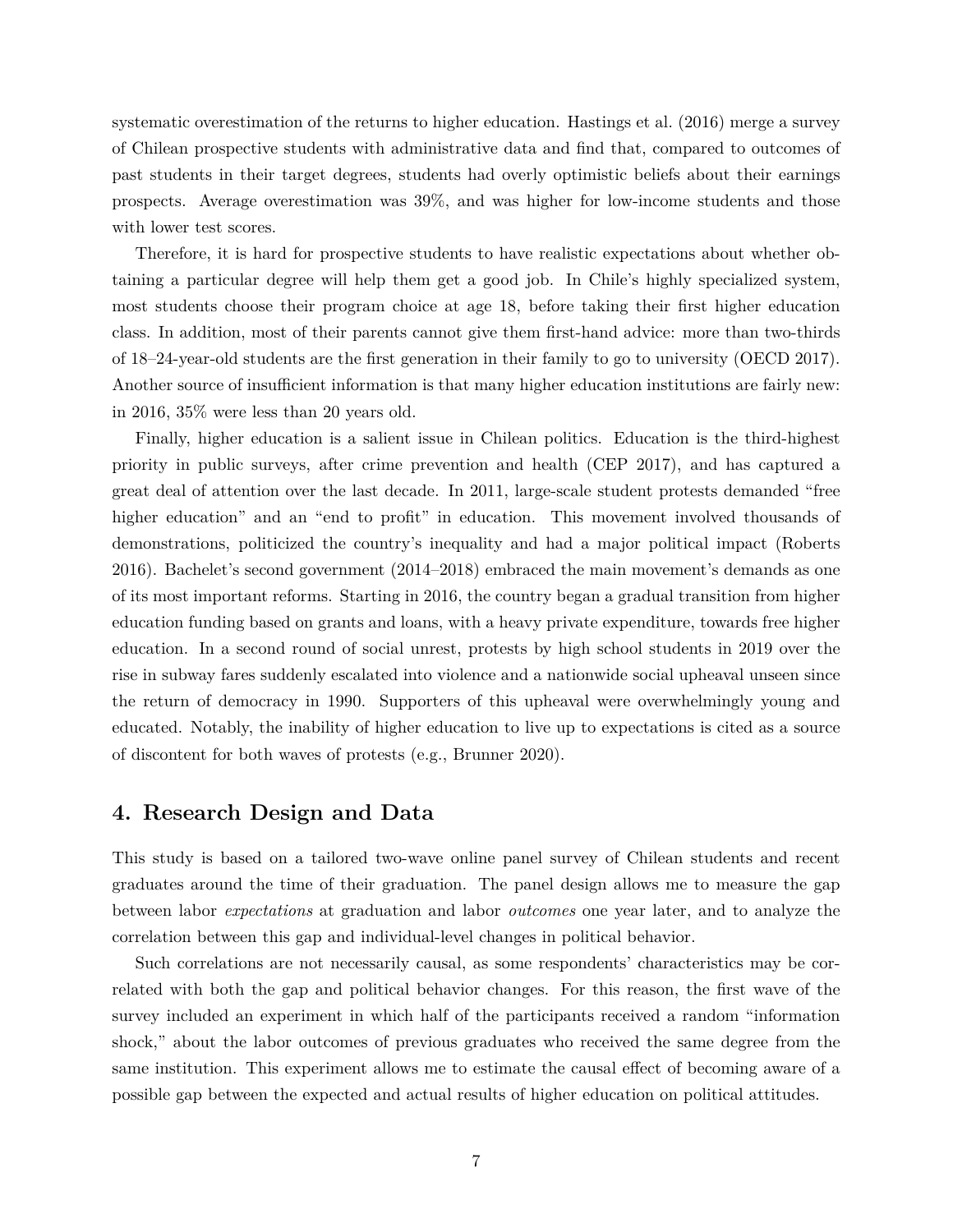I invited all Chilean universities, plus vocational institutions that are accredited or have at least 1,000 students to participate in this project. A total of 49 higher education institutions agreed to send an email with a link to the survey to qualifying students.<sup>3</sup> The project included an evaluation of the country's higher education system from the standpoint of students, and participating institutions were offered a customized report. The first survey asked respondents for their permission to contact them again one year later, and 97.4% agreed and provided their email addresses. Those respondents were contacted for the second wave. Both online surveys encouraged participation with prize raffles. For details on the ethics of this research, see Online Appendix A.1.<sup>4</sup>

The first wave (November 2016–January 2017) asked about the respondents' higher education experience, labor expectations, political behavior, and demographics. The second wave (November– December 2017) asked about their entrance into the labor market and political behavior. Both were pretested.5

The first wave surveyed 14,233 students, i.e. 4% of a full cohort of Chilean higher education students. While the sample was not randomly selected, since only institutions that agreed to participate were included, these institutions represent 72% of national higher education enrollment and are fairly representative in terms of public/private status, size, region, and quality (see Online Appendix A.2 for details).

There is also selection in individuals who participated in the survey. The response rate is at most roughly 5.4%.<sup>6</sup> Overall, and considering the sample is not random, it looks substantively similar to Chilean higher education students on most dimensions. Respondents are statistically different from the overall population in most regards,<sup>7</sup> but since the sample is large, small differences appear as significant. The main concern is an overrepresentation of students from private schools and private

4This research was considered exempt after review by XXXXXX's Committee On the Use of Humans as Experimental Subjects (protocol #XXXXXXXXX).

<sup>5</sup>The full questionnaire is available upon request.

<sup>6</sup>Since higher education institutions sent the emails, I do not have the exact number of emails sent: 40 of the 49 institutions provided data on emails sent, but in some cases these are likely to be wrong (e.g., much larger than the institution's enrollment). Response rates calculated based on emails sent was 0.8%. Calculated using total institution enrollment in the first year (an approximation of the cohort size), the response rate rises to 5.4%. This last measure is in line with similar studies of Chilean higher education students, like Solís (2012), who reports a response rate of 40% based on emails opened; when calculated using emails sent, it is around 5%.

<sup>7</sup>The sample of students is slightly biased towards women  $(54.2\% \text{ vs. } 52.2\% \text{ overall})$  and older students. The sample is importantly biased toward students from private schools  $(27.3 \text{ vs. } 12.6\% \text{ overall})$ , which serve the wealthiest  $7\%$ of the population. Students from non-traditional private universities are overrepresented (49.2 vs. 30.1%), mainly to the detriment of vocational institutions (14.1 vs. 30.8%). Those attending medium-sized institutions are also overrepresented (15.8 vs. 12.5%). The distributions of the sample by institutional quality and area of study appear to be representative. Note that the sample consists of final year students and recent graduates, while the available data describing the universe of students considers all students. This could explain some of the differences, for example if there is selective dropout. For details, see Online Appendix A.3.

<sup>3</sup>Qualifying students were defined as undergraduate or master's students who: i) finished their class requirements or graduated in 2016, ii) were in the last year, or iii) were expected to finish their class requirements or graduate in the first semester of 2017. Master's students were included because in some Chilean universities all students graduate with a master's degree. Of the respondents, 27% expected to finish their studies during the semester the survey was administered, and 19% expected to finish in the first semester of the next year; 54% had already finished their studies, of whom 59% had finished the previous semester, and the rest earlier. Note that graduation requirements, such as theses or internships, often lead students to graduate years after finishing classes.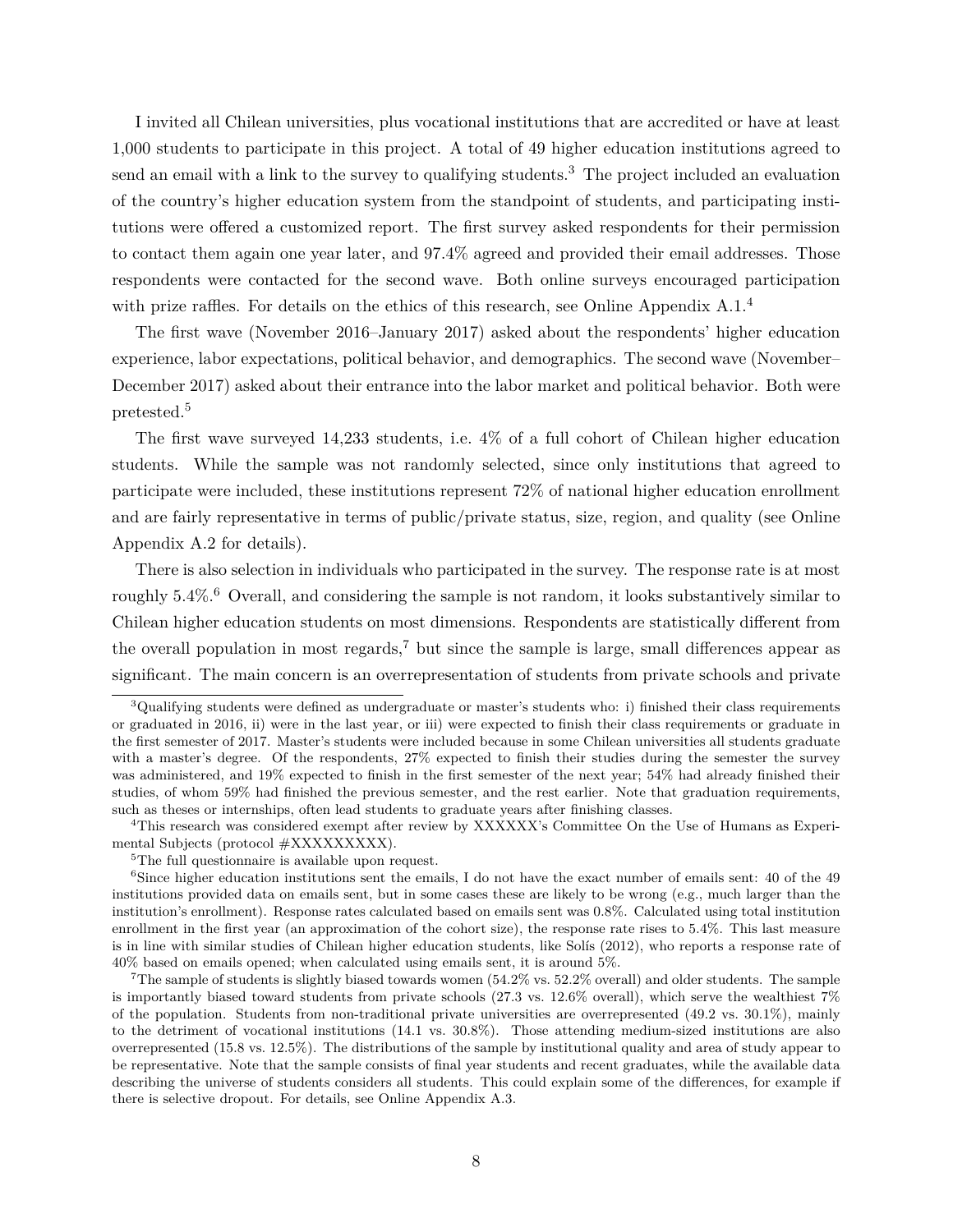universities, variables that may be associated with higher socioeconomic status. The robustness checks include weights that account for these differences.

The second wave included 3,948 respondents. This corresponds to 28% of the first-wave sample, raising questions of selective attrition, which are analyzed in Online Appendix A.4. Despite several statistically significant differences between the two samples, for most variables the differences do not seem substantively important, e.g. less than two percentage points for categorical variables. Variables that proxy for labor outcomes and predicted gaps, which are of special concern, do not display substantively large differences. The exceptions are the differences in type, size, and quality of higher education institutions, which can reach up to six points, and may be correlated with socioeconomic status.

However, for these differences to be a problem for this research, they need to be correlated with the dependent variables in ways that cannot be accounted for by observable variables. *A priori*, the extent to which this may be the case is unclear. At least in the experiment, there are no consistent heterogeneities by type of higher education institution. Nevertheless, the results are robust to the use of survey weights that account for the observable differences between both samples.

A key way of assessing the seriousness of the attrition is analyzing whether the experiment's results vary based on whether respondents dropped out of the panel. The test consists of comparing experimental responses to unmet expectations for individuals who did and did not participate in the second wave. Different responses in these two groups would suggest biases when studying the attrited sample. This test precisely captures whether individuals who attrited and those who did not differ in ways that are correlated with the dependent variables of interest, considering both observable and non-observable variables. Fortunately, the main experimental results are not statistically different by attrition status (see Online Appendix A.4). This test indicates that attrition, despite being non-random, is not problematic for the research question at hand.

## **5. Measurement**

#### **Predicted and actual gaps**

For the experiment, I estimate the gap between individuals' expected labor conditions after graduation and the average outcomes of past graduates from their institution who obtained the same degree, according to data from the Chilean Ministry of Education.8 I call these measures *predicted* gaps. Note that the outcomes of past graduates may not be the same as those of future graduates, and they correspond to averages rather than individual predictions. Only respondents who wanted to enter the labor market within the following year (92.4%) were asked about labor expectations. The ministry has employment data for one year after graduation for 72.4% of the sample and earnings data for four years after graduation for 63.2%.

<sup>8</sup>Data available at <http://www.mifuturo.cl/>. To ensure confidentiality, the ministry provides data for combinations of institution/degree for which there are at least 11 observations for each of the last three cohorts.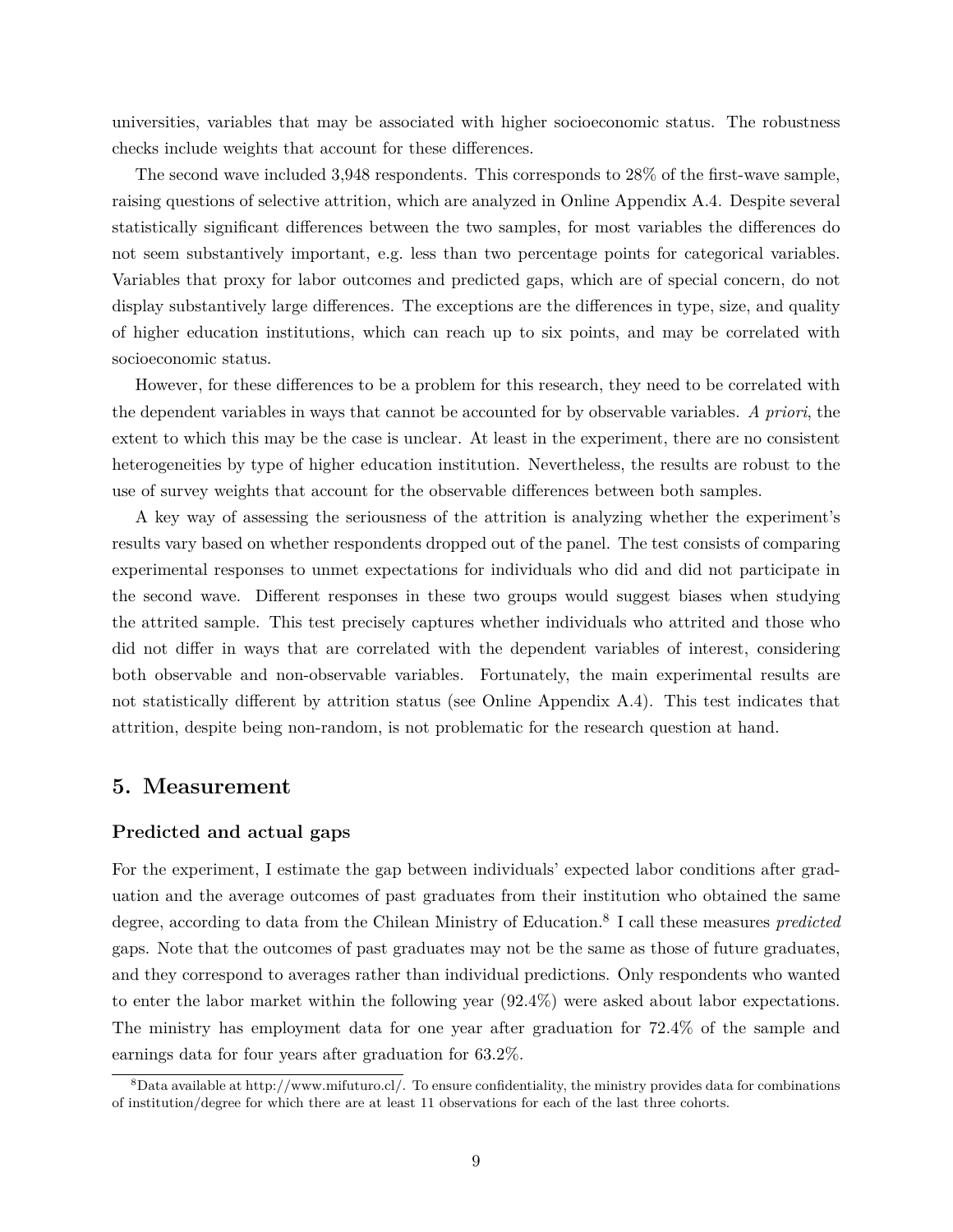For the panel analysis, I measure the gap between expectations in wave 1 and the actual situation in wave 2 in several dimensions. These are *actual* gaps.

For both predicted and actual gaps, I calculate three income measures. First, the dollar gap measures the difference in dollars between the respondent's revealed expectations9 and either the average outcomes of past graduates (predicted gap) or the individual's actual situation in wave 2 (actual gap). Second, the percent gap estimates the dollar difference as a percentage of the individual's expectations. Third, the standard-deviation-adjusted (or SD-adjusted) gap takes into account that the variance of higher education outcomes in the labor market differs by area of study and institution, which may affect the subjective importance of the gap. For example, earning less than expected probably has a different effect when there is great variation in peers' earnings than when all peers earn more or less the same. Thus, this gap is deflated by a measure of variance.<sup>10</sup>

I also calculate employment expectation gaps. The predicted gap considers the absolute difference between the individual's declared probability of having a job in one year (in tenths) and the employment rate of past graduates one year after graduation. The actual gap compares expectations of employment with an indicator of being employed in wave 2.

For actual gaps, I construct additional measures comparing expectations in wave 1 with the actual situation in wave 2 for how long the respondent was unemployed before finding a  $job$ ,<sup>11</sup> how closely the job relates to her studies, how much she likes her job, and how she thinks she is performing with respect to her program peers in terms of job opportunities.<sup>12</sup>

All gaps are constructed so that positive values imply unmet expectations and negative values imply expectations were surpassed.<sup>13</sup> I also refer to positive gaps as "underperforming gaps," and to negative gaps as "outperforming gaps." Table 1 shows the definitions and unit of measures for all gap measures.14

Table 2 reports the means for each gap measure, the means for positive gaps, plus the share of observations with gaps equal to zero (exactly correct expectations) and greater than zero (unmet

<sup>9</sup>The answers for the expectation and income questions were in 50,000 Chilean pesos intervals, equivalent to around US\$76. Dollar value corresponds to the first week of December 2017 (CLP\$656).

<sup>10</sup>While the gap is calculated using degree/institution averages, the variance deflator uses area of study instead of degree due to data availability. Cases for which there were fewer than 15 observations in the same area/institution in the sample are omitted, losing 262 observations.

<sup>&</sup>lt;sup>11</sup>The question for time spent finding a job uses intervals (less than a month,  $1-2$  months,  $3-6$ , etc.). The gap measure uses the median value of each interval.

 $12$ For this gap, I assigned values of -1, 0, and 1 to worse, similar, and better than peers, respectively, and calculated the gap as the difference between this variable in the two waves. Note that the actual outcome corresponds to the *perception* of the comparison with peers.

<sup>&</sup>lt;sup>13</sup>They were constructed as expectations minus actual outcomes. The exception is the gap in time spent finding a job; since greater values correspond to worse labor outcomes, it was constructed as outcome minus expectations.

<sup>&</sup>lt;sup>14</sup>Where  $Exp_{Y_4}^{i,d,I}$  is the income expectation after four years for individual i with degree d from institution I, in dollars, and  $Mean_{Y_4}^{d,I}$  is the income mean after four years for degree d from institution I.  $SD(Exp.Y^{a,I})$  is the standard deviation of students expectations from area of study a of degree d from institution I.  $Exp_e^{i,d,I}$  is the expected probability of having a job one year later for individual i with degree d from institution I and  $Mean_e^{d,I}$  is the employment rate for degree  $d$  at institution  $I$ .  $Exp$  corresponds to expectations, and  $Act$ . to actual outcomes of the variable. Y is income one year after graduation,  $SD$  is the standard deviation,  $Prob. Emp$  is the probability of being employed and  $I$ (*employed*) is an indicator of whether the individual is employed.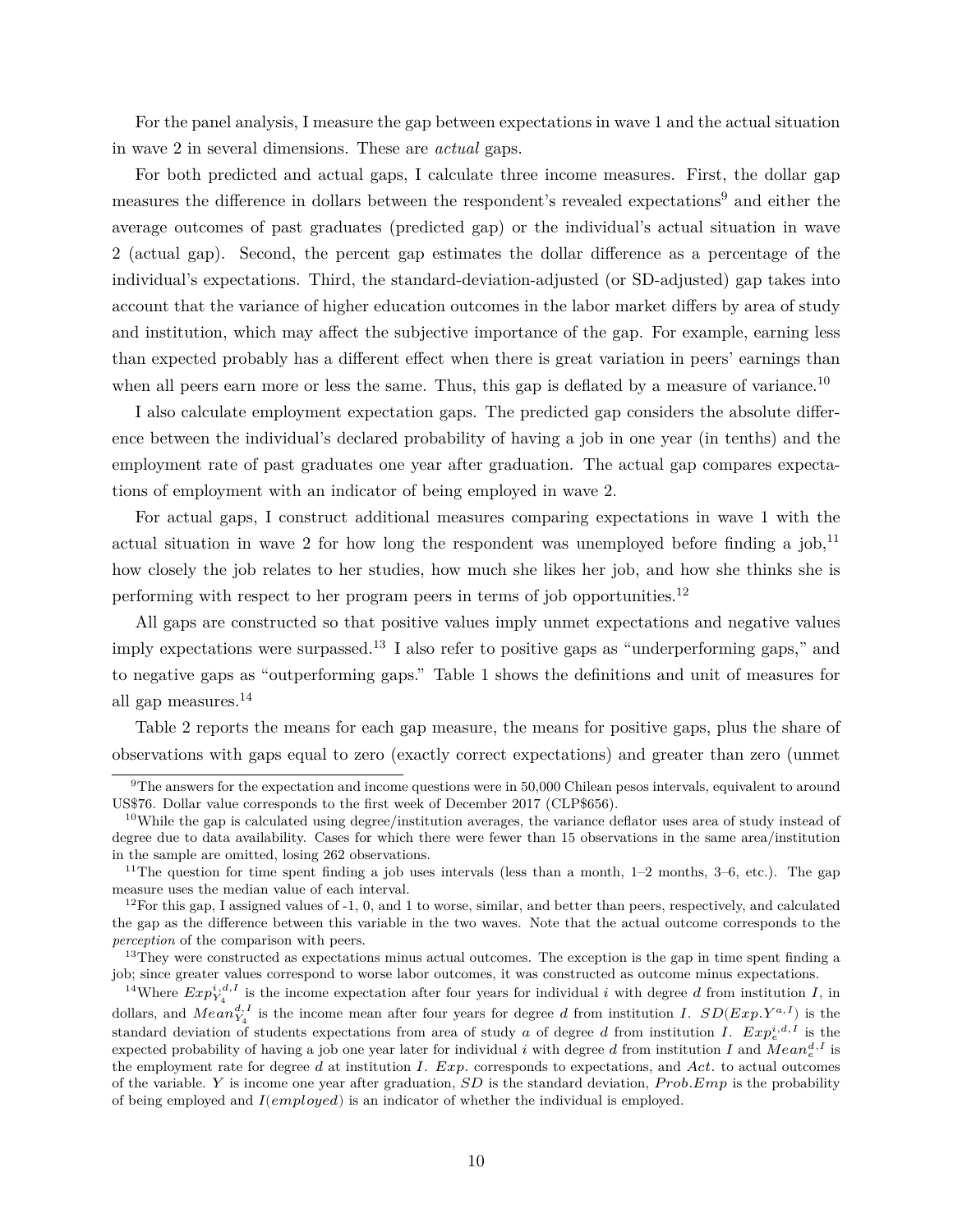| Measure                        | Definition                                                                                           | $\bold{Unit}$                 |
|--------------------------------|------------------------------------------------------------------------------------------------------|-------------------------------|
| Predicted gaps                 |                                                                                                      |                               |
| Income USD (year $4$ )         | $Exp_{Y_4}^{i,d,I} - Mean_{Y_4}^{d,I}$<br>100 * $(Exp_{Y}^{i,d,I} - Mean_{Y}^{d,I})/Exp_{Y}^{i,d,I}$ | USD, monthly                  |
| Income percent (year $4$ )     |                                                                                                      | Percentage of expectations    |
| Income SD-adjusted (year 4)    | $\frac{ (Exp_{Y_A}^{i,d,I} - Mean_{Y_A}^{d,I})}{ Exp_{e}^{i,d,I} - Mean_{e}^{d,I}}$                  | Area/institution st. devs.    |
| Employment (year 1)            |                                                                                                      | Probability points, in tenths |
| Actual gaps (year 1)           |                                                                                                      |                               |
| Income USD                     | $Exp.Y^i - Act.Y^i$                                                                                  | USD, monthly                  |
| Income percent                 | $100^*(Exp.Y^i - Act.Y^i)/Exp.Y^i$                                                                   | Percentage of expectations    |
| Income SD-adjusted             | $100^*(Exp.Y^i - Act.Y^i)/SD(Exp.Y^{a,I})$                                                           | Area/institution st. devs.    |
| Employment                     | $Exp. Prob. Emp.^i - I(employed)^i$                                                                  | Probability points, in tenths |
| Time spent finding a job       | $Act. Timei - Exp. Timei$                                                                            | Months                        |
| Relationship of job to studies | $Exp. Relationi - Act. Relationi$                                                                    | $1-7$ scale                   |
| Likes job                      | $Exp.Liking^i - Act.Liking^i$                                                                        | $1-7$ scale                   |
| Comparison with peers          | $Exp.Peersi - Act.Peersi$                                                                            | $1-3$ scale                   |

Table 1: Definitions of gap

expectations). Online Appendix Panel B.1 shows the distribution of gap measures, while Online Table B.1 shows their quantiles. Note that except for the employment gap, all actual gaps are only available for individuals who are working.

Expectations were generally overoptimistic compared to past graduates. On average, expectations for four years after graduation were US\$345 above past graduates' monthly income, which corresponds to 4.4% lower than expectations. Employment expectations at one year are better adjusted: only 0.65 percentage points above average past graduates' probabilities. Still, all measures show that around 60% of respondents have underperforming gaps. There is great variation in measures, and the minimums and maximums are extreme values. Predicted gaps are close to zero around the 40th percentile.

Expectations are also overoptimistic compared to actual individual outcomes. On average, graduates earn US\$200 less than they expected one year earlier, which corresponds to 12% of their expectations.15 Overall, 65% of graduates earn less than they expected, and on average they overestimated the amount by US\$440. Income measures of the actual gap are perfectly adjusted around the 30th percentile and have extreme values. For the rest of the actual gaps, the share of graduates with unmet expectations ranges from 22–37%, and expectations are perfectly well adjusted around the 50th percentile. All actual gaps show variation, and in most cases there is a big mass around zero (correct expectations).

In most cases, predicted and actual measures of the gap are positively correlated (Table B.2 in Online Appendix B). This implies that individuals who are overoptimistic with respect to previous graduates tend to be overoptimistic about their own future earnings too. Mostly positive correlations among actual gap measures reveal that different dimensions of the job situation tend to move

<sup>15</sup>On average, predicted gaps are larger than actual gaps. Recall that predicted gaps are for four years after graduation, whereas actual gaps are one year later.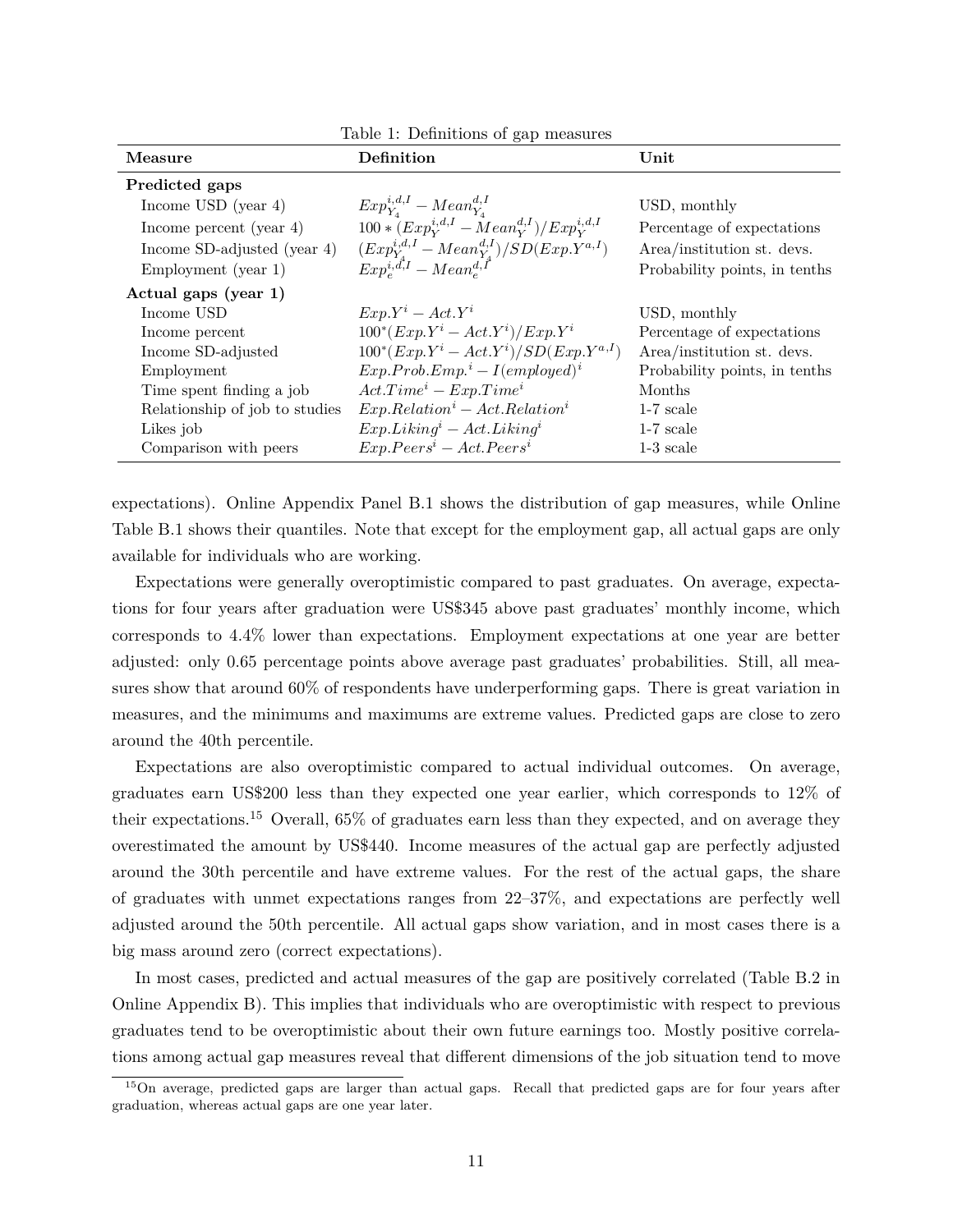| $\frac{1}{2}$ and $\frac{1}{2}$ . Descriptive statistics of gap incastries | n     | Mean    | Mean if     | $Gap=0$ | $Gap\!>\!0$ |
|----------------------------------------------------------------------------|-------|---------|-------------|---------|-------------|
|                                                                            |       |         | $Gap\geq 0$ | $(\%)$  | $(\%)$      |
| Predicted gaps                                                             |       |         |             |         |             |
| Income $(USD)$                                                             | 8,307 | 345.03  | 792.95      | 2.9     | 62.3        |
| Income $(\%)$                                                              | 8,307 | 4.39    | 27.38       | 2.9     | 62.3        |
| Income (SD-adjusted)                                                       | 8,045 | 0.37    | 0.84        | 2.9     | 62.0        |
| Employment (prob.)                                                         | 9,540 | 0.65    | 13.38       | 0.6     | 59.9        |
| Actual gaps                                                                |       |         |             |         |             |
| Income (USD)                                                               | 2,525 | 199.05  | 442.76      | 9.8     | 65.3        |
| Income $(\%)$                                                              | 2,525 | 12.09   | 31.64       | 9.8     | 65.3        |
| Income (SD-adjusted)                                                       | 2,411 | 0.36    | 0.80        | 9.9     | 65.2        |
| Employment (prob.)                                                         | 3,614 | 15.24   | 75.09       | 37.6    | 30.1        |
| Time spent finding a job (months)                                          | 2,525 | $-0.38$ | 4.19        | 34.9    | 21.5        |
| Relationship of job to studies $(1-7)$                                     | 2,525 | 0.31    | 2.17        | 43.4    | 31.0        |
| Likes job $(1-7)$                                                          | 2,525 | 0.33    | 1.65        | 41.5    | 37.0        |
| Comparison with peers $(1-3)$                                              | 2,525 | 0.24    | 1.12        | 50.9    | 35.1        |

Table 2: Descriptive statistics of gap measures

in the same direction with respect to expectations.

For brevity, throughout the paper I focus on two income gap measures: dollars and adjusted by SD. The most relevant perceived reason to pursue higher education in Chile is to improve one's income and labor opportunities (CEP 2017). Also, income gaps are intimately related to the theoretical insights linking the gap to political behavior, as discussed in Section 2. Among income gaps, the dollar gap is the simplest, and the SD adjustment facilitates better comparisons between individuals with different areas of study and from different higher education institutions. The Online Appendix shows the results for the rest of the gap measures.

Finally, most variables are poor predictors of actual gaps (Online Table B.3).<sup>16</sup> Gender, age, school type, institution type, parents' education, source of higher education funding, and political position do not consistently yield significant coefficients across different gap measures. The exceptions are the dummies for whether the individual was working full time or part time in wave 1: these are statistically significant and relatively large.<sup>17</sup> These results are fairly robust to different sets of control variables. Overall, they suggest that actual gaps are quite difficult to predict in terms of observable variables, except for working status in wave 1. They also reduce concerns about selective attrition.

<sup>&</sup>lt;sup>16</sup>This exercise is less relevant for predicted gaps, because in the experiment variation comes from random treatment assignment.

 $17$ In general, working full time is correlated with a lower actual gap. This makes sense, since individuals who have working experience are better informed about what to expect.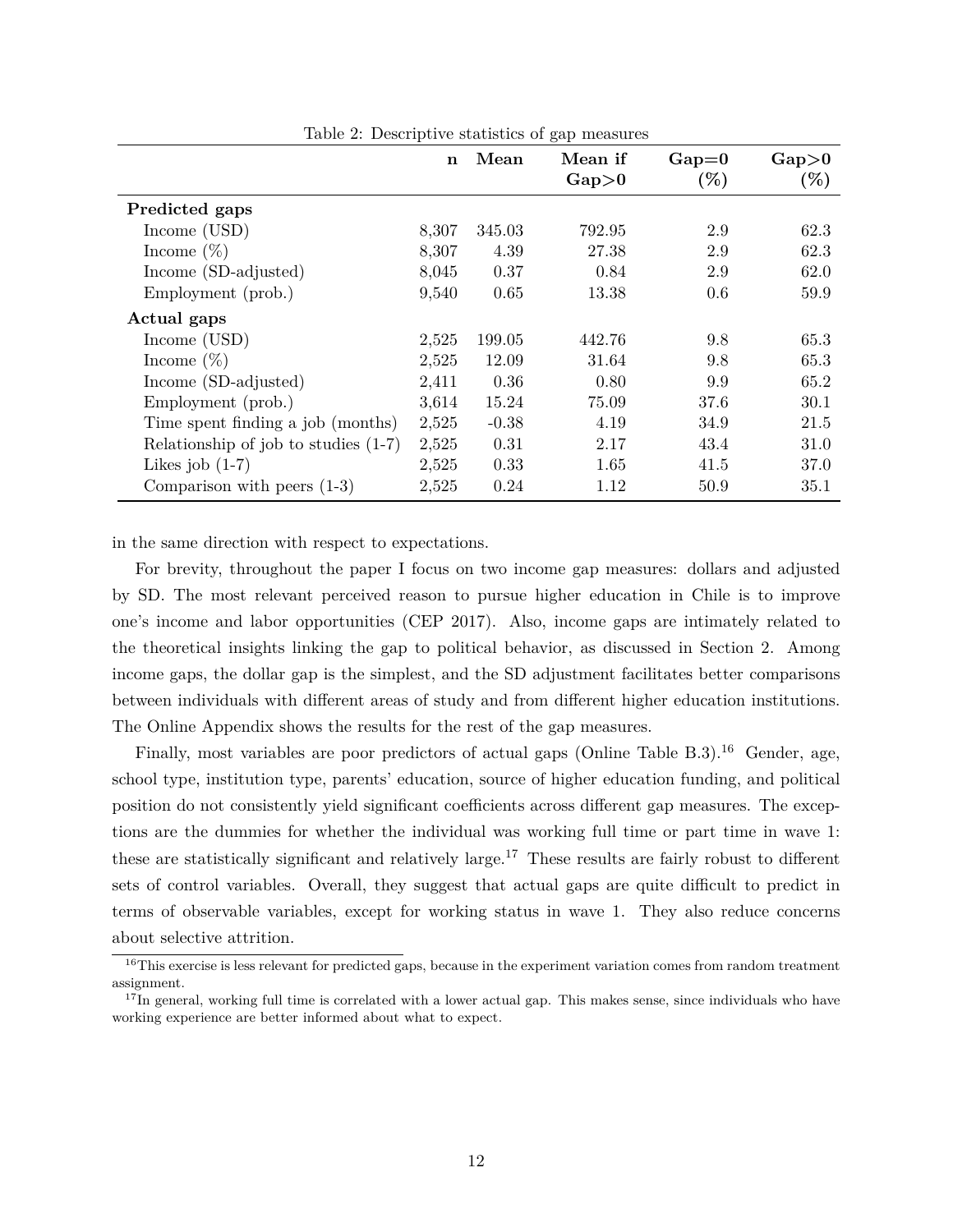#### **Indexes for ideology and political position**

The panel includes a full module of political behavior. To reduce dimensionality and summarize the information into a few theoretically relevant measures, I construct two indexes using the procedure in Anderson (2008) and Kling, Liebman, and Katz (2007). This method consists of defining groups of dependent variables, based on theoretical constructs, and providing a standardized summary index for each group:18

- (1) Ideology: related to the respondent's preferences on the government–market axis, individualism and redistribution. Higher values imply that the respondent attributes more responsibility to the individual and less to the government. I also refer to higher values in this index as a more right-wing ideology and vice versa.
- (2) Political position: related to identification on the left–right axis and the evaluation of Chilean political coalitions or political actors. Higher values indicate a stronger identification with the right. Ideally, identification on the left–right axis would be enough to capture this concept, especially considering that evaluations of political actors may depend on personal affinities that are often unrelated to politics. However, since a great share of respondents does not identify on the left–right axis (53% in 2016 and 36% in 2017)<sup>19</sup>, focusing only on self-identification would imply losing numerous observations in a non-random way. Many of these respondents *do* have a political position, even if they are unwilling to self-identify in terms of left and right. Incorporating information on how they assess key political actors is a way of capturing their implicit political views.

Table 3 shows the variables included in each index. Column 3 indicates whether the sign was switched, and column 4 shows the weight in the construction of the index.

| Question                                    | Group    | Switch signs | Weight |
|---------------------------------------------|----------|--------------|--------|
| Equality vs. reward of individual effort    | Ideology | No           | 0.18   |
| $(1-10)$                                    |          |              |        |
| Responsibility for people's financial       | Ideology | No           | 0.16   |
| support: government vs. individual $(1-10)$ |          |              |        |

Table 3: Grouping of variables in political behavior summary indexes

<sup>&</sup>lt;sup>18</sup>Selected variables in each group are normalized and adjusted so that they all go in the same direction by switching signs. Next, the variables are averaged using weights that correspond to the inverse of the covariance matrix of the transformed variables in the group. This implies that the variables that add more information within the group have greater weights. To make the indexes in both waves comparable, I calculate the indexes in wave 2 normalizing the variables with the moments of the control group in wave 1, using weights from wave 1. The results are robust to normalizing and weighting with data from wave 2.

<sup>&</sup>lt;sup>19</sup>The reduction in this share is probably related to the presidential elections in 2017, which generally increase political identification.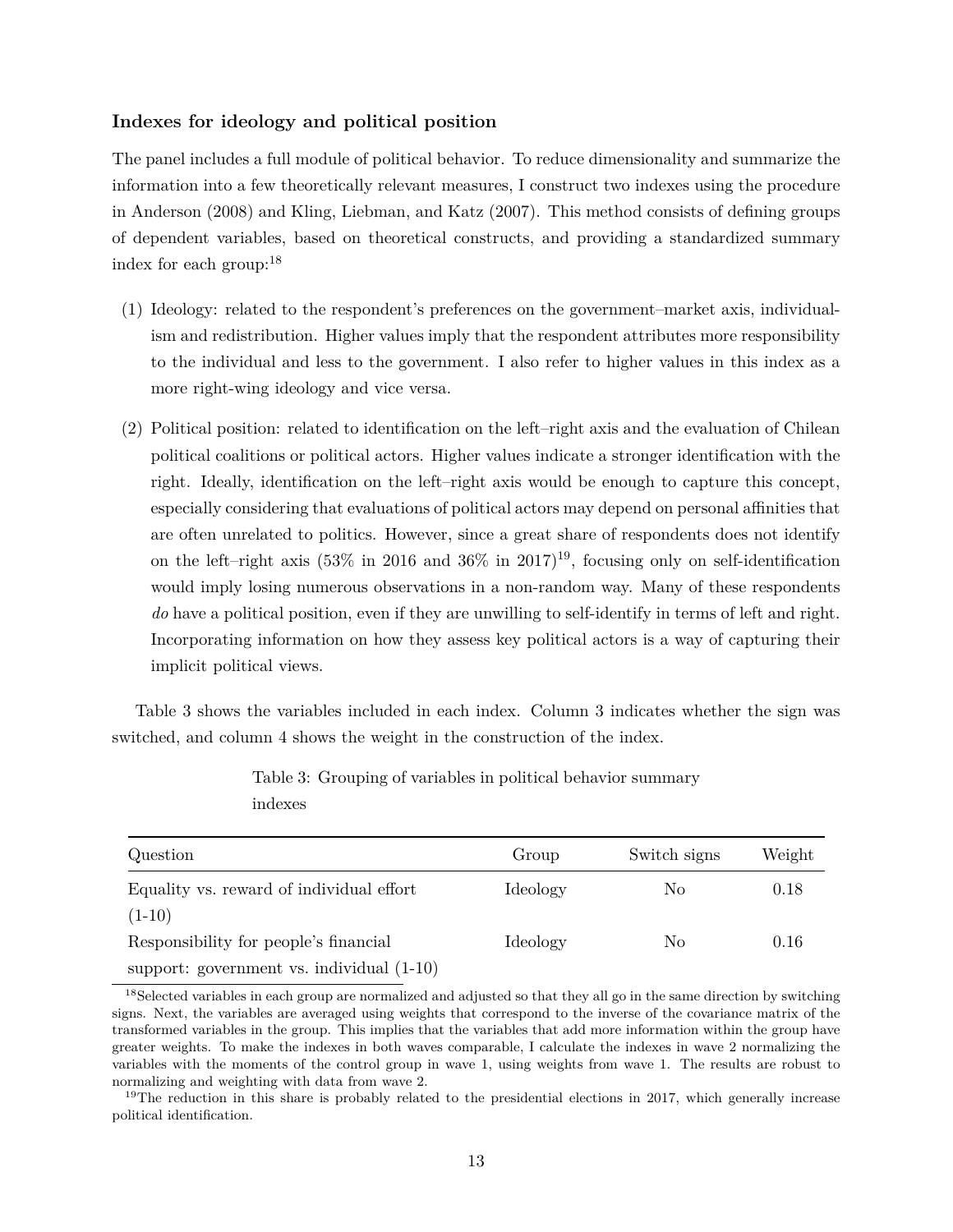| Question                                    | Group         | Switch signs | Weight |
|---------------------------------------------|---------------|--------------|--------|
| The government is responsible for the labor | Ideology      | Yes          | 0.34   |
| opportunities of higher education graduates |               |              |        |
| $(1-7)$                                     |               |              |        |
| Agreement that any person who is willing    | Ideology      | No           | 0.23   |
| to work has plenty of opportunities to      |               |              |        |
| succeed economically $(1-7)$                |               |              |        |
| Agreement that most people who are not      | Ideology      | No           | 0.08   |
| successful economically should not blame    |               |              |        |
| the system but themselves $(1-7)$           |               |              |        |
| Grade given to Alianza por Chile (1-7)      | Pol. position | No           | 0.07   |
| Grade given to Nueva Mayoria (1-7)          | Pol. position | Yes          | 0.14   |
| Grade given to Student Movement (1-7)       | Pol. position | Yes          | 0.07   |
| Identification with left                    | Pol. position | Yes          | 0.16   |
| Identification with center left             | Pol. position | Yes          | 0.2    |
| Identification with center right            | Pol. position | No           | 0.18   |
| Identification with right                   | Pol. position | No           | 0.19   |

The correlation between both indexes is 0.32 in 2016 and 0.42 in 2017, suggesting that although they are related, they reflect different dimensions of political behavior. However, there is persistence over time: correlations between both waves are 0.57 for ideology and 0.78 for political position, which suggests they are capturing durable and meaningful attitudes, despite the variation.

## **6. Experiment**

The experiment in the first wave randomized information about the average labor outcomes of previous graduates from the respondent's institution who obtained the same degree, based on administrative data. In all cases, the information shock included employment rates one year after graduation and, when available, it also included information on average income four years after graduation. The difference between individual expectations and the information in the shock creates the predicted gap. The information shock was randomly assigned to half of the respondents, provided labor outcome data was available for their institution/degree.<sup>20</sup> After the information shock, respondents were asked about the extent to which they thought the information provided on labor prospects was correct, followed by an open question to let them write their comments. Both of these questions were intended to make them reflect on the information.

 $^{20}$ The balance table is provided in Online Table C.1. There are no significant differences by treatment assignment in most variables, except for the percentage that expects to work full/part time, which is in line with confidence levels.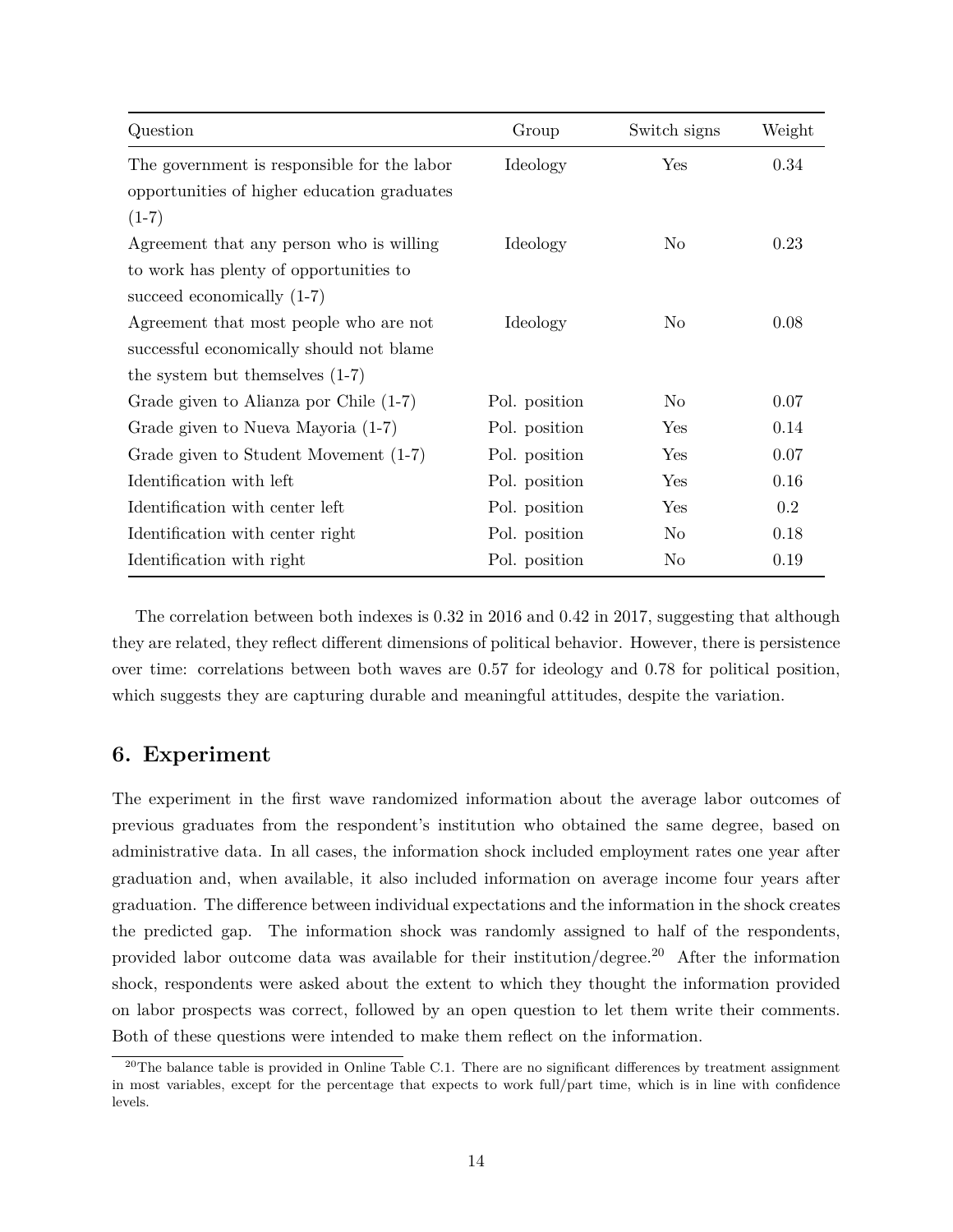Theoretically, the treatment effect depends on the ability of the information shock to change the individual's prior beliefs by changing either their expectations or their level of certainty about them. Neither of these changes is observed. However, the respondents tend to assume the information is valid: average correctness assigned by respondents was 5 on a  $1-7$  scale.<sup>21</sup> Notably, among respondents who believe their performance will be close to that of their peers, assigned correctness varies little with respect to the individual's predicted gap (average correctness for the lowest and highest gap deciles is 4.7 and 5.2, respectively). This suggests some degree of updating will occur among treated individuals.

The treatment effect will depend on the extent to which labor outcomes in the information shock are better or worse than the individual's prior beliefs. Therefore, the specification interacts the treatment with the predicted gap measure.<sup>22</sup> Consistent with loss aversion, the specification allows for asymmetric treatment effects for positive and negative gaps, in a general and flexible approach:23

$$
(1)~Index=\beta_0+\beta_1Gap^++\beta_2Gap^-+\beta_3Treat+\beta_4Gap^+ * Treat+\beta_5Gap^- * Treat+\gamma X
$$

Where, for each individual,  $Gap^+$  and  $Gap^-$  correspond to the measure of the gap when it is positive (underperforming) and negative (outperforming), respectively, and zero otherwise. Treat is an indicator for whether she received the information shock.  $X$  is a set of individual control variables including gender, age, age squared, dummies for whether she works, works part time, or is searching for a job, fixed effects for higher education institution and area of study, socioeconomic proxies (type of secondary school and parental education level), dummies for expected working hours, dummies for the main source of funding of studies (grant or loan), and the individual's level of certainty<sup>24</sup> in her own expectations. It should be highlighted that using institution/area-of-study fixed effects controls for all area and institution characteristics such as the environment to which students were exposed. The results are robust to different sets of control variables. Estimations are OLS with robust standard errors.

The coefficients of interest are  $\beta_3$ ,  $\beta_4$ , and  $\beta_5$ .  $\beta_3$  is the effect of the information shock when the respondent's expectations correspond exactly to average labor outcomes and may be interpreted as a shock that provides more certainty to individual expectations.  $\beta_4$  and  $\beta_5$  correspond to the marginal effects of the treatment for each additional unit of the measure of the underperforming (+) or outperforming (-) predicted gap, respectively.

A visual exploration of the raw data is consistent with the specified functional form. Online Panels C.1-C.2 plot loess regressions of the summary indexes and gap measures, separately for

<sup>&</sup>lt;sup>21</sup>The Chilean grading system is based on a 1 to 7 scale (4 is passing).

 $^{22}$ Since this is a large-n experiment, there is sufficient common support between treatment and control in terms of the moderator variable –in this case, the gap (Hainmueller, Mummolo and Xu 2019).

 $^{23}$ For an analogous, although symmetric, specification, that interacts the treatment with the variable corresponding to the information provided in the (natural) experiment, see Ferraz and Finan (2008). The results are robust to a linear symmetric specification (Online Table C.4).

 $^{24}$ An alternative approach that includes certainty as a moderator instead of as a control suggests that the results are stronger for individuals who are less certain of their expectations (not shown).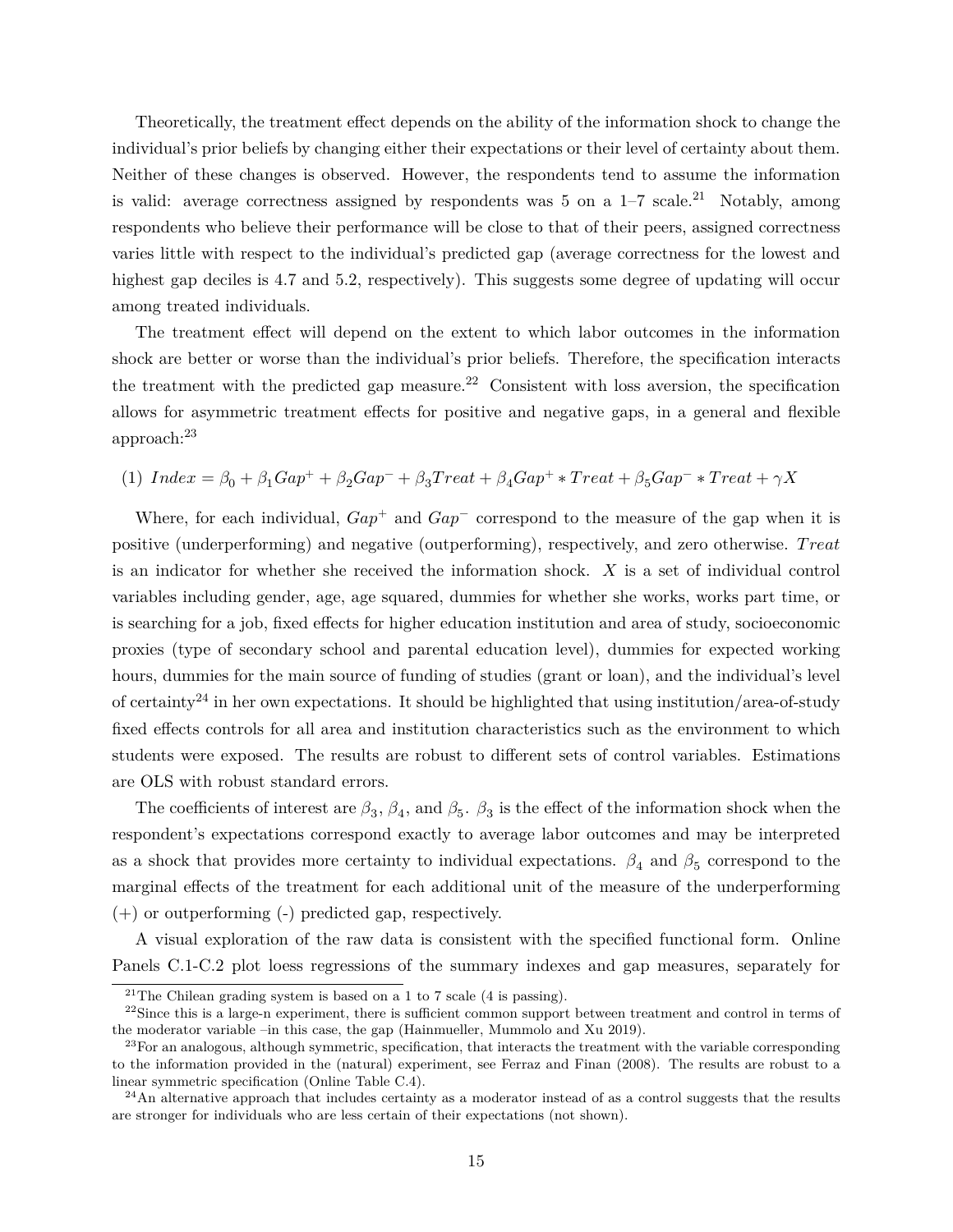control and treatment groups. Especially in the SD-adjusted case, loess results suggest there are treatment effects that depend on the gap and are asymmetric. This indicates the results do not depend on the chosen functional form.

#### **Results**

For the case of ideology, the two first columns of Table 4 show that while the treatment has no main effect, the interaction term between the underperforming gap (+) and the treatment reveals that making respondents aware of positive gaps (i.e. of worse labor prospects than expected) causes a shift in ideology toward the government/pro-redistribution side. The effects are -0.3% of a standard deviation in ideology for every hundred dollars of unmet expectations, or -5.1% of a standard deviation for every degree-/institution-specific standard deviation of unmet expectations, which are significant at the 90% and 99% levels, respectively. Interactions between treatment and negative sign gaps do not yield statistically significant results. These findings are in line with asymmetric effects of the gap; unmet expectations have a stronger effect.

The next two columns display the results for the political position index. They are substantively similar to those for ideology. The pure treatment has no effect, but the interaction between the underperforming gap  $(+)$  and the treatment reveals that making respondents aware of greater underperforming gaps reduces identification with the political right. The effects are -0.3% of a standard deviation in political position for every hundred dollars of unmet expectations, and -2.6% of a standard deviation for every degree-/institution-specific standard deviation, significant at the 95% and 90% levels, respectively. Here, too, there is an asymmetric response to treatment, in which only underperforming gaps have an effect.

Panel 1 plots the marginal effects for the main results for both indexes, using the dollar gap.<sup>25</sup> To illustrate the magnitude, the effect of a move from a zero gap to the 90th percentile (\$1,448) is a 3.8% standard deviation move toward pro-equality/pro-government ideology, and a 2.7% standard deviation move to the left in political position. These changes are greater than the difference in average ideology and political position between those who voted for Sebastián Piñera in 2017 –the center-right candidate who became president– and those who voted for José Antonio Kast –the extreme-right candidate.

<sup>&</sup>lt;sup>25</sup>These plots, and all equivalent plots below, exclude 1% of extreme values of the gap measure on each side and include a density rug that represents the distribution of the corresponding measure of the gap, which is as discontinuous as the gap measure is.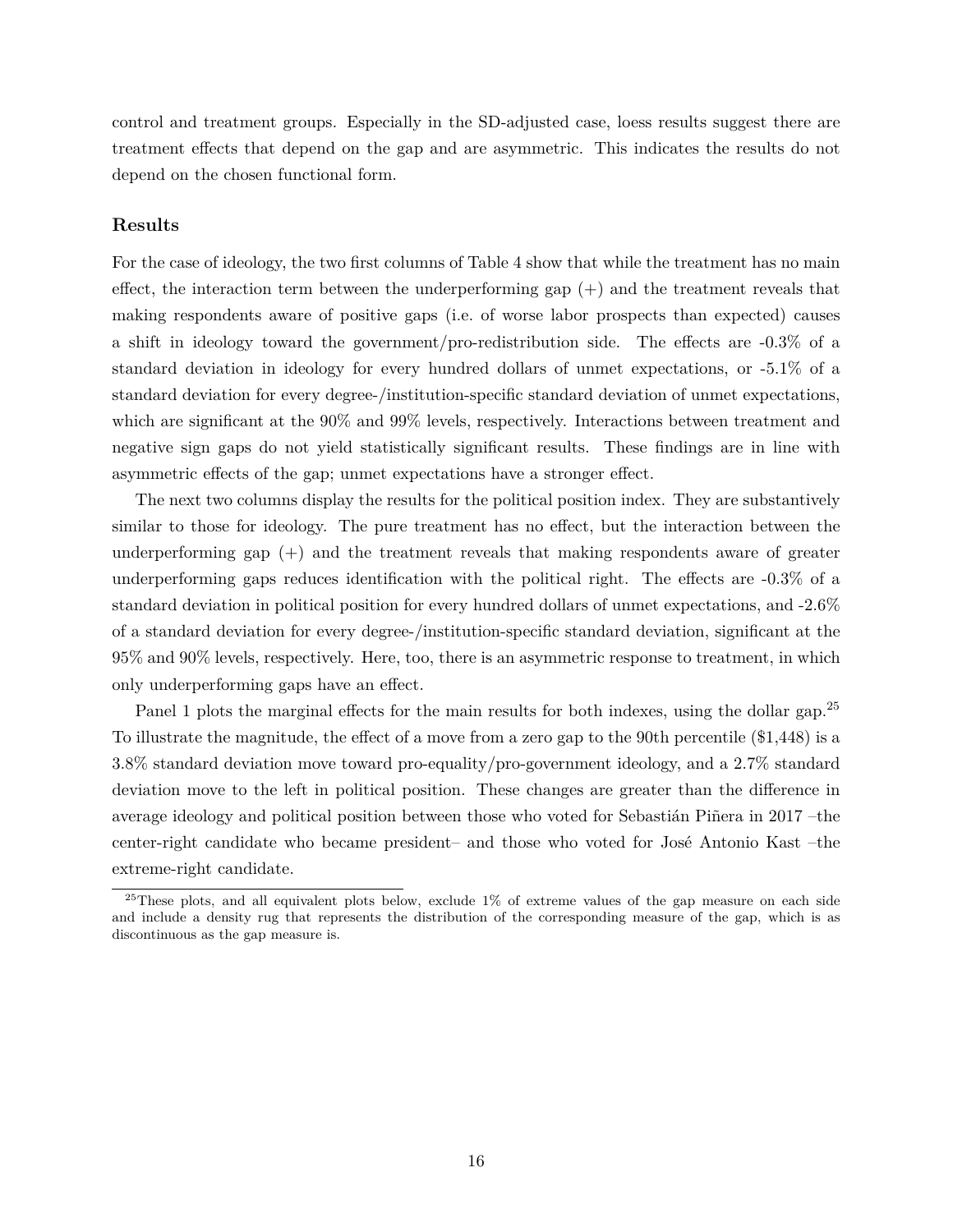|                                   |             |             | Dependent variable: |                    |
|-----------------------------------|-------------|-------------|---------------------|--------------------|
|                                   | Ideology    |             |                     | Political position |
|                                   | (1)         | (2)         | (3)                 | (4)                |
| Treatment                         | 0.009       | 0.022       | 0.015               | 0.013              |
|                                   | (0.017)     | (0.018)     | (0.014)             | (0.015)            |
| USD gap, hundreds $(+)$           | $0.007***$  |             | $0.005***$          |                    |
|                                   | (0.001)     |             | (0.001)             |                    |
| $USD$ gap, hundreds $(-)$         | 0.002       |             | $0.007**$           |                    |
|                                   | (0.003)     |             | (0.003)             |                    |
| SD-adj. gap $(+)$                 |             | $0.080***$  |                     | $0.051***$         |
|                                   |             | (0.013)     |                     | (0.010)            |
| $SD-adj. gap(-)$                  |             | 0.015       |                     | $0.061**$          |
|                                   |             | (0.033)     |                     | (0.028)            |
| Treat $*$ USD gap, hundreds $(+)$ | $-0.003*$   |             | $-0.003**$          |                    |
|                                   | (0.002)     |             | (0.001)             |                    |
| Treat $*$ USD gap, hundreds $(-)$ | $-0.002$    |             | 0.001               |                    |
|                                   | (0.004)     |             | (0.003)             |                    |
| Treat * SD-adj. gap $(+)$         |             | $-0.051***$ |                     | $-0.026*$          |
|                                   |             | (0.018)     |                     | (0.014)            |
| Treat $*$ SD-adj. gap $(-)$       |             | 0.008       |                     | 0.002              |
|                                   |             | (0.044)     |                     | (0.037)            |
| Constant                          | $0.348***$  | $-0.101$    | $0.261***$          | $0.219**$          |
|                                   | (0.056)     | (0.192)     | (0.047)             | (0.090)            |
| Controls                          | Yes         | Yes         | Yes                 | Yes                |
| Observations                      | 8,307       | 8,045       | 8,307               | 8,045              |
| $R^2$                             | 0.122       | 0.124       | 0.162               | 0.163              |
| Adjusted $\mathbb{R}^2$           | 0.114       | 0.116       | 0.155               | 0.156              |
| Residual Std. Error               | 0.555       | 0.554       | 0.465               | 0.466              |
| F Statistic                       | $15.601***$ | $16.552***$ | 21.798***           | 22.860***          |
|                                   |             |             |                     |                    |

Table 4: Experimental results

*Note:*  $*_{p<0.1;} *_{p<0.05;} * *_{p<0.01}$ Robust errors in parentheses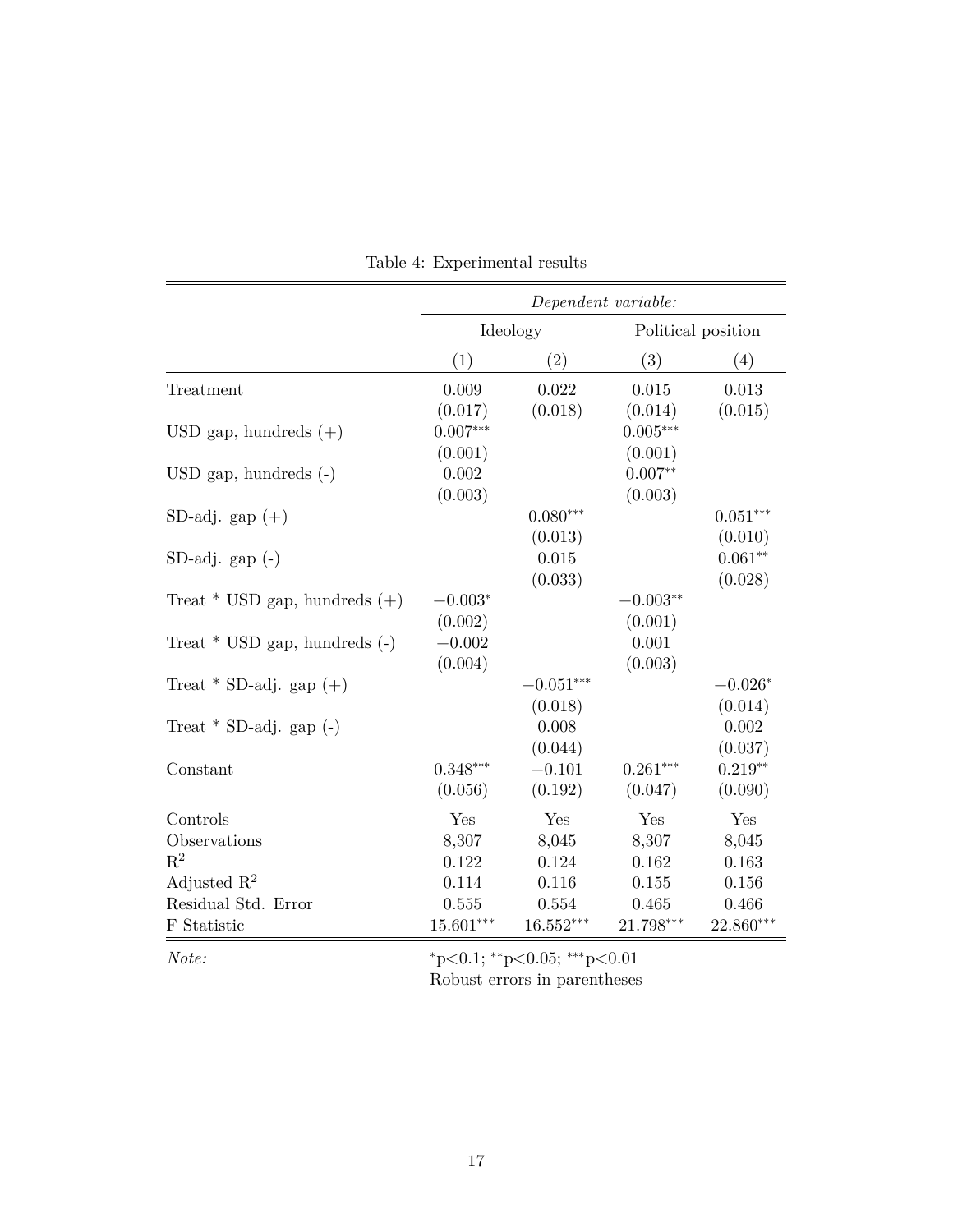

#### **Panel 1: Marginal effects of experiment results**

Overall, the experimental results indicate that unmet expectations induce a shift toward leftwing ideology and political identification. The results for percent and employment gaps, are not as significant, but follow the same pattern (Online Appendix Table C.2). These results are robust to different specifications, including using no controls (Online Tables C.3–C.4), to different treatments of extreme values (not shown), and although less strong, are fairly robust to using survey weights (Online Table C.5).

## **7. Panel Analysis**

The panel is designed to measure the correlation between the gap in expected vs. actual higher education outcomes and changes in political behavior at the individual level.<sup>26</sup> As with the experiment, positive and negative gaps are allowed to have different correlations with changes in political behavior. The estimating equation is: $27$ 

$$
\Delta Index = \beta_0 + \beta_1 Gap^+ + \beta_2Gap^- + \beta_3Job + \beta_4X
$$

Where  $\Delta Index$  is the change in the political behavior index, and  $Gap^+$  and  $Gap^-$  correspond to the measure of the gap when it is positive (underperforming) and negative (outperforming), respectively and zero otherwise.<sup>28</sup> *Job* is a set of controls related to the respondent's job, including how much she earns and how much she likes her job,  $^{29}$  and X is a set of controls including institution

<sup>&</sup>lt;sup>26</sup>Note that this is not the standard panel analysis, where the right-hand variable of interest corresponds to a change in time: here it corresponds to the difference between expectations and outcomes.

<sup>&</sup>lt;sup>27</sup>Specifications including quadratic terms for the gaps, of the form  $\Delta Index = \beta_0 + \beta_1 Gap^+ + \beta_2(Gap^+)^2 +$  $\beta_3Gap^- + \beta_4(Gap^-)^2 + \beta_5Job + \beta_6X$  are also tested. Results are fundamentally similar and do not support relevant non-linearities (visual presentation in online Panel D.1).

<sup>28</sup>The actual gap in USD is included in hundreds.

 $^{29}$ The correlations between these variables and the gap measures are not as high. For example, the correlation of the actual gap in USD with income is -0.37, and with liking one's job is -0.12.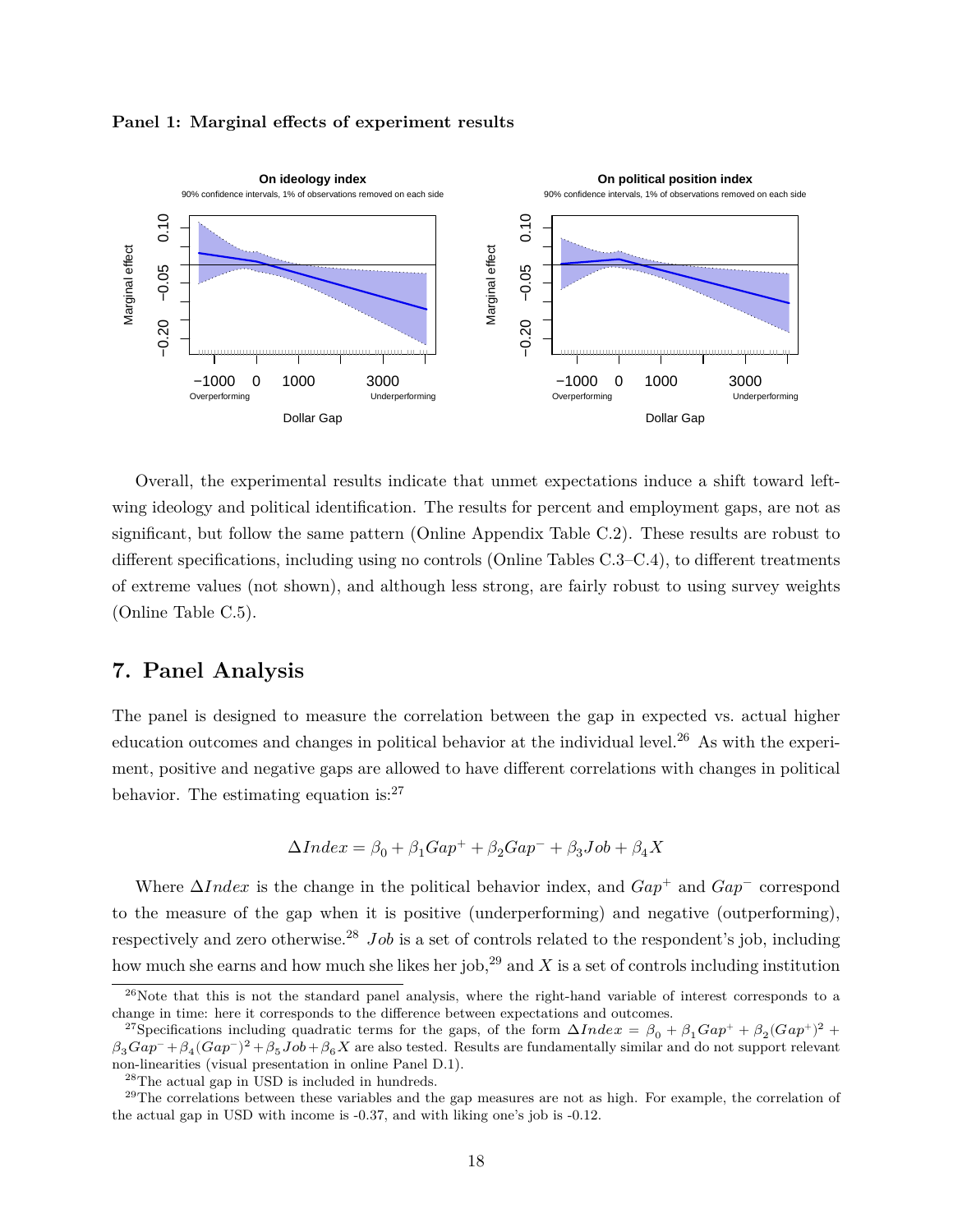and area-of-study fixed effects, gender, and age, plus dummy variables indicating whether the individual was working full or part time during the first wave. All control variables in  $X$  are measured in wave 1. The results do not depend on the choice of control variables. Errors are heteroskedasticity consistent.

Since actual gaps are not necessarily distributed randomly, the coefficients from the estimating equation are not necessarily causal. However, the regressions for the actual gap measures (Online Table B.3) suggest they are hard to predict based on observable variables, which increases the chances that actual gaps are (as if) random. Additionally, institution and area-of-study fixed effects account for part of the variation due to unobservable variables. Although there may still be biases, at least there are no obvious sources of omitted variables. These results are complemented by the experiment results, which are causal.

#### **Results**

The two first columns of Table 5 report the ideology results. Both income gap measures have a statistically significant negative correlation with the index change for the negative side of the gap. The asymmetry again suggests loss aversion, in the sense that a loss in expectations has a greater effect than the corresponding gain. Additional gap measures, although not always significant, generally show a similar picture (Online Appendix Table D.1).

These results indicate that having a lower income than expected or being worse than expected in other employment outcomes is correlated with moving toward more pro-government attitudes. Regarding the order of magnitude, making USD \$100 less than expected is associated with a 1% of standard deviation move to the pro-equality/pro-government pole, whereas unmet expectations by one area-/institution-specific standard deviation are associated with a 6% of standard deviation move in the same direction. Again, this last change is greater than the difference in average ideology between voters of center-right Piñera and extreme-right Kast.

These results are not driven by any particular question in the ideology index, as they consistently appear in all of its components, although they are not always significant. The results for ideology are consistent with different sets of control variables,<sup>30</sup> including the use of no controls, and with different specifications (Online Appendix Tables D.3-D.4). They are generally robust to different treatments of extreme values of income measures (not shown) and to the use of survey weights that account for the differences in observable variables between the two waves (Online Table D.5).

The ideology results are strikingly consistent with the experimental findings. They are substantively equivalent, with a negative coefficient for the positive gap, and no results for the negative gap. In the case of the SD-adjusted gap, they are even of the same magnitude (-0.05 vs. -0.06). The similarity is visually clear. Figure 1 shows the estimated relationship between the gap and the ideology change for the dollar gap, which follows a similar pattern as the marginal effect of the

<sup>&</sup>lt;sup>30</sup>The results are also robust to controlling for the number of working hours and for the gap between the expected and actual working hours (not shown).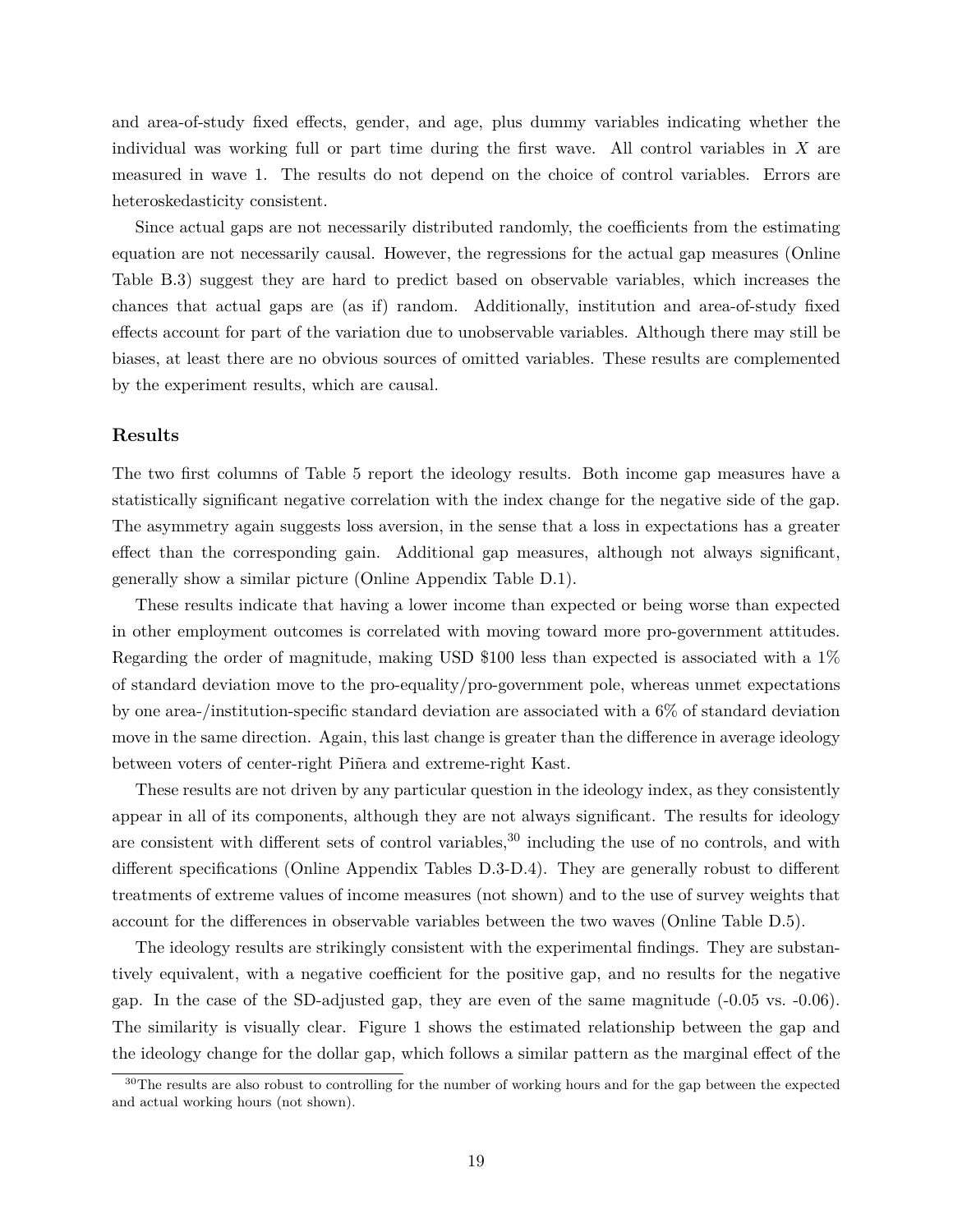|                         | Ideology                            |           | Political position     |            |  |  |
|-------------------------|-------------------------------------|-----------|------------------------|------------|--|--|
|                         | (1)                                 | (2)       | (3)                    | (4)        |  |  |
| Dollar gap $(x100) +$   | $-0.01**$                           |           | $0.005***$             |            |  |  |
|                         | (0.005)                             |           | (0.002)                |            |  |  |
| Dollar gap $(x100)$ -   | $-0.001$                            |           | $-0.0000$              |            |  |  |
|                         | (0.004)                             |           | (0.003)                |            |  |  |
| $SD-adj. gap +$         |                                     | $-0.06**$ |                        | $0.03**$   |  |  |
|                         |                                     | (0.02)    |                        | (0.01)     |  |  |
| SD-adj. gap -           |                                     | $-0.0003$ |                        | 0.01       |  |  |
|                         |                                     | (0.03)    |                        | (0.02)     |  |  |
| Constant                | $0.59**$                            | $0.42***$ | $-0.56^{\ast\ast\ast}$ | $-0.41***$ |  |  |
|                         | (0.29)                              | (0.08)    | (0.08)                 | (0.05)     |  |  |
| Controls                | Yes                                 | Yes       | Yes                    | Yes        |  |  |
| Observations            | 2,525                               | 2,411     | 2,525                  | 2,411      |  |  |
| $\mathbb{R}^2$          | 0.02                                | 0.03      | 0.04                   | 0.04       |  |  |
| Adjusted $\mathbb{R}^2$ | $-0.005$                            | 0.003     | 0.01                   | 0.01       |  |  |
| Residual Std. Error     | 0.55                                | 0.55      | 0.36                   | 0.36       |  |  |
| F Statistic             | 0.84                                | 1.13      | $1.53***$              | $1.60***$  |  |  |
| Note:                   | $*_{p<0.1; *_{p<0.05; **_{p<0.01}}$ |           |                        |            |  |  |

Table 5: Panel analysis results

Robust errors in parentheses

treatment along the predicted gap (Panel 1, left figure).

Next, I report the ideology results for the experiment participants, separating the sample between those in the treatment vs. control groups.<sup>31</sup> Since the treatment affected political behavior in wave 1, the indexes have a different baseline for treated individuals. Also, since predicted gaps are correlated with actual gaps (cor=0.32 for the dollar case), treated individuals in wave 1 may have anticipated part of the effect of the gap in political behavior in wave  $2.^{32}$ 

Panel 2 shows the estimated relationship between the dollar gap and ideology by treatment assignment (Online Appendix Table  $D.6$ ).<sup>33</sup> Individuals in the control group have a larger ideology

<sup>33</sup>This exercise reduces the sample size, because there are 676 individuals in wave 2 for whom we can calculate actual gaps who were not part of the experiment due to missing information from previous graduates from their programs. Degree programs for which information is lacking are generally smaller or newer, and therefore have students who are probably different from those for whom we have data. Thus, the panel results reported above are

<sup>&</sup>lt;sup>31</sup> Alternatively, I include the interaction between the predicted gap that was informed by the experiment and the treatment (separately for the positive and negative sides of the gap). This specification mirrors the estimation in the experiment. The results generated using this approach are substantively consistent with those estimating the main equation separately by treatment assignment.

<sup>&</sup>lt;sup>32</sup>For completeness, I also checked whether the expectation shock had a direct effect on a set of outcomes in wave 2. I tested three specifications (only treatment, interaction of treatment and gap, and interaction with positive/negative gaps) on the number of calls, CVs, and emails sent as part of the respondent's job search effort, and for work income, with no results. I do find some results in the asymmetric specification for *ex post* expectations (expectations recalled in wave 2) and for time spent finding a job. The result for *ex post* expectations may be caused by treatment, for example if individuals who were informed that their expectations were too high with respect to past graduates' outcomes adjusted their expectations, and therefore remember having lower expectations. The estimated effect of the time spent finding a job is likely to arise out of luck, especially since there are no effects on the effort put into the job search or on the labor income. Nor are there are any effects regarding the political behavior indexes in wave 2.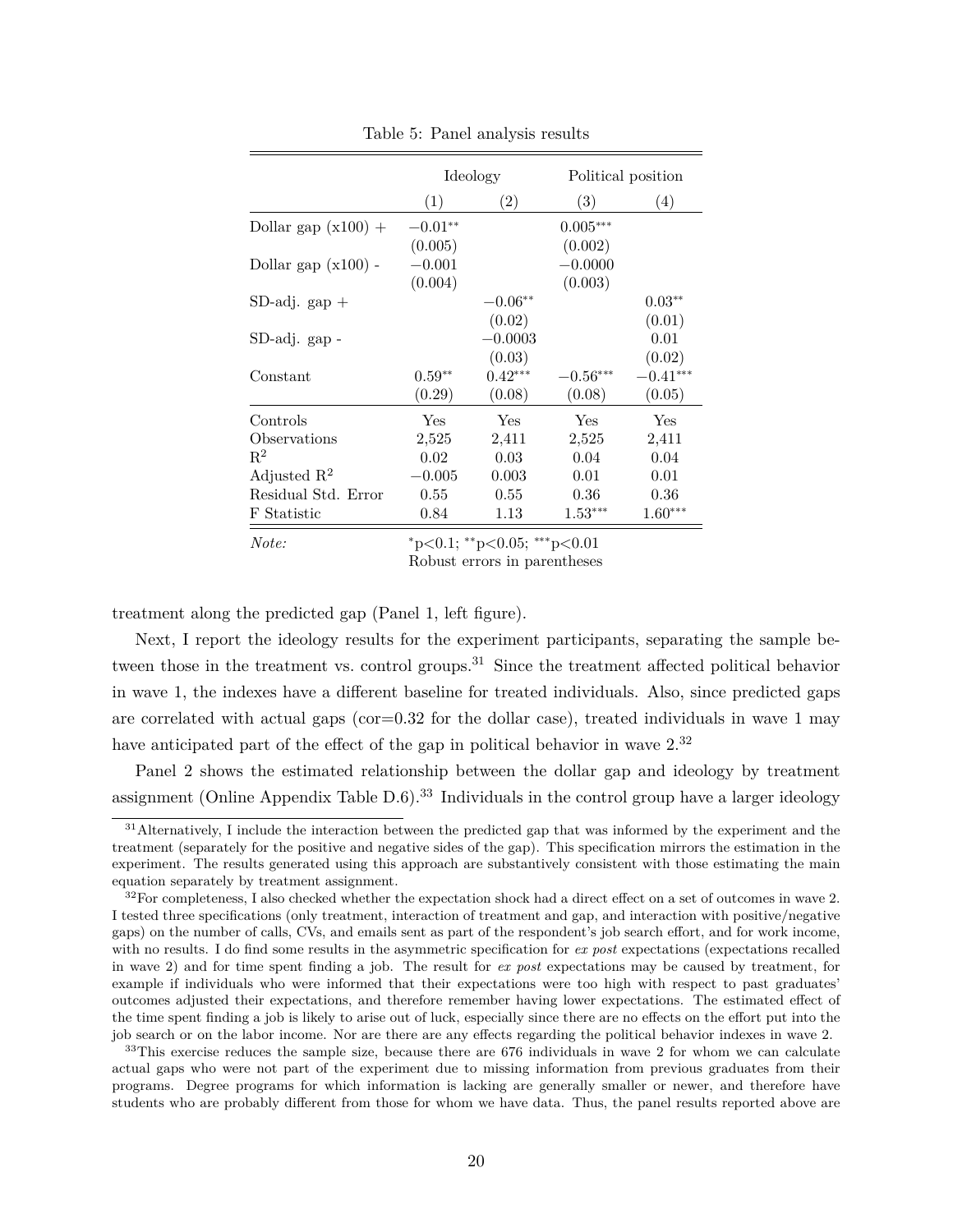

Figure 1: Marginal changes of panel results

change when faced with actual unmet expectations: the coefficients of the positive gaps are roughly twice the magnitude. This suggests that *experiencing* unmet expectations has a greater effect than being informed of the possibility. Conversely, treated individuals, who received information on their possible labor outcomes the previous year, do not show significant results. The differences for the coefficient of the positive dollar gap between treated and control individuals are significant at the 90% level. Thus, to some extent, individuals who were informed of their possible labor outcomes adjusted their ideology accordingly, and therefore did not change their ideology when their labor outcomes materialized a year later. The information shock appears to be an effective form of anticipating some of the effects on ideology caused by a full year of labor market experience.

not simply a weighted average of results for individuals in the treatment and control groups. In any case, the panel results for ideology barely change when excluding individuals who received treatment (not shown).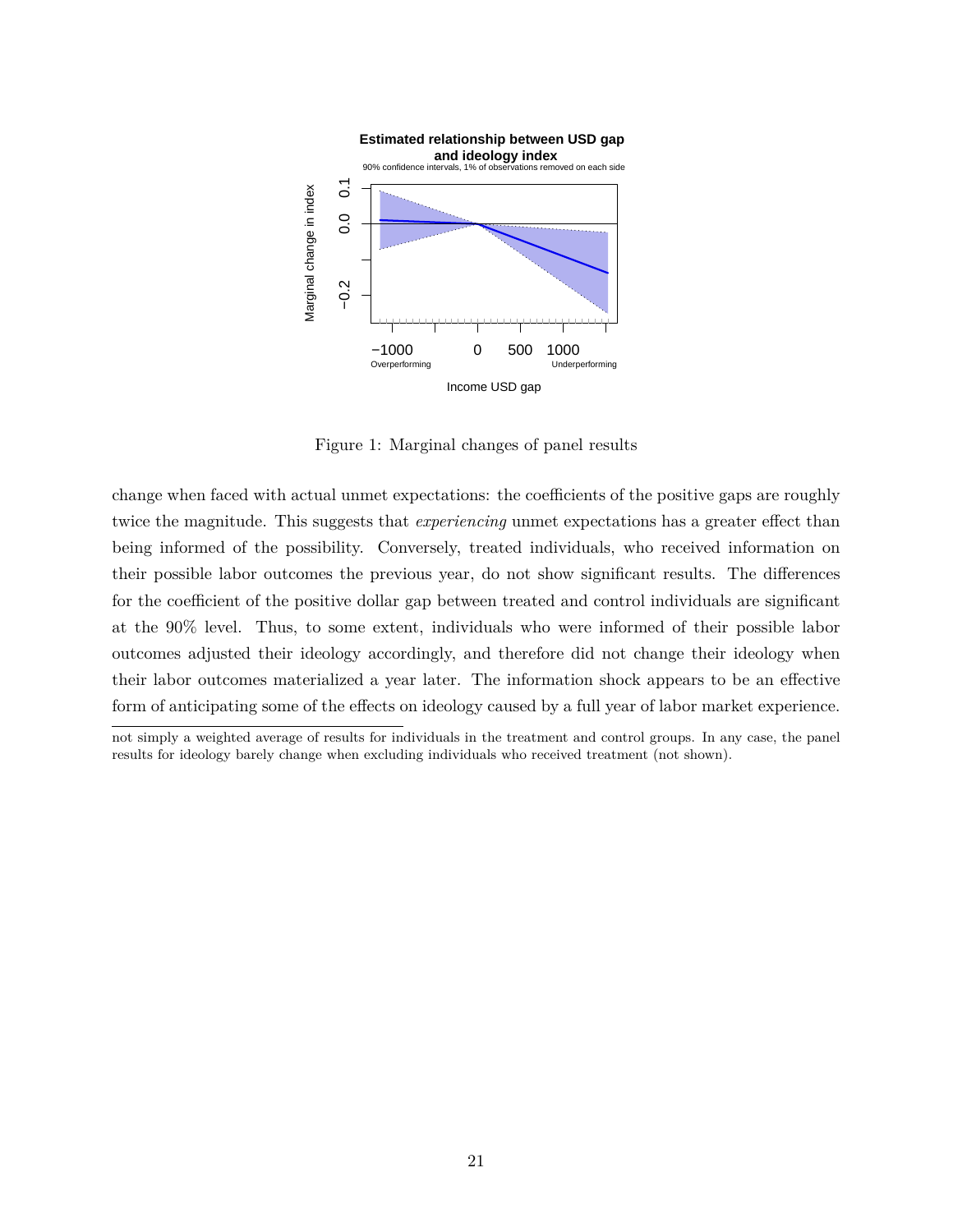**Panel 2: Estimated relationship between dollar gap and ideology by treatment assignment**



A final question regarding the ideology results is whether there are relevant heterogeneous effects for some key variables. There are no statistically significant differences in the effects by high school type (a proxy for socioeconomic status), gender, type of higher education institution, or area of study. With respect to higher education funding, there are no differences depending on whether the individual had a loan, but some specifications show statistically stronger effects for those who received grants.

The results for the political position index appear in the last two columns of Table 5. The positive sides of both income gap measures yield positive significant coefficients, although the magnitudes are half those found for ideology. These results are less robust to different specifications. None of the additional gaps yields significant results for unmet expectations (Online Appendix Table D.2). The SD-adjusted coefficient is no longer significant when no controls are included or when regressions use weights that account for attrition (Online Tables D.3 and D.5). Neither measure is robust to excluding individuals who were treated in wave 1 (not shown). Overall, the results for political position are less consistent and less robust, and in any case, smaller.

These unclear results, which suggest an association between unmet expectations and a shift to the right, contrast with the findings from the experiment, where being warned of the possibility of unmet expectations triggered a shift to the left. They also contrast with the ideology results, which in theory should move in tandem with political position.

Differences between experimental settings and what happens in the field are not rare, as subjects often react differently to hypothetical situations (e.g. Boas, Hidalgo and Melo 2018). Still, it is important to better understand this inconsistency. It turns out to have theoretical significance. To start, the political position index is built based on questions about self-identification on the left–right axis, as well as evaluations of key Chilean political actors including Nueva Mayoría, the coalition in government throughout the study period. Therefore, the index also captures incumbent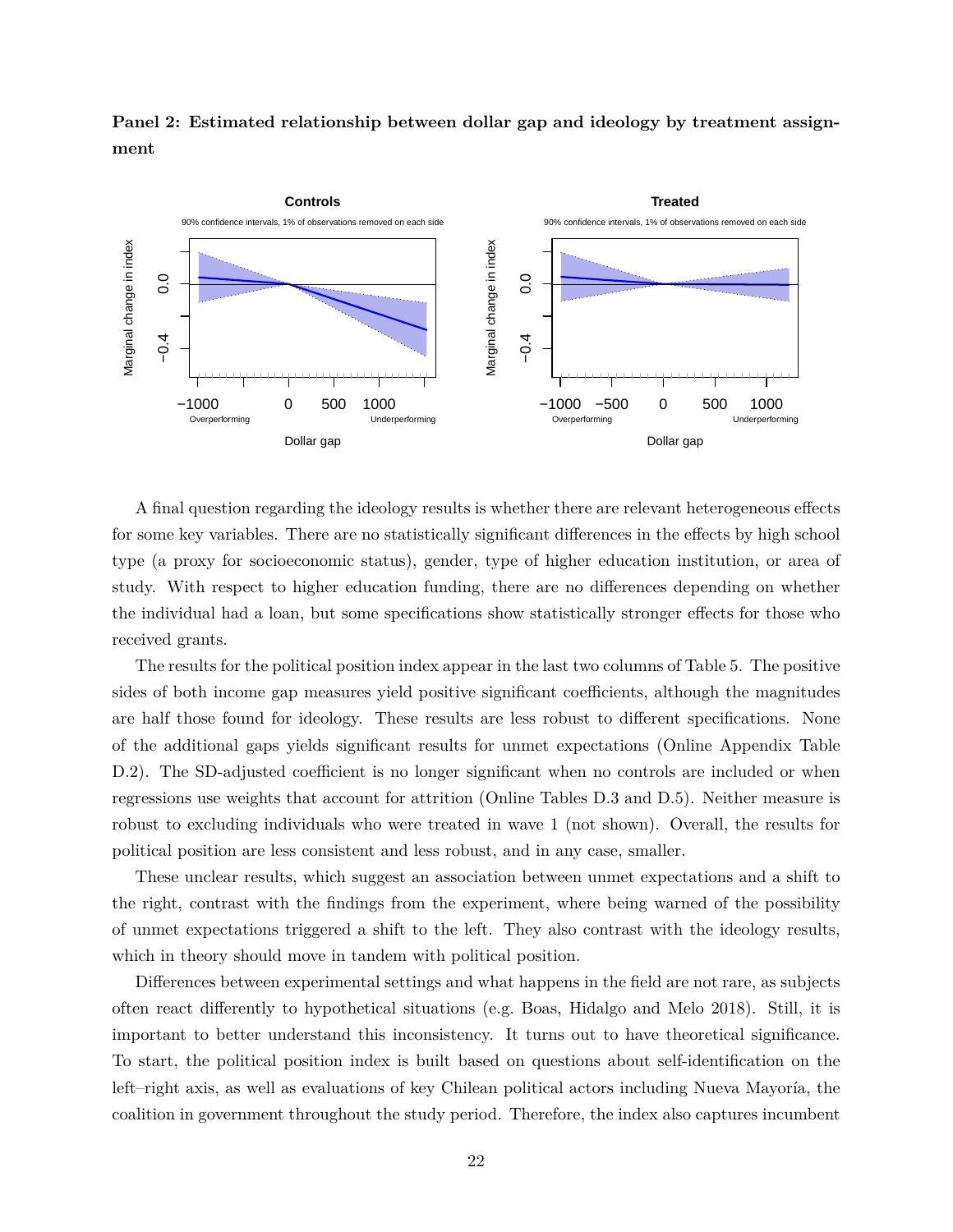support.

Disentangling these two aspects of the political position index clarifies the issue. Panel 3 shows, for the dollar gap, the main results for the index excluding support for the incumbent coalition from its construction (left figure), and for support for the incumbent alone (right figure; since this variable enters the index after switching signs, it is presented with its sign inverted, so that both figures go in the same direction). While the results for political position excluding support for the incumbent are not significant, those for incumbent support are more than double those in Table 5 in magnitude (Online Table D.7). Clearly, the positive results observed for political position in Table 5 are mostly driven by a change in support for the government coalition.<sup>34</sup> These results are consistent with retrospective voting theory: when faced with unmet expectations, graduates punish the incumbent government. This was not the case in the experiment, which generated no effects on support for Nueva Mayoría (not shown).

**Panel 3: Estimated relationship between the dollar gap and components of the political position index**



In sum, in the experiment, subjects who were faced with the possibility of unmet expectations changed their political position in accordance with their change in ideology (i.e., toward more pro-government/pro-equality ideology and to the left), without changing their assessment of the government coalition. In the real world, subjects still change their ideology along the same lines, but they do not alter their overall political position, although they punish the incumbent government for unmet expectations.35

<sup>34</sup>There are no relevant heterogeneous effects for punishment to the incumbent. Regressions with interactions and subsetting by the values on key variables reveal no statistically significant differences in the effects by high school type, gender, area of study, or type of higher education funding. An analysis by type of higher education institution suggests stronger effects for individuals from public universities.

<sup>&</sup>lt;sup>35</sup>The results for political position by treatment assignment are harder to interpret than in the case of ideology, probably due in part to the general instability of the results for this index (not shown).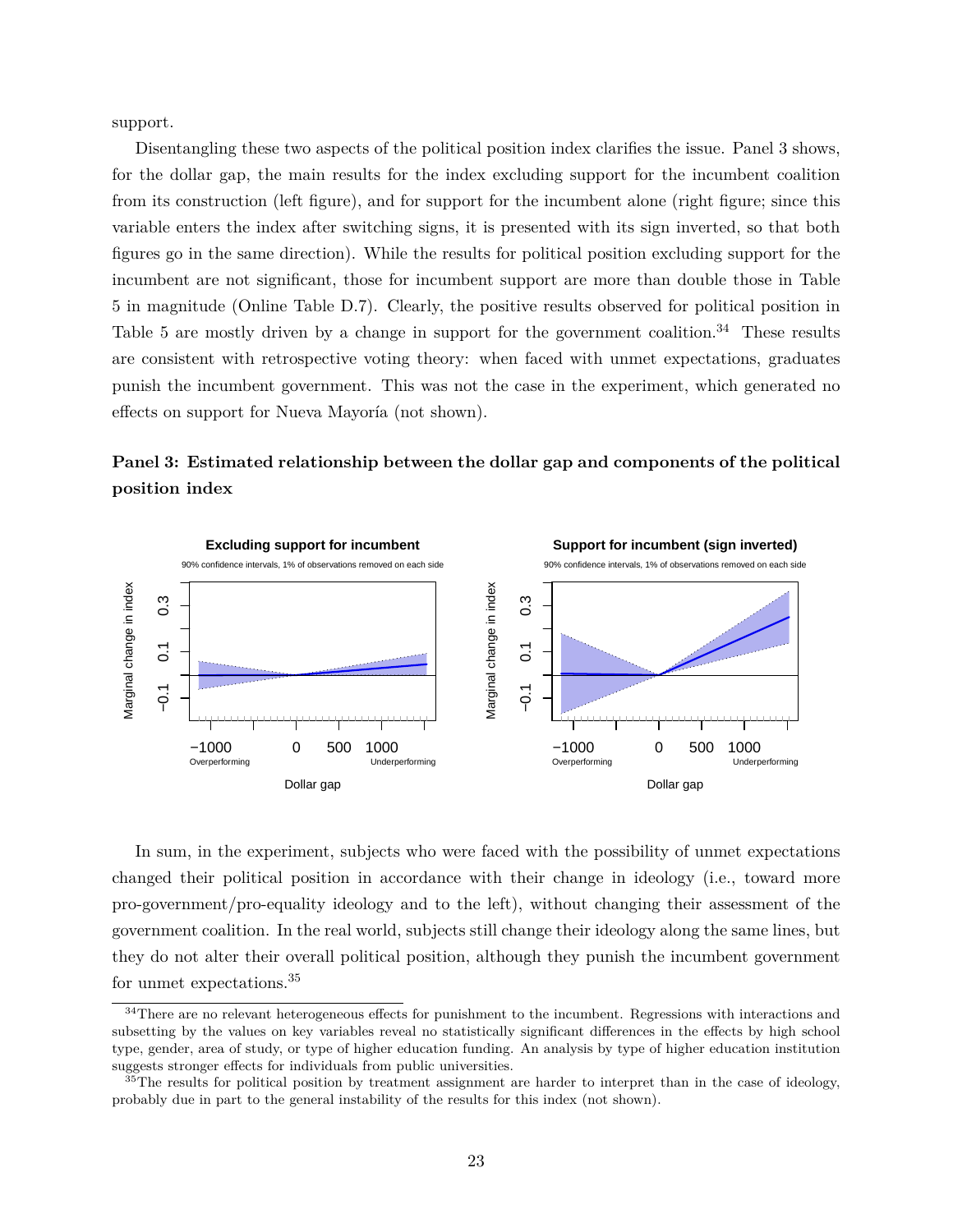### **8. Discussion**

The main finding of this study is that there is a relationship between the gap in expected vs. actual outcomes of higher education and political ideology: unmet expectations push graduates toward more pro-equality/pro-government ideology. This result is robust and consistent for both the experiment (which estimated the causal effect of hypothetical unmet expectations) and the panel (which estimated the effect of actual unmet expectations). Certainly, actual gaps are not distributed randomly, which raises concerns of endogeneity bias. However, the actual gaps are hard to predict based on most observable variables, and the estimations include institution and area-of-study fixed effects, making this a quite strong observational study. In any case, the striking consistency with the experiment suggests the estimation is a proper causal effect and not just a correlation.

I interpret the effect of unmet expectations on ideology as arising from changed perceptions of social mobility. Both the experiment and the panel reveal that unmet expectations have a strong effect on perceptions of social mobility, measured as the degree of agreement with the statement "Any person who is willing to work has plenty of opportunities to succeed" (one of the questions in the ideology index; see Tables C.6 and D.8 in the Online Appendix). In line with several past studies, perceptions of social mobility are negatively related to support for redistribution and preferences for a stronger role for government (Piketty 1995; Bénabou and Ok 2001; Alesina and Giuliano 2011). In a society in which it is not possible to improve one's livelihood by working hard, inequality is less justifiable, and the government becomes essential to improving one's situation.

A lack of social mobility also appears to be a relevant factor in explaining unfulfilled expectations in answers given to an open-ended question. At the end of the second wave, after asking about their current labor conditions, the survey showed respondents their expectations for 2017 from 2016, and then provided a blank space to comment. Many provided long explanations of why their expectations were not met, and these were often related to a lack of social mobility.36 One example is illustrative: "I used to believe that if I strove, I would make it, but there's inequality in opportunities. I dream of meritocracy, but there are only connections."

The second main finding is that actual unmet expectations are associated with a strong reduction in support for the incumbent coalition. There is no change in other components of the political position index (political self-identification or the assessment of other political actors). This means that respondents with unmet expectations, despite moving more towards the left in ideology, punish the left-wing government. Prior studies have established that evaluations of political actors are often distinct from abstract ideology (Achen and Bartels 2016; Kinder and Kalmoe 2017). However, this disparity between the panel ideology results and assessments of the incumbent contrasts with the experiment's results, in which, when faced with unmet expectations, respondents' political position moved in accordance with ideology without changing their evaluation of the government coalition.

<sup>36</sup>A manual tabulation of topics in these texts shows that 54 individuals mention connections, meritocracy, or related words. Other explanations are related to limited work opportunities (109 mentions), bad economic situation/bad policies (89), and loans/high cost of higher education (28).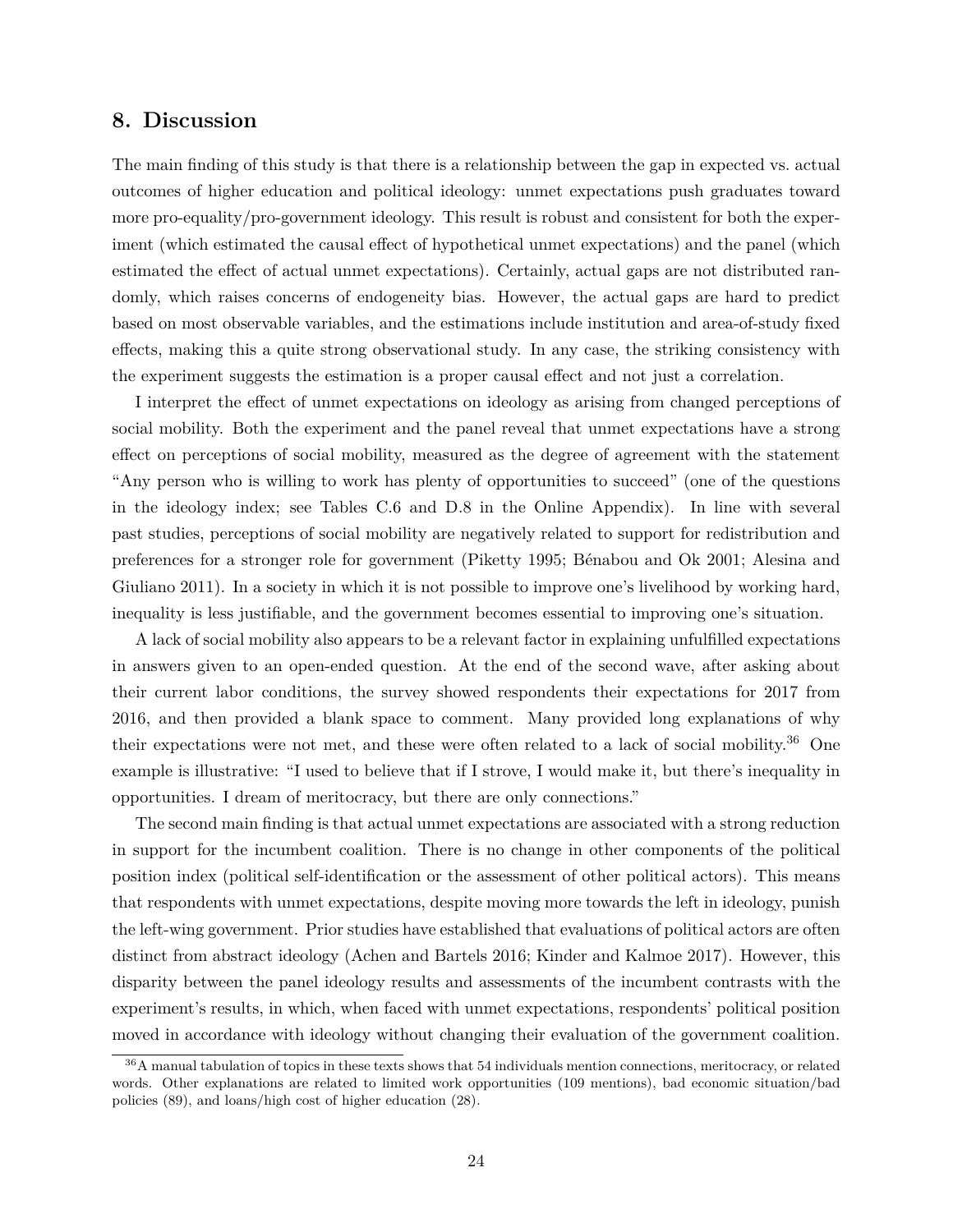What could explain these differences in behavior? In the experiment, a randomized information shock shows average outcomes of past graduates from the respondent's program. Thus, while the panel focuses on *actual* unmet expectations, the experiment reveals the *hypothetical* possibility of unmet expectations in the future. While the chance of unmet expectations is just a possibility and it is unclear whose responsibility it would be, actual unmet expectations are a fact, leading people to search for explanations. In practice, graduates may blame the incumbent government, which is often considered responsible for labor market conditions. Notably, income information in the experiment was given for four years after graduation, with elections in between, so it was not even clear who would be in government by then.

Thus, subjects whose career outcomes do not meet their expectations in the real world may attribute this discrepancy to the government and punish it accordingly, even if this is inconsistent with their shift in ideology. This is only observed in the panel, where unmet expectations have already materialized. In the experiment it is easier to be theoretically consistent: since the unmet expectations were hypothetical, respondents did not punish the incumbent coalition.

## **9. Conclusion**

The evidence in this study consistently shows that unmet labor market expectations after higher education induce a change in ideology toward more pro-government/pro-equality positions. As well, while in the experiment political position moved in accordance with the change in ideology, respondents with actual unmet expectations punished the left-wing incumbent government for their misfortune. It is not a new finding that material conditions may affect political behavior, but the role that expectations play in this relationship has been generally overlooked. The role of unmet expectations identified in this study, however, is consistent with a strong body of literature that argues that expectations play a fundamental role in individual satisfaction (Inglehart 1990; Stutzer 2004).

In a world where higher education enrollment is high and increasing, while not always fulfilling its anticipated benefits, it is important to understand the broad consequences of unmet expectations. Around the world, huge public and private investments have increased the number of graduates, with the promise of laudable economic and democratic effects. To the extent that these expectations are unfulfilled, this may entail a social shift toward the ideological left and against political leaders. This may be a relevant driver of recent protests in Chile and elsewhere.

Further research should examine whether these findings persist as graduates get older, and to what extent they apply in different contexts, such as places where the expansion of higher education took place longer ago, like the U.S., or where higher education has not expanded greatly, like Italy. The link between unmet expectations among large groups of graduates and prominent protests around the world also deserves further study.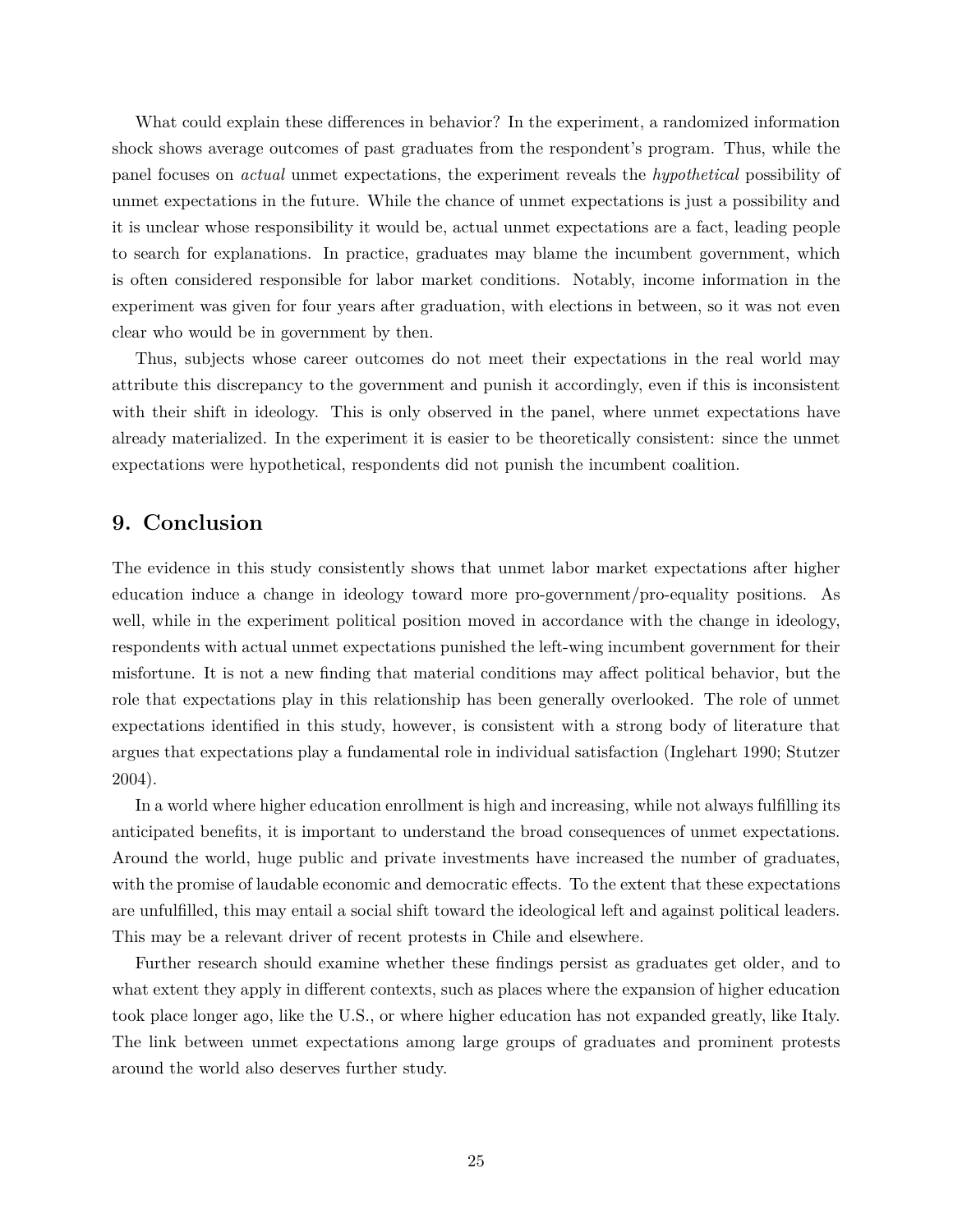## **References**

Achen, Christopher H. and Larry M. Bartels. 2016. *Democracy for Realists. Why Elections do not produce Responsive Governments*. Princeton, NJ: Princeton University Press.

Alesina, Alberto and George-Marios Angeletos. 2005. "Fairness and Redistribution." *American Economic Review* 95:4 (September): 960–80.

Alesina, Alberto and Paola Giuliano. 2011. "Preferences for Redistribution." *Handbook of Social Economics* 1: 93–132.

Alesina, Alberto, Stefanie Stantcheva, and Edoardo Teso. 2018. "Intergenerational Mobility and Preferences for Redistribution." *American Economic Review* 108:2 (February): 521–54.

Anderson, Michael. 2008. "Multiple Inference and Gender Differences in the Effects of Early Intervention: A Reevaluation of the Abecedarian, Perry Preschool, and Early Training Projects." *Journal of the American Statistical Association* 103:484, 1481–95.

Bénabou, Roland and Efe A. Ok. 2001. "Social Mobility and the Demand for Redistribution: the POUM Hypothesis." *The Quarterly Journal of Economics*.

Bénabou, Roland and Jean Tirole. 2006. "Belief in a Just World and Redistributive Politics." *The Quarterly Journal of Economics*.

Berinsky, Adam J. and Gabriel S. Lenz. 2011. "Education and Political Participation: Exploring the Causal Link." *Political Behavior*.

Beyer, Harald and Carmen Le Foulon. 2002. "Un recorrido por las desigualdades salariales en Chile". *Estudios Públicos*.

Boas, Taylor C., F. Daniel Hidalgo, and Marcus André Melo. 2018. "Norms versus Action: Why Voters Fail to Sanction Malfeasance in Brazil." *American Journal of Political Science*.

Brannen, Samuel, Christian Stirling Haig, and Katherine Schmidt. 2020. "The Age of Mass Protests. Understanding an Escalating Global Trend." Washington, DC: Center for Strategic and International Studies.

Brunner, José Joaquín. 2020. "El Desencanto de los Chilenos. ¿Tiene la Educación Superior algo que Ver?". Foro.

Campante, Filipe R. and Davin Chor. 2014. " 'The People Want the Fall of the Regime': Schooling, political protest, and the economy". *The Journal of Economic Perspectives*.

Centro de Estudios Públicos (CEP). 2017. "Estudio Nacional de Opinión Pública N° 80", July-August 2017. Available at <https://www.cepchile.cl/encuestaCEP>.

Dee, Thomas S. 2004. "Are there Civic Returns to Education?" *Journal of Public Economics*.

Duesenberry, James. 1949. *Income, Saving and the Theory of Consumer Behavior*. Cambridge, MA: Harvard University Press.

Feierabend, Ivo K., Rosalind L. Feierabend, and Betty A. Nesvold. 1969. "Social Change and Political Violence: Cross-National Patterns." In H. D. Graham and T. R. Gurr, *Violence in America: Historical and Comparative Perspectives*, NY.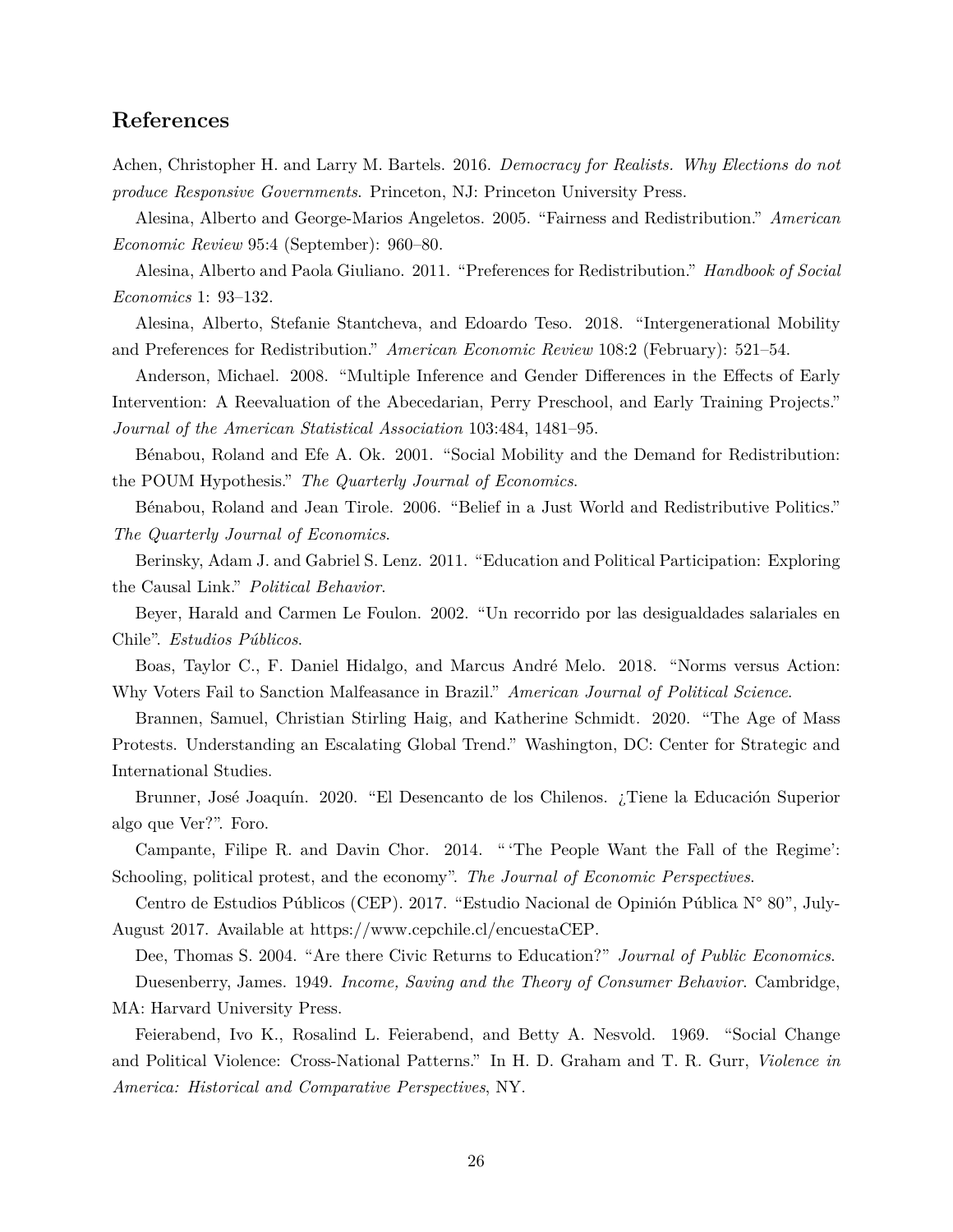Ferraz, Claudio and Frederico Finan. 2008. "Exposing Corrupt Politicians: The Effects of Brazil's Publicly Released Audits on Electoral Outcomes." *The Quarterly Journal of Economics* 123(2): 703-745.

Galtung, Johann. 1964. "A Structural Theory of Aggression." *Journal of Peace Research.*

Goldin, Claudia and Lawrence F. Katz. 2008. *The Race between Education and Technology*. Cambridge, MA: Belknap Press.

Hainmueller, Jens, Jonathan Mummolo, and Yiqing Xu. 2019. "How Much Should We Trust Estimates from Multiplicative Interaction Models? Simple Tools to Improve Empirical Practice." *Political Analysis*.

Hastings, Justine S., Christopher A. Neilson, and Seth D. Zimmerman. 2014. "Are Some Degrees Worth More Than Others? Evidence from College Admission Cutoffs in Chile." Working Paper. Cambridge, MA: National Bureau of Economic Research. Available at [https://www.nber.](https://www.nber.org/papers/w19241) [org/papers/w19241](https://www.nber.org/papers/w19241).

Hastings, Justine S., Christopher A. Neilson, Anely Ramírez, and Seth D. Zimmerman. 2016. "(Un)informed College Choice." *Economics of Education Review.*

Hillygus, D. Sunshine. 2005. "The Missing Link: Exploring the Relationship between Higher Education and Political Engagement." *Political Behavior.*

Huntington, Samuel. 1968. *Political Order in Changing Societies.* New Haven, CT: Yale University Press.

Inglehart, Ronald. 1990. *Culture Shift in Advanced Industrial Society*. Princeton, NJ: Princeton University Press.

ISSP. 2006. "Role of Government IV." Available at [https://dbk.gesis.org.](https://dbk.gesis.org)

Kahneman, Daniel and Amos Tversky. 1979. "Prospect Theory: An Analysis of Decision under Risk." *Econometrica.*

Kahnemnan, Daniel, Jack L. Knetsch, and Richard H. Thaler. 1991. "Anomalies: The Endowment Effect, Loss Aversion, and Status Quo Bias." *The Journal of Economic Perspectives.*

Kinder, Donald R., and Nathan P. Kalmoe. 2017. *Neither Liberal nor Conservative*. Chicago, IL: University of Chicago Press.

Kling, Jeffrey R., Jeffrey B. Liebman, and Lawrence F. Katz. 2007. "Experimental Analysis of Neighborhood Effects." *Econometrica.*

Liberini, Federica, Michaela Redoano, and Eugenio Proto. 2017. "Happy Voters." *Journal of Public Economics.*

Lipset, Seymour Martin. 1959. "Some Social Requisites of Democracy: Economic Development and Political Legitimacy." *American Political Science Review.*

McBride, Michael. 2010. "Money, Happiness, and Aspirations: An experimental Study." *Journal of Economic Behavior & Organization.*

Mettler, Suzanne. 2005. *Soldiers to Citizens: The G.I. Bill and the Making of the Greatest Generation*. Oxford: Oxford University Press.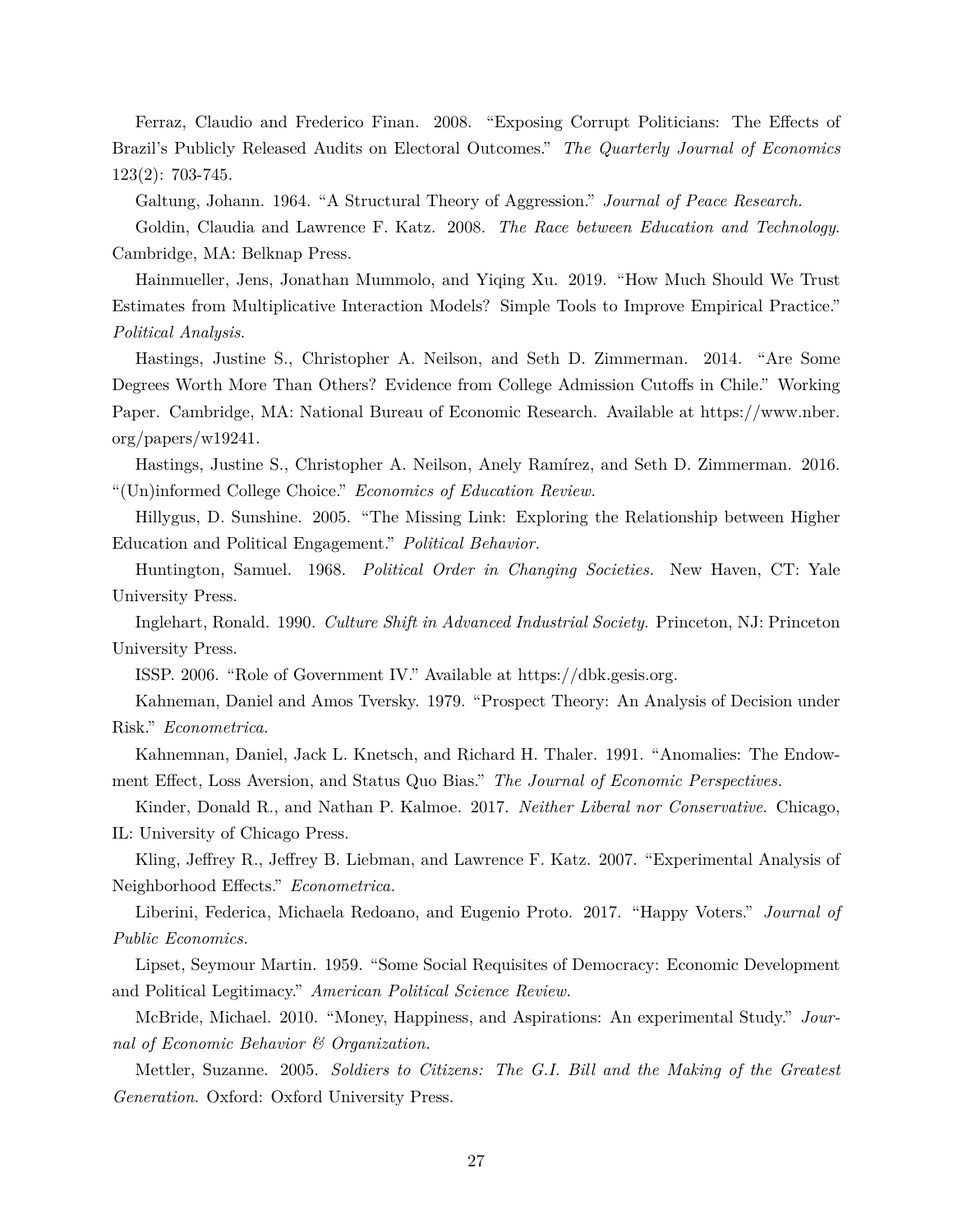Mettler, Suzanne. 2014. *Degrees of Inequality: How the Politics of Higher Education Sabotaged the American Dream.* Basic Books.

Ministerio de Educación. 1999. Base de Datos SIMCE. Government of Chile.

Ministerio de Educación. 2013. Base de Datos SIMCE. Government of Chile.

Muller, Edward N., and Thomas O. Jukam. 1983. "Discontent and Aggressive Political Participation." *British Journal of Political Science* 13 (02): 159-79.

OECD. 2017. *Education at a Glance 2017*. OECD Indicators. Paris: OECD Publishing.

OECD. 2019. *Education at a Glance 2019*. OECD Indicators. Paris: OECD Publishing.

Piketty, Thomas. 1995. "Social Mobility and Redistributive Politics." *Quarterly Journal of Economics*.

Reyes, Loreto, Jorge Rodríguez, and Sergio Urzúa. 2015. "Heterogeneous Economic Returns to Postsecondary Degrees: Evidence from Chile." *The Journal of Human Resources.*

Roberts, Kenneth M. 2016. "(Re)Politicizing Inequalities: Movements, Parties, and Social Citizenship in Chile." *Journal of Politics in Latin America.*

Romer, Paul. 1994. "The Origins of Endogenous Growth." *Journal of Economic Perspectives.*

Rudolph, Thomas J. 2003. "Who's Responsible for the Economy? The Formation and Consequences of Responsibility Attributions." *American Journal of Political Science.*

Sapelli, Claudio. 2016. *Chile: ¿más equitativo? Una mirada a la dinámica social del Chile de ayer, hoy y mañana*. Segunda edición. Ediciones Universidad Católica.

Solís, Alex. 2012. "Does Higher Education Cause Political Participation? Evidence From a Regression Discontinuity Design," Working Paper Series 2013:13, Uppsala University, Department of Economics. Available at [https://ideas.repec.org/p/hhs/uunewp/2013\\_013.html.](https://ideas.repec.org/p/hhs/uunewp/2013_013.html)

Stutzer, Alois. 2004. "The role of income aspirations in individual happiness." *Journal of Economic Behavior & Organization.*

Teichler, Ulrich. 2007. "Does Higher Education Matter? Lessons from a Comparative Graduate Survey". *European Journal of Education* 42.

Urzúa, Sergio. 2012. "La Rentabilidad de la Educación Superior en Chile ¿Educación Superior para Todos?" *Estudios Públicos.*

Verba, Sidney, Kay Lehman Schlozman, and Henry E. Brady. 1995. *Voice and Equality: Civic Voluntarism in American Politics*. Cambridge, MA: Harvard University Press.

Ward, George (2020). "Happiness and Voting: Evidence from Four Decades of Elections in Europe". *American Journal of Political Science*.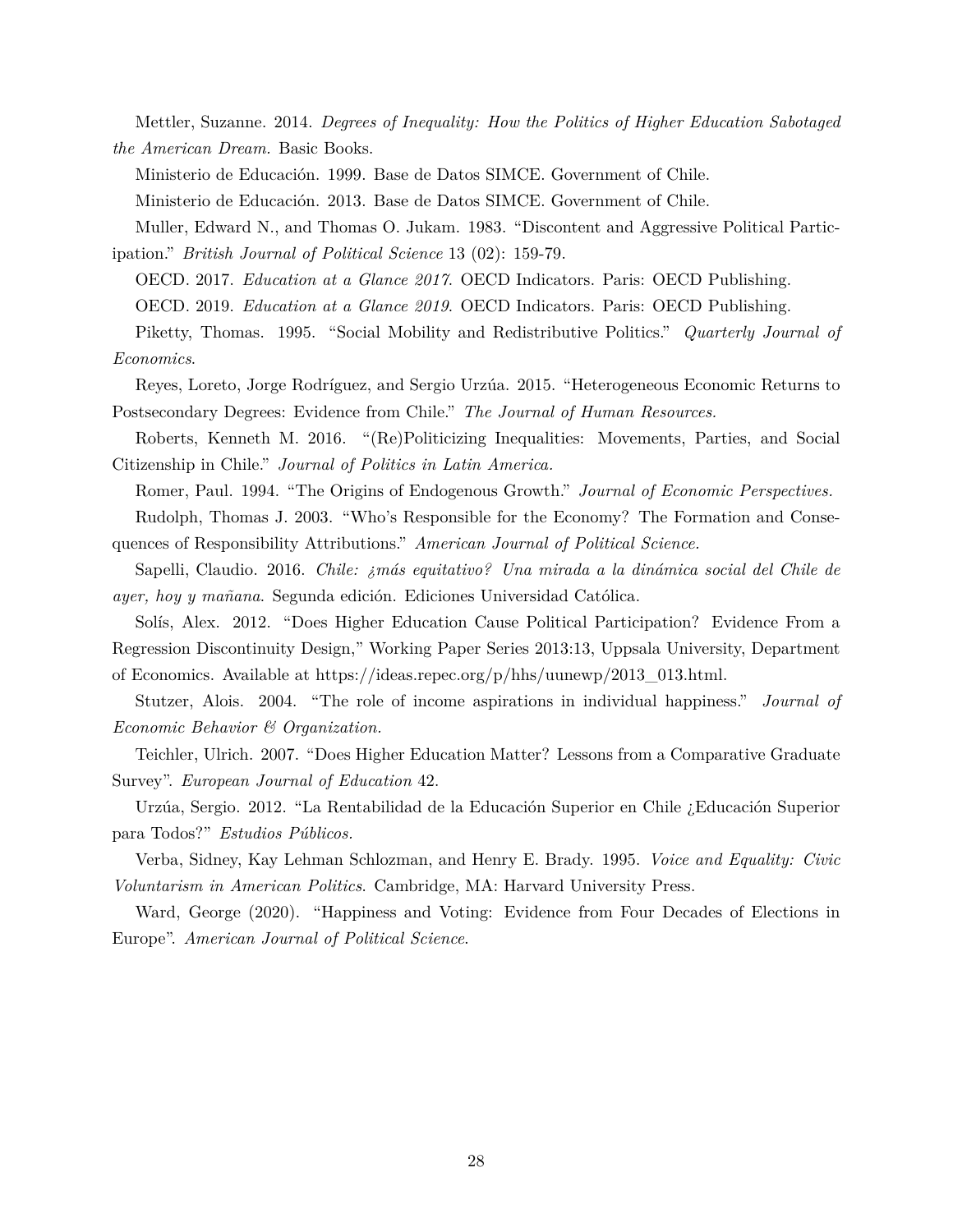## Online Appendices

## **Appendix A: Online survey**

#### **1. Ethics**

Both online surveys started with an informed and voluntary consent of research participants and encouraged participation with prize raffles (wording of consent and detail of prizes available upon request).

The treatment showed true information on labor market outcomes, which, moreover, was public in a website that depends on the Ministry of Education (<https://www.mifuturo.cl/>). As discussed in note 31, the treatment had no effect on the number of calls, CVs, and emails sent as part of the respondent's job search effort, nor on work income. The surveys included the possibility of sending questions or comments, and I did not receive any indicating disgust with the treatment or the survey. Overall, it seems safe to say that subjects were not exposed to risk of harm.

The study ensured the confidentiality of participant identities at all stages with standard practices. I masked ID numbers with a function that I keep in a safe place, removed ID numbers as soon as I got the information, and stored encrypted data on secure servers. I only report data in an aggregate fashion.

#### **2. Representativeness: Higher education institutions**

Tables A.1 to A.4 compare the distribution of institutions in the sample to all institutions in Chile. Since not all institutions were invited to be part of this project (non-accredited vocational institutions that have less than 1,000 students were not invited), tables include a third column that only considers institutions that were invited to participate ("Total reached").

|                            | Sample |      | Total Total reached |
|----------------------------|--------|------|---------------------|
| Technical formation center | 24.5   | 32.7 | 19.4                |
| Profesional institute      | 18.4   | 28.0 | 23.3                |
| Public university          | 12.2   | 10.7 | 15.5                |
| Private university         | 32.7   | 22.7 | 33.0                |
| Private CRUCh university   | 12.2   | 6.0  | 8.7                 |
|                            |        |      |                     |

Table A.1: Distribution of institutions by type  $(\%)$ 

Note: Profesional institutes mainly offer four-year vocational programs; technical formation centers mainly offer two-year programs. *Consejo de Rectores de Universidades de Chile* (CRUCh) gathers universities created before 1981, which are typically referred to as traditional universities. All public universities belong to CRUCh, but there are private universities inside and outside CRUCh.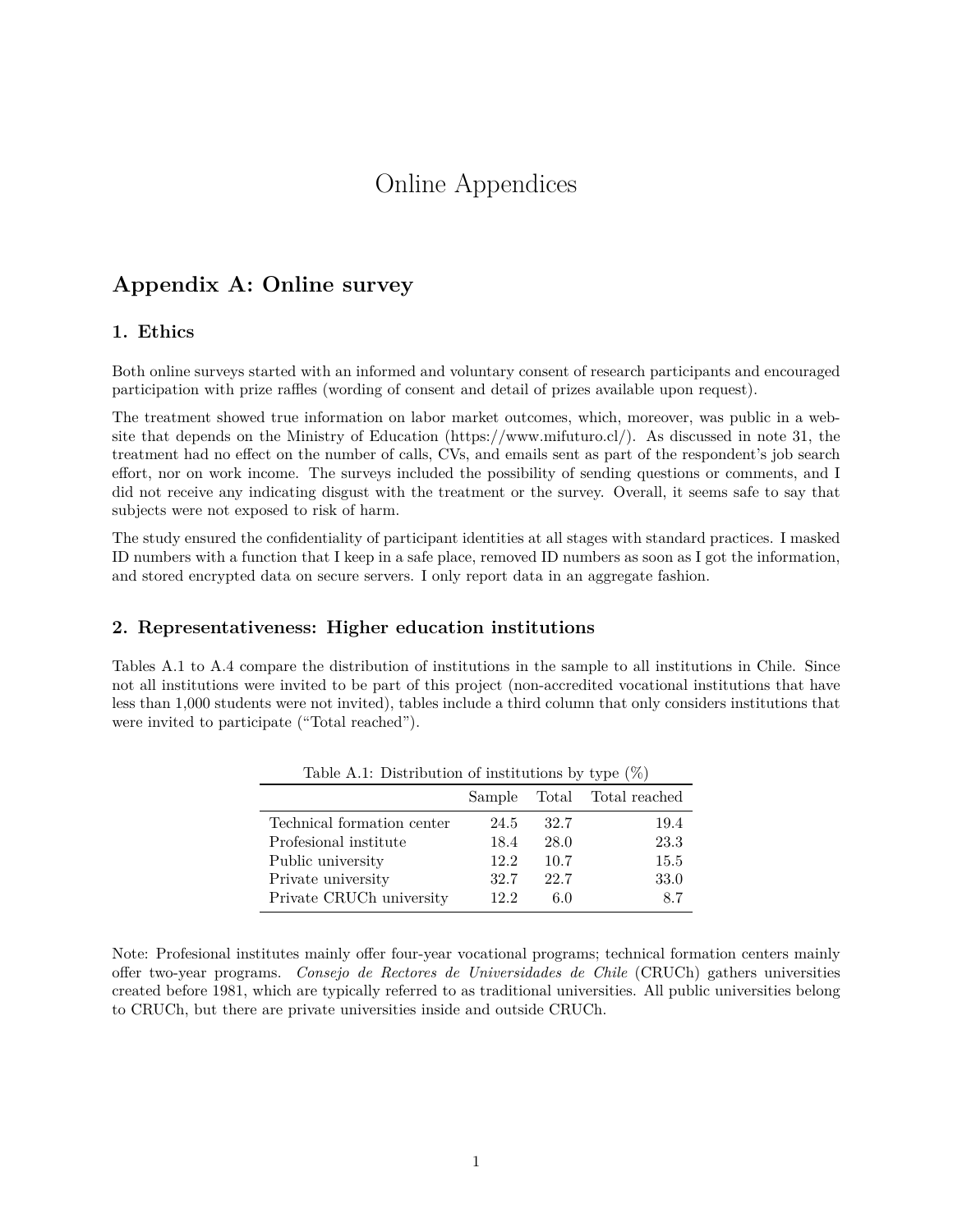|                    | Sample |      | Total Total reached |
|--------------------|--------|------|---------------------|
| $0 - 100$          | 0.0    | 10.7 | 0.0                 |
| $101 - 1,000$      | 4.1    | 24.7 | 5.8                 |
| $1,001 - 5,000$    | 30.6   | 25.3 | 36.9                |
| $5,001 - 15,000$   | 20.4   | 23.3 | 34.0                |
| $15,001 - 100,000$ | 44.9   | 16.0 | 23.3                |

Table A.2: Distribution of institutions by enrolment  $(\%)$ 

Table A.3: Distribution of institutions by region  $(\%)$ 

|                     |      |    | Sample Total Total reached |
|---------------------|------|----|----------------------------|
| Metropolitan region | 65.3 | 62 | 62.1                       |
| Other region        | 34.7 | 38 | 37.9                       |

Table A.4: Distribution of institutions by quality, proxied by years of accreditation (%)

|                | Sample | Total | Total reached |
|----------------|--------|-------|---------------|
|                | 12.2   | 50.0  | 27.2          |
| $\overline{2}$ | 8.2    | 4.7   | 6.8           |
| 3              | 22.4   | 14.7  | 21.4          |
| 4              | 14.3   | 10.7  | 15.5          |
| 5              | 22.4   | 12.7  | 18.4          |
| 6              | 12.2   | 4.7   | 6.8           |
| 7              | 8.2    | 2.7   | 3.9           |

#### **3. Representativeness: Respondents**

Tables A.5 to A.11 compare the main characteristics of individuals in both waves. They also compare the wave 1 sample with the real distribution within the Chilean higher education system. It is important to note that due to the large sample sizes, even small differences in these tables are statistically significant.

There are no statistically significant differences in gender between waves 1 and 2 (samples 1 and 2). In terms of age, sample 2 is slightly younger. Regarding school type, sample 2 has a larger share of students from private high schools and a lower share of public high school students. With respect to the type of higher education institution (HEI), sample 2 has an important increase in the share of students from private (CRUCh) universities. In sample 2 there is also an increase in the share of students from larger institutions, and of better quality as measured by years of accreditation. There are several significant changes in the proportions by area of study, although none of them is greater than two percentage points.

In addition, a natural question is whether respondents with better labor outcomes are more or less likely to attrite from the study. While it is not possible to compare the actual labor outcomes of the two groups, because there is no information on individuals who attrited, as a proxy, I use the average employment and income data from the ministry on past graduates who received the same degree from the same institution as the respondent. There are no statistically significant differences in terms of past graduates' employment rate for respondents who attrited and those who did not. For the case of expected income four years after graduation according to the ministry's data, there are statistically significant differences: individuals who completed both surveys obtained degrees for which past graduates' income is 2.3% higher than individuals who attrited.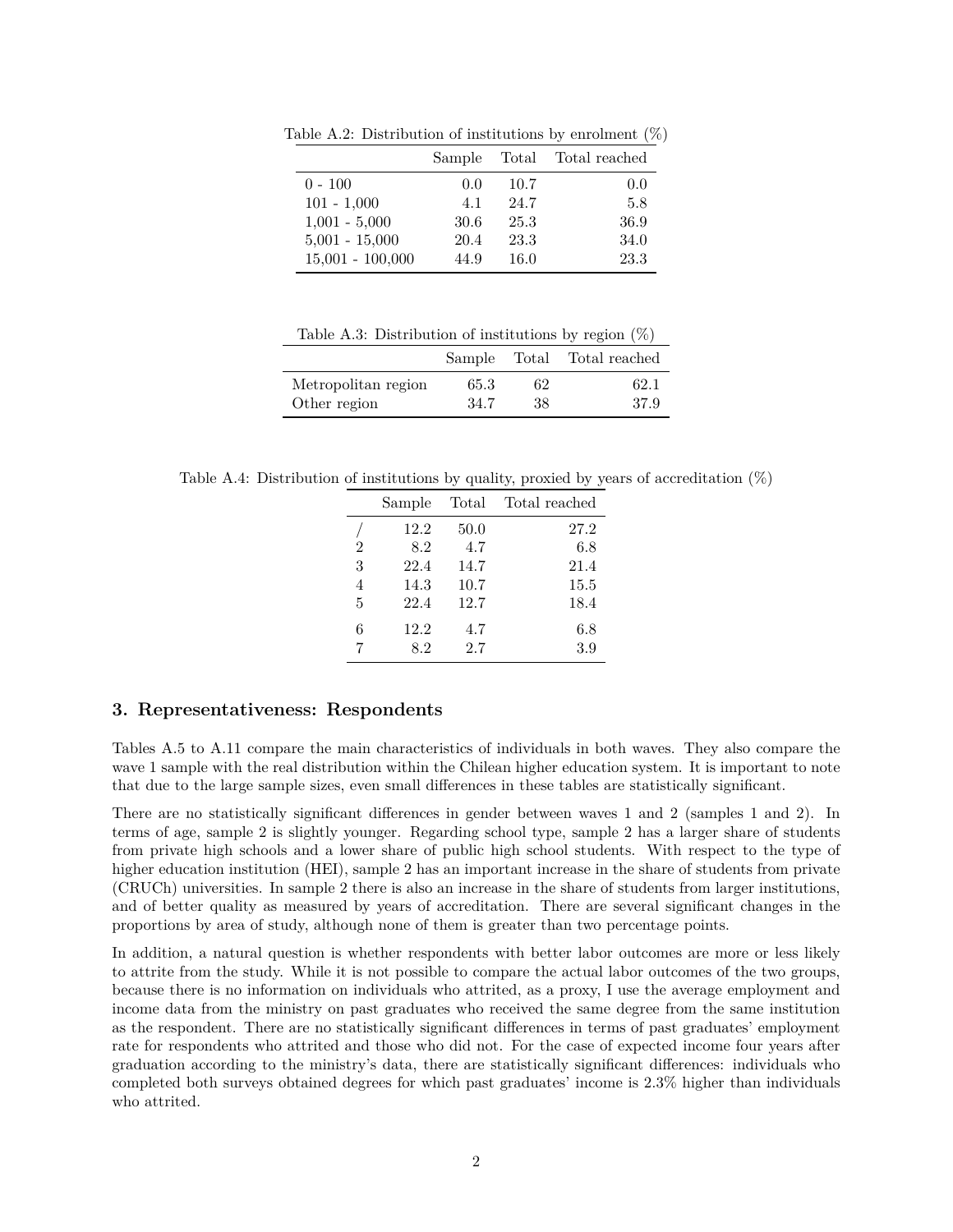Finally, it is worth comparing differences in the gaps by attrition status, as shown in Table A.12. This can only be done for predicted gaps, because we lack information on the actual outcomes of attrited individuals. All predicted gaps have statistically significant lower means in sample 2. However, the differences in means correspond to small changes in the position in the distribution of predicted gaps in the full sample. Indeed, differences in the percentile range from 0 for the USD gap to 3.1 points for the percentage one.

Table A.5: Distribution of respondents by gender  $(\%)$ 

|                   |      |              | Sample 1 Sample 2 Real P-value 1-real P-value 1-2 |                |
|-------------------|------|--------------|---------------------------------------------------|----------------|
| Women 54.2<br>Men | 45.8 | 53.4<br>46.6 | $52.2 \quad 0.000***$<br>$47.8$ 0.000***          | 0.313<br>0.313 |

Table A.6: Distribution of respondents by age  $(\%)$ 

|           | Sample 1 |      |      | Sample 2 Real P-value 1-real P-value 1-2 |            |
|-----------|----------|------|------|------------------------------------------|------------|
| 15-19     | 1.5      | 1.6  | 16.9 | $0.000***$                               | 0.605      |
| $20 - 24$ | 42.2     | 44.5 | 47.3 | $0.000***$                               | $0.003***$ |
| $25 - 29$ | 37.8     | 39   | 18.8 | $0.000***$                               | 0.120      |
| 30-34     | 9.5      | 8.5  | 8    | $0.000***$                               | $0.032**$  |
| 35-39     | 4.2      | 3.1  | 4.2  | 1.000                                    | $0.001***$ |
| $40 +$    | 4.9      | 3.2  | 4.7  | $0.000***$                               | $0.000***$ |

Table A.7: Distribution of respondents by high school type (%)

|                                     |                      |                    |              | Sample 1 Sample 2 Real P-value 1-real P-value 1-2  |                                  |
|-------------------------------------|----------------------|--------------------|--------------|----------------------------------------------------|----------------------------------|
| <b>Public</b><br>Voucher<br>Private | 25.9<br>46.8<br>27.3 | 23<br>48.1<br>28.9 | 55.7<br>12.6 | $31.7 \quad 0.000$ ***<br>$0.000***$<br>$0.000***$ | $0.000***$<br>0.102<br>$0.024**$ |

Table A.8: Distribution of respondents by higher education institution type  $(\%)$ 

|                        | Sample 1 |      |      | Sample 2 Real P-value 1-real P-value 1-2 |            |
|------------------------|----------|------|------|------------------------------------------|------------|
| Tech. formation center | 9.2      | 6.6  | 11.4 | $0.000***$                               | $0.000***$ |
| Profesional institute  | 14.1     | 12.2 | 30.8 | $0.000***$                               | $0.001***$ |
| State univ.            | 10.9     | 10.9 | 15.4 | $0.000***$                               | 1.000      |
| Private univ.          | 49.2     | 48.1 | 30.1 | $0.000***$                               | 0.167      |
| Private CRUCH univ.    | 16.6     | 22.3 | 12.3 | $0.000***$                               | $0.000***$ |

Table A.9: Distribution of respondents by higher education institution size  $(\%)$ 

|        |      |      |    | Sample 1 Sample 2 Real P-value 1-real P-value 1-2 |            |
|--------|------|------|----|---------------------------------------------------|------------|
| Large  | 84   | 88.6 | 11 | $86.4\quad 0.000***$                              | $0.000***$ |
| Medium | 15.8 | 11.3 |    | $12.5 \quad 0.000$ ***                            | $0.000***$ |
| Small  | 0.3  | 0.1  |    | $0.000***$                                        | $0.022**$  |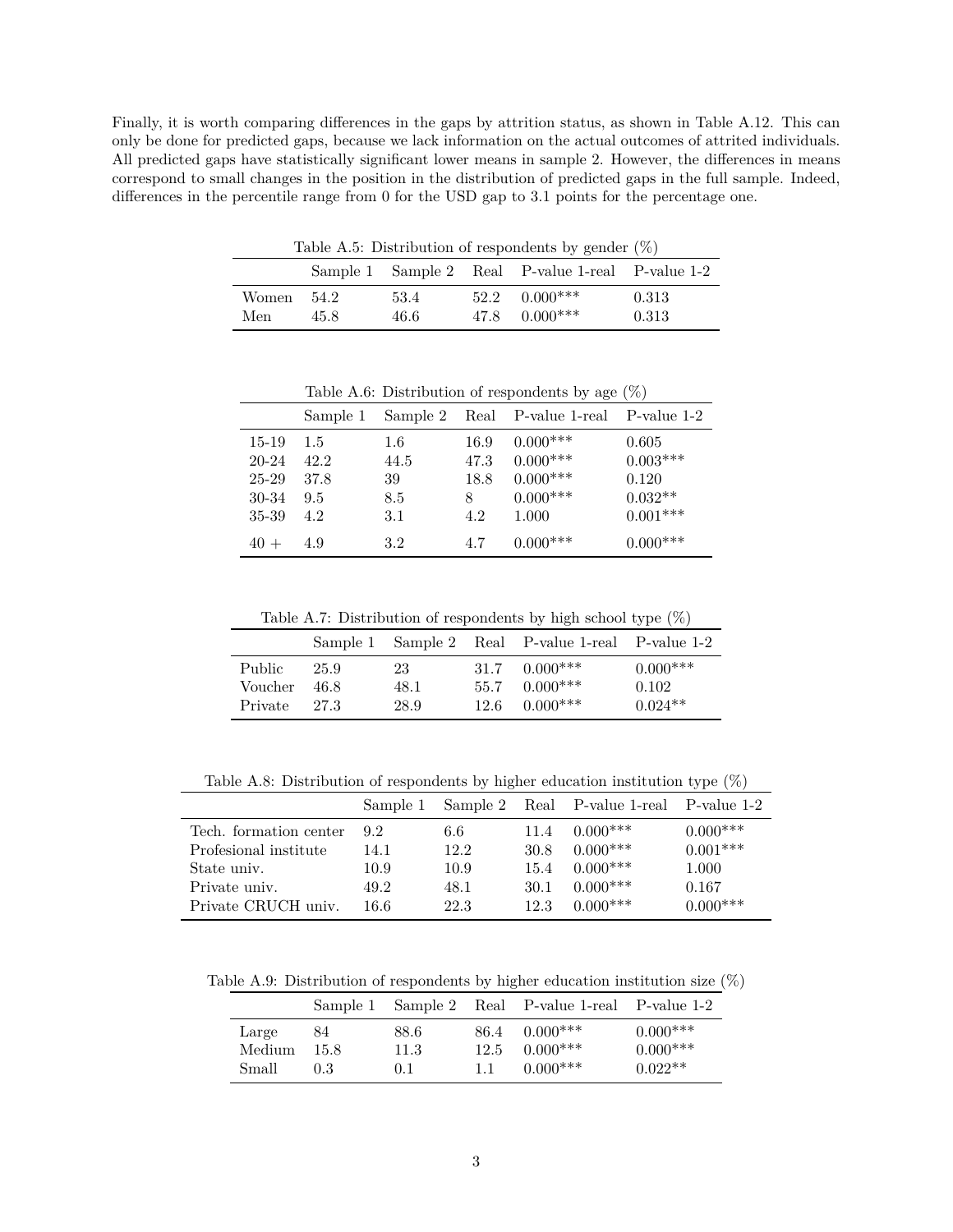|   | Sample 1 | Sample 2 |      | Real P-value 1-real P-value 1-2 |            |
|---|----------|----------|------|---------------------------------|------------|
|   | 7.2      | 3.7      | 11.1 | $0.000***$                      | $0.000***$ |
| 2 | 3.4      | 2.7      | 3.8  | $0.000***$                      | $0.015***$ |
| 3 | 11.2     | 9.3      | 21.9 | $0.000***$                      | $0.000***$ |
| 4 | 19.1     | 19.8     | 14.2 | $0.000***$                      | 0.263      |
| 5 | 28.9     | 28.8     | 24.9 | $0.000***$                      | 0.890      |
| 6 | 11.6     | 11.6     | 8.9  | $0.000***$                      | 1.000      |
|   | 18.6     | 24.1     | 15.2 | $0.000***$                      | $0.000***$ |

Table A.10: Distribution of respondents by higher education institution quality, proxied by years of accreditation (%)

Table A.11: Distribution of respondents by area of study  $(\%)$ 

|                         | Sample 1 | Sample 2       | Real     | P-value 1-real | P-value 1-2 |
|-------------------------|----------|----------------|----------|----------------|-------------|
| N/A                     | 0.6      | 0.4            | $\theta$ | $0.000$ ***    | 0.104       |
| Management and business | 24.4     | 22.2           | 18.8     | $0.000***$     | $0.001***$  |
| Agriculture             | 2.2      | 1.9            | 2.2      | 1.000          | 0.199       |
| Arts and architecture   | 3.2      | 3.2            | 4.4      | $0.000$ ***    | 1.000       |
| Science                 | $1.6\,$  | $\overline{2}$ | 1.7      | $0.000***$     | $0.045**$   |
| Social sciences         | 11.5     | 13.6           | 9.1      | $0.000***$     | $0.000***$  |
| Law                     | 5.4      | 5.7            | 3.6      | $0.000***$     | 0.404       |
| Education               | 9.5      | 10.3           | 12.3     | $0.000***$     | $0.086*$    |
| Humanities              | 0.7      | 1              | 0.9      | $0.000$ ***    | $0.024**$   |
| Health                  | 15.3     | 15.1           | 19       | $0.000***$     | 0.727       |
| Technology              | 25.5     | 24.5           | 28       | $0.000$ ***    | 0.149       |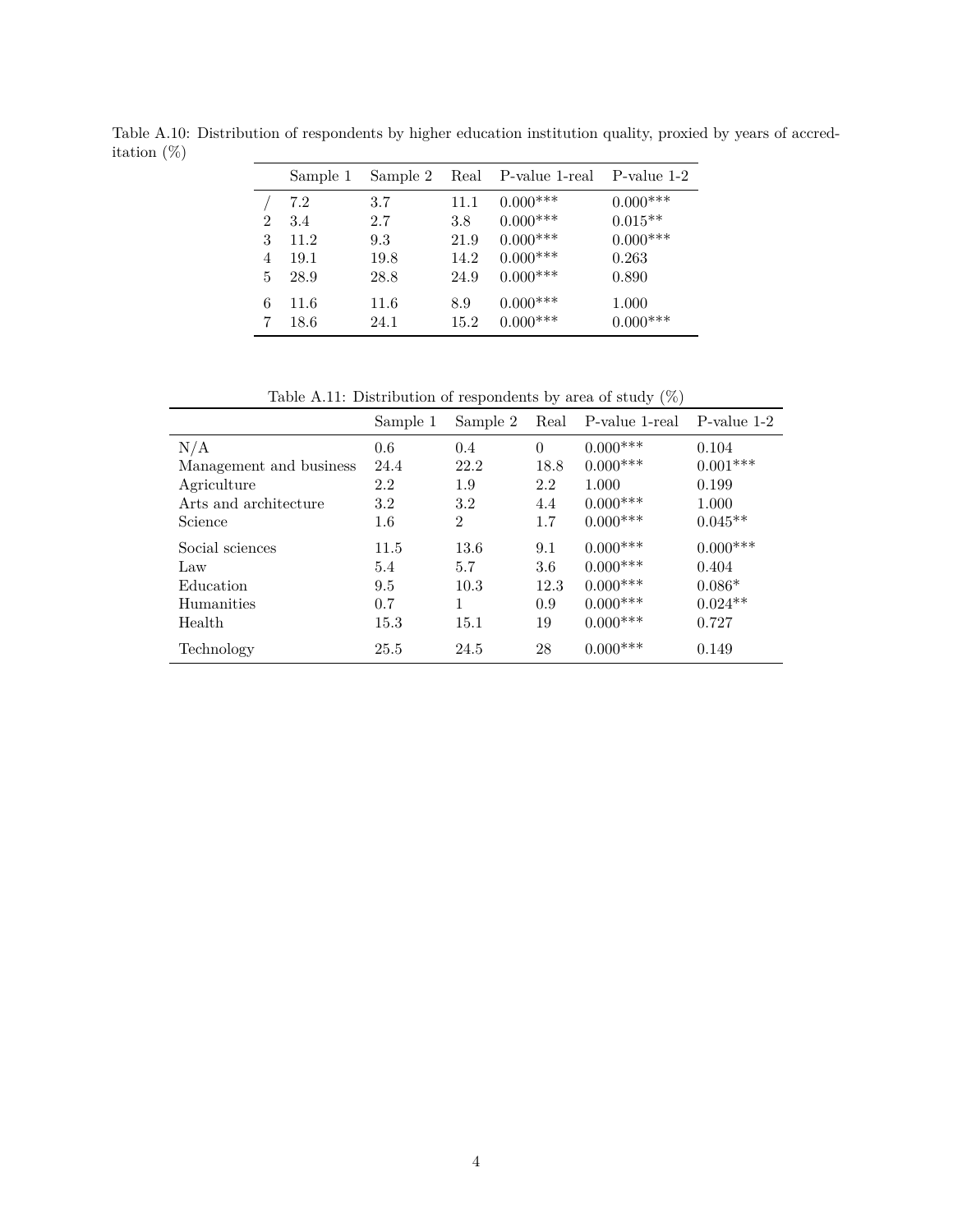|                                     | N <sub>1</sub> | Mean $1$  | Min 1       | Max 1    | $\mathcal{N}\,2$ | Mean $2\,$ | $\rm{Min}$ 2 | ${\rm Max}~2$ | P value $1-2$ |
|-------------------------------------|----------------|-----------|-------------|----------|------------------|------------|--------------|---------------|---------------|
| Age                                 | 14,233         | $26.65\,$ | 17.00       | 66.00    | 3,948            | 26.04      | 17.00        | 66.00         | $0.000***$    |
| Certainty                           | 13,147         | 5.28      | 1.00        | 7.00     | 3,614            | $5.23\,$   | 1.00         | 7.00          | $0.020**$     |
| Male                                | 14,233         | 0.46      | 0.00        | 1.00     | 3,948            | 0.47       | 0.00         | 1.00          | 0.294         |
| Female                              | 14,233         | 0.54      | 0.00        | 1.00     | 3,948            | 0.53       | $0.00\,$     | 1.00          | 0.294         |
| HEI: Tech. formation center         | 14,233         | $0.09\,$  | $0.00\,$    | 1.00     | 3,948            | 0.07       | $0.00\,$     | 1.00          | $0.000***$    |
| HEI: Professional institute         | 14,233         | 0.14      | 0.00        | 1.00     | 3,948            | 0.12       | 0.00         | 1.00          | $0.001***$    |
| HEI: Public university              | 14,233         | $0.11\,$  | 0.00        | 1.00     | 3,948            | $0.11\,$   | 0.00         | 1.00          | 0.883         |
| HEI: Private university             | 14,233         | 0.49      | $0.00\,$    | 1.00     | 3,948            | 0.48       | 0.00         | 1.00          | 0.159         |
| HEI: Private CRUCh university       | 14,233         | 0.17      | 0.00        | 1.00     | 3,948            | $0.22\,$   | 0.00         | 1.00          | $0.000***$    |
| Works full time                     | 14,233         | $0.36\,$  | 0.00        | 1.00     | 3,948            | $0.34\,$   | 0.00         | 1.00          | $0.028**$     |
| Works part time                     | 14,233         | 0.21      | 0.00        | 1.00     | 3,948            | 0.23       | 0.00         | 1.00          | $0.003***$    |
| Searching for a job                 | 14,233         | 0.41      | 0.00        | 1.00     | 3,948            | 0.41       | 0.00         | 1.00          | 0.766         |
| Expects to work full time           | 13,147         | 0.74      | 0.00        | 1.00     | 3,614            | 0.72       | 0.00         | 1.00          | $0.012**$     |
| Expects to work more than half time | 13,147         | $0.15\,$  | 0.00        | 1.00     | 3,614            | $0.16\,$   | 0.00         | 1.00          | $0.090*$      |
| Expects to work half time           | 13,147         | $0.09\,$  | $0.00\,$    | 1.00     | 3,614            | 0.10       | $0.00\,$     | 1.00          | 0.814         |
| Expects to work less than half time | 13,147         | $0.02\,$  | 0.00        | 1.00     | 3,614            | 0.03       | 0.00         | 1.00          | $0.003***$    |
| Public high school                  | 14,233         | $0.26\,$  | 0.00        | 1.00     | 3,948            | 0.23       | 0.00         | 1.00          | $0.000***$    |
| Private high school                 | 14,233         | $0.27\,$  | 0.00        | 1.00     | 3,948            | 0.29       | 0.00         | 1.00          | $0.028**$     |
| Voucher high school                 | 14,233         | 0.47      | 0.00        | 1.00     | 3,948            | 0.48       | 0.00         | 1.00          | 0.114         |
| Parents: completed high school      | 14,233         | $0.35\,$  | $0.00\,$    | 1.00     | 3,948            | $0.34\,$   | $0.00\,$     | 1.00          | 0.207         |
| Parents: less than high school      | 14,233         | 0.14      | 0.00        | 1.00     | 3,948            | 0.11       | 0.00         | 1.00          | $0.000***$    |
| Parents: Technical higher ed.       | 14,233         | 0.14      | $0.00\,$    | 1.00     | 3,948            | 0.14       | 0.00         | 1.00          | 0.929         |
| Parents: University ed.             | 14,233         | 0.37      | 0.00        | 1.00     | 3,948            | $0.40\,$   | 0.00         | 1.00          | $0.000***$    |
| Grant as main source of funding     | 14,233         | $0.26\,$  | 0.00        | 1.00     | 3,948            | 0.29       | 0.00         | 1.00          | $0.000***$    |
| Loan as main source of funding      | 14,233         | 0.35      | $0.00\,$    | 1.00     | 3,948            | $0.38\,$   | $0.00\,$     | 1.00          | $0.000***$    |
| Treatment                           | 9,540          | 0.50      | 0.00        | 1.00     | 2,659            | 0.51       | 0.00         | 1.00          | 0.609         |
| Predicted gap \$                    | 8,307          | 345.03    | $-3,277.44$ | 7,545.73 | 2,395            | 308.51     | $-2,820.12$  | 7,545.73      | $0.063*$      |
| Predicted gap %                     | 8,307          | 4.39      | $-2,400.00$ | 90.00    | 2,395            | 1.80       | $-2,400.00$  | 90.00         | $0.053*$      |
| Predicted gap SD adj                | 8,045          | 0.37      | $-3.79$     | 8.53     | 2,329            | 0.34       | $-2.50$      | 8.53          | $0.089*$      |
| Predicted gap emp.                  | 9,540          | 0.65      | $-89.50$    | 76.14    | 2,659            | $-0.07$    | $-89.50$     | 71.84         | $0.073*$      |

Table A.12: Descriptive statistics for variables from T=1 in bothsamples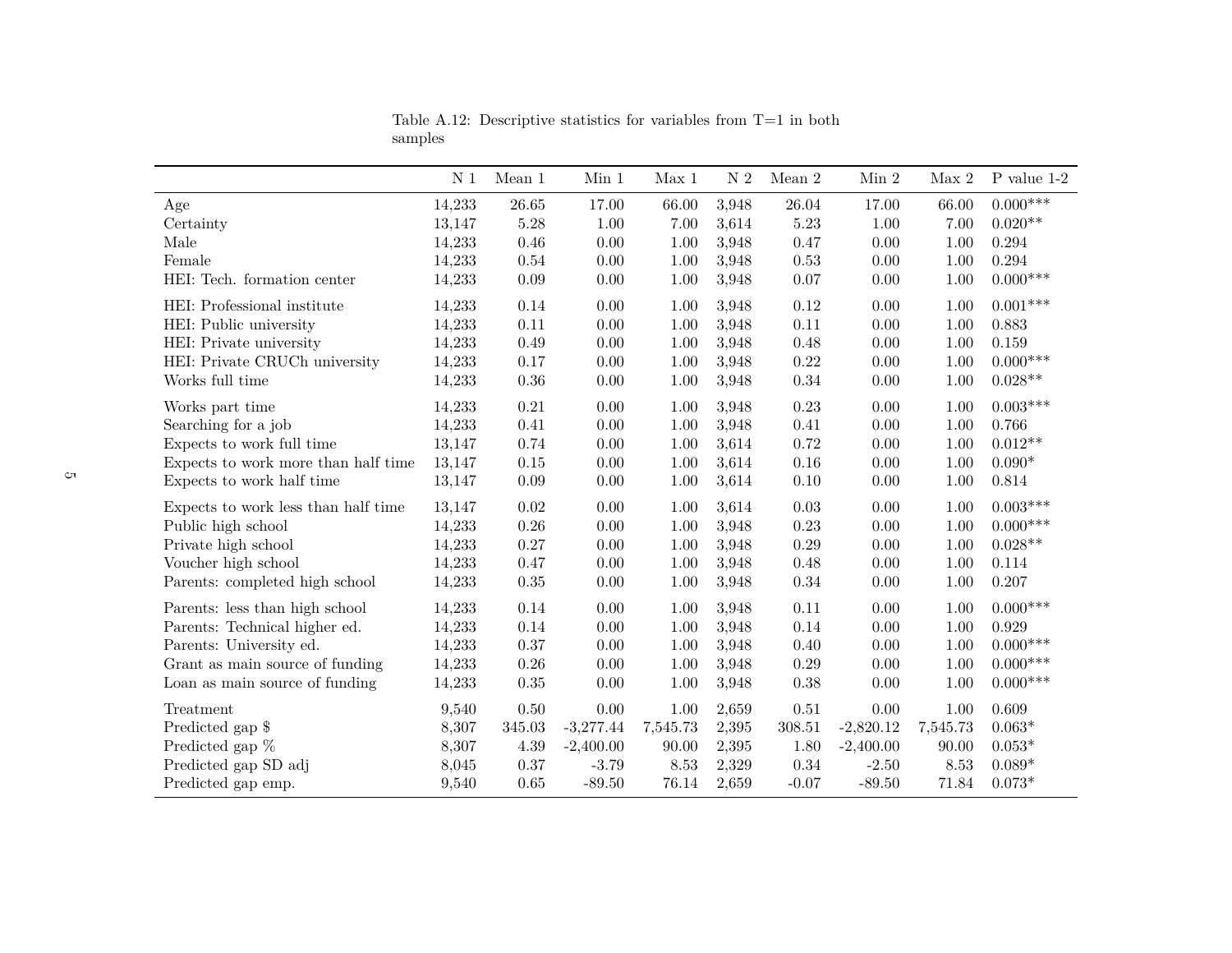#### **4. Test of the seriousness of attrition**

Table A.13 shows the main results of the experiment for ideology, by attrition status. Note that this distinction reduces the sample size, which partly explains why the precision falls with respect to the full sample. The results of the interaction of the treatment and positive gap measures for the attrited and non-attrited samples remain negative and on the same order of magnitude as in the full sample and are generally significant at conventional levels. Differences by attrition status are larger in the USD gap than in the SD-adjusted case, but still the coefficients of the attrited and non-attrited samples are not statistically different at the 90% level. In the case of political position, the coefficients are more similar between the subsamples, although the significance levels fall (not shown).

|                                   | All                   | Attrited              | Non-attrited          | All                    | Attrited              | Non-attrited          |
|-----------------------------------|-----------------------|-----------------------|-----------------------|------------------------|-----------------------|-----------------------|
|                                   | (1)                   | (2)                   | (3)                   | (4)                    | (5)                   | (6)                   |
| Treatment                         | 0.009<br>(0.017)      | $-0.002$<br>(0.019)   | 0.038<br>(0.031)      | 0.022<br>(0.018)       | 0.010<br>(0.021)      | 0.052<br>(0.033)      |
| USD gap, hundreds $(+)$           | $0.007***$<br>(0.001) | $0.005***$<br>(0.002) | $0.010***$<br>(0.002) |                        |                       |                       |
| $USD$ gap, hundreds $(-)$         | 0.002<br>(0.003)      | 0.002<br>(0.004)      | 0.004<br>(0.005)      |                        |                       |                       |
| SD adj. gap $(+)$                 |                       |                       |                       | $0.080***$<br>(0.013)  | $0.070***$<br>(0.016) | $0.105***$<br>(0.023) |
| $SD$ adj. $gap(-)$                |                       |                       |                       | 0.015<br>(0.033)       | 0.009<br>(0.039)      | 0.033<br>(0.061)      |
| Treat $*$ USD gap, hundreds $(+)$ | $-0.003*$<br>(0.002)  | $-0.001$<br>(0.002)   | $-0.007**$<br>(0.003) |                        |                       |                       |
| Treat $*$ USD gap, hundreds $(-)$ | $-0.002$<br>(0.004)   | $-0.002$<br>(0.005)   | $-0.002$<br>(0.008)   |                        |                       |                       |
| Treat $*$ SD adj. gap $(+)$       |                       |                       |                       | $-0.051***$<br>(0.018) | $-0.036*$<br>(0.021)  | $-0.081**$<br>(0.034) |
| Treat $*$ SD adj. gap $(-)$       |                       |                       |                       | 0.008<br>(0.044)       | 0.014<br>(0.052)      | $-0.008$<br>(0.084)   |
| Constant                          | $0.348***$<br>(0.056) | $0.342***$<br>(0.065) | $0.244*$<br>(0.131)   | $-0.101$<br>(0.192)    | $-0.182$<br>(0.212)   | $0.327*$<br>(0.169)   |
| Controls                          | Yes                   | Yes                   | Yes                   | Yes                    | Yes                   | Yes                   |
| Observations                      | 8,307                 | 5,912                 | 2,395                 | 8,045                  | 5,716                 | 2,329                 |
| $R^2$                             | 0.122                 | 0.120                 | 0.141                 | 0.124                  | 0.123                 | 0.142                 |
| Adjusted $R^2$                    | 0.114                 | 0.109                 | 0.115                 | 0.116                  | 0.113                 | 0.116                 |
| Residual Std. Error               | 0.555                 | 0.548                 | 0.574                 | 0.554                  | 0.546                 | 0.573                 |
| F Statistic                       | 15.601***             | 11.061***             | $5.362***$            | 16.552***              | 11.681***             | $5.482***$            |

Table A.13: Experimental results for ideology by attrition status

*Note:*  $*_{p<0.1; *_{p<0.05; * * *_{p<0.01}}$ 

Robust errors in parentheses.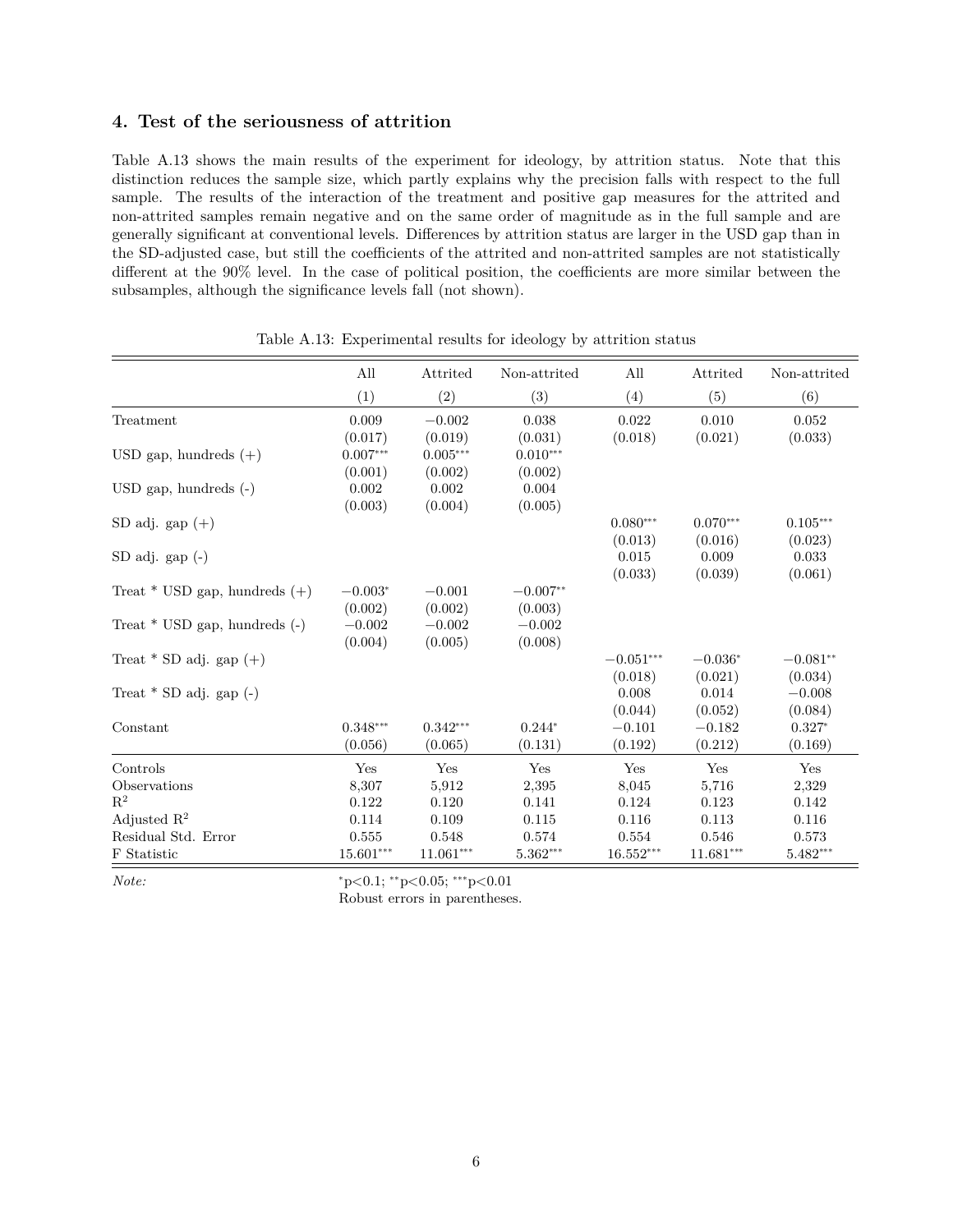## **Appendix B: Measurement**

## **Panel B.1: Distribution of gap measures**





**Distribution of predicted gap in monthly income (SD adjusted)**

(Excludes 0.5% of observations on each side)



**Distribution of actual gap in monthly income** (Excludes 0.5% of observations on each side) 0.0012 0.0000 0.0006 0.0012 Density 0.0006 0.0000 −1000 0 1000 2000<br>Overperforming Underperforming Underperforming Dollars

**Histogram of predicted gap in employment**



Probability of employment



Percentage with respect to expectations

Density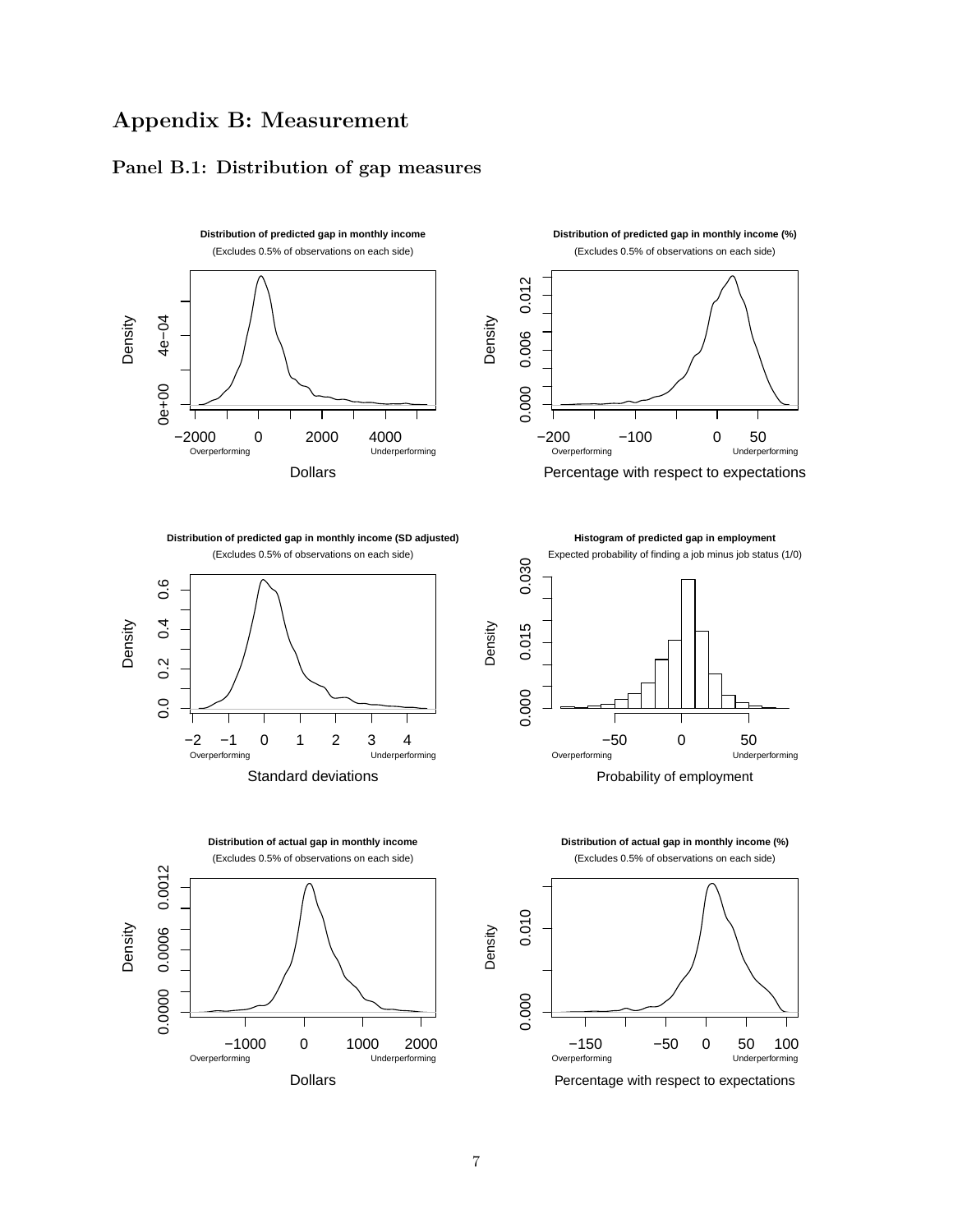



**Histogram of actual gap in employment**

**Histogram of actual gap in relationship of job to studies** Both measures on a 1−7 point scale





**Histogram of actual gap in comparison with peers**



 400 800 1400 **Frequency** 400 800  $\circ$ −10 −5 0 5 10<br>Overperforming 0 Underperfor Underperforming Months

1400



**Histogram of gap in time spent finding a job**

Expected time spent finding a job minus actual time



8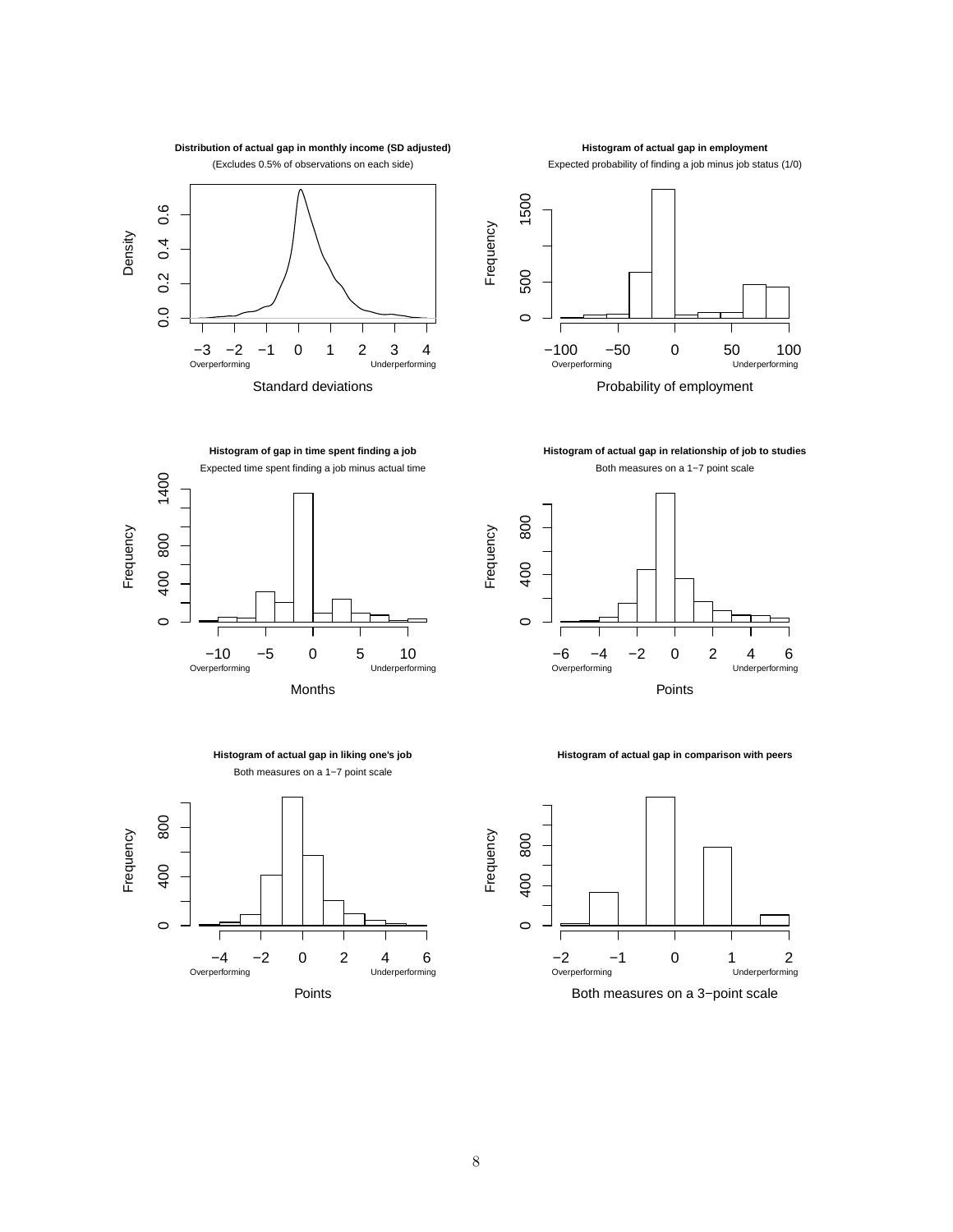|             |            |          | Predicted gaps |          | Actual gaps  |                  |                |          |          |                |                |                |
|-------------|------------|----------|----------------|----------|--------------|------------------|----------------|----------|----------|----------------|----------------|----------------|
|             | <b>USD</b> | Percent  | SD adj.        | Employ.  | $_{\rm USD}$ | Percent          | SD adj.        | Employ.  | Time     | Relation       | Liking         | Peers          |
| q. 0%       | $-3,277$   | $-2,400$ | $-4$           | $-89$    | $-5,030$     | $-900$           | $-6$           | $-90$    | $-12$    | $-6$           | $-5$           | $-2$           |
| q. $2.5\%$  | $-1,067$   | $-79$    | $-1$           | $-48$    | $-762$       | $-70$            | $-1$           | $-50$    | $-8$     | $-2$           | $-2$           | $-1$           |
| q. 5%       | $-838$     | $-56$    | $-1$           | $-38$    | $-457$       | $-43$            | $-1$           | $-40$    | $-4$     | $-2$           | $-2$           | $-1$           |
| q. 10%      | $-534$     | $-36$    | $-1$           | $-25$    | $-305$       | $-26$            | $-1$           | $-30$    | $-4$     | $-1$           | $-1$           | $-1$           |
| q. $20\%$   | $-229$     | $-17$    | $\theta$       | $-14$    | $-76$        | $-8$             | $\theta$       | $-20$    | $-3$     | $-1$           | $-1$           | $\overline{0}$ |
| q. 30%      | $-76$      | $-5$     | $\theta$       | $-6$     | $\theta$     | $\boldsymbol{0}$ | $\theta$       | $-10$    | $-1$     | $\Omega$       | $\Omega$       | $\Omega$       |
| q. 40%      | 76         | 4        | $\theta$       | $\Omega$ | $76\,$       | 7                | $\theta$       | 0        | $-1$     | 0              |                | $\Omega$       |
| q. 50%      | 229        | 12       | 0              | 3        | 152          | 12               | $\theta$       | $\theta$ | $\Omega$ | 0              |                | $\theta$       |
| q. $60\%$   | 381        | 19       | 0              | 6        | 229          | <b>20</b>        | $\theta$       | $\Omega$ | $\Omega$ | $\Omega$       | 0              | $\Omega$       |
| q. 70%      | 534        | 25       |                | 10       | 381          | 29               | 1              | 10       | $\theta$ |                |                |                |
| q. 80%      | 838        | 35       |                | 16       | 534          | 40               | 1              | 70       |          |                |                |                |
| q. $90\%$   | 1,448      | 46       |                | 23       | 762          | 56               |                | 90       | 3        | $\mathfrak{D}$ | $\overline{2}$ |                |
| q. $95\%$   | 2,058      | 55       | $\overline{2}$ | 30       | 991          | 70               | $\overline{2}$ | 100      | 4        |                | 3              |                |
| q. $97.5\%$ | 2,820      | 62       | 3              | 38       | 1,220        | 80               | $\overline{2}$ | 100      | 8        | 5              | 3              | $\overline{2}$ |
| q. $100\%$  | 7,546      | 90       | 9              | 76       | 8,155        | 97               | 8              | 100      | 12       | 6              | 6              | $\overline{2}$ |

Table B.1: Quantiles of gap measures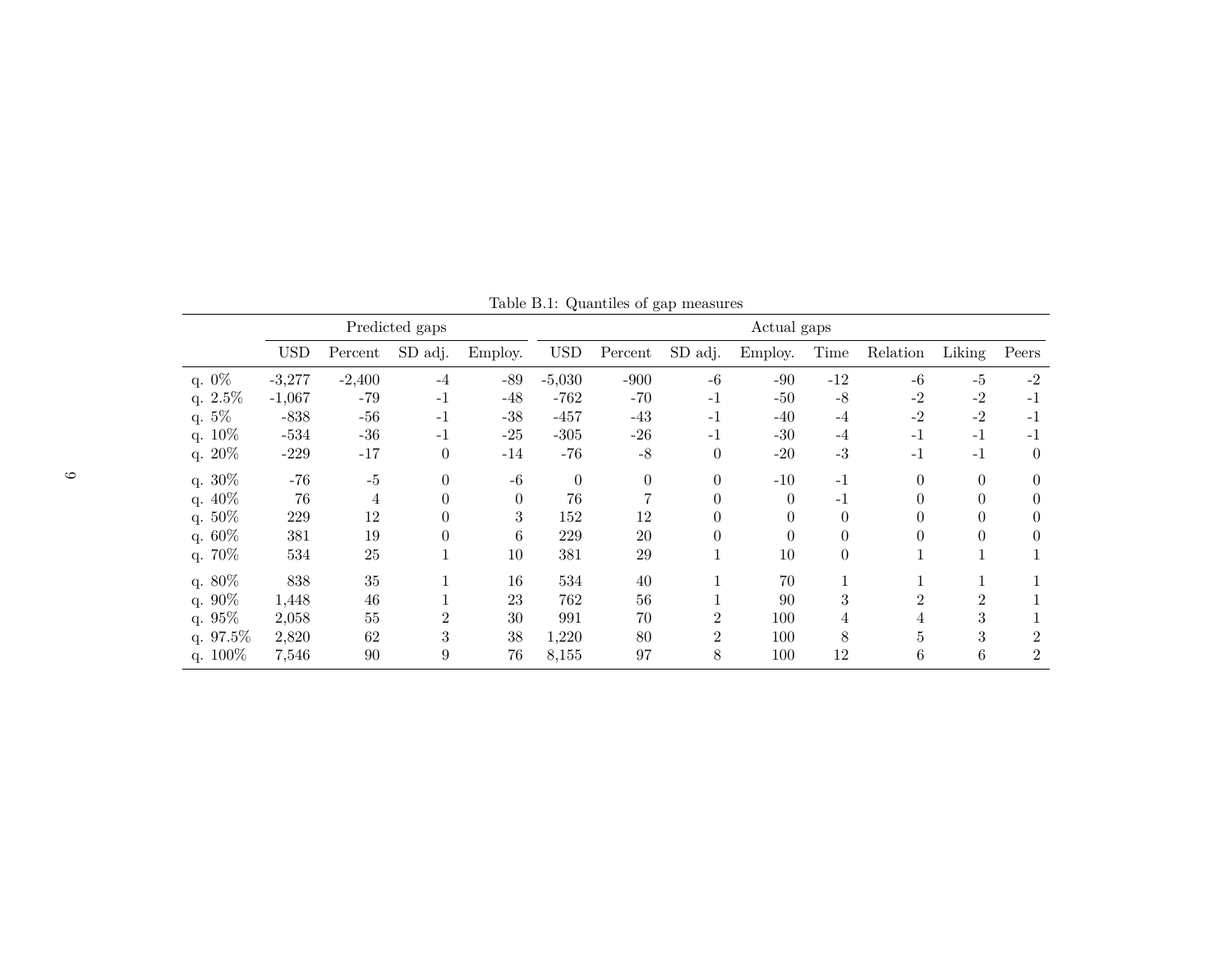|                | <b>USD</b> | Percent | SD adj.                                                            | Table D.2. Correlations between gap incasures<br>Employ. | <b>USD</b> | Percent | SD adj. | Employ. | Time    | Relation | Liking  | Peers   |
|----------------|------------|---------|--------------------------------------------------------------------|----------------------------------------------------------|------------|---------|---------|---------|---------|----------|---------|---------|
| Predicted gaps |            |         |                                                                    |                                                          |            |         |         |         |         |          |         |         |
| <b>USD</b>     | 1.00       | 0.45    | 0.93                                                               | 0.19                                                     | 0.32       | 0.14    | 0.25    | 0.01    | 0.01    | 0.02     | 0.07    | 0.01    |
| Percent        | 0.45       | 1.00    | 0.45                                                               | 0.21                                                     | 0.14       | 0.23    | 0.14    | $-0.02$ | 0.00    | 0.01     | $-0.03$ | $-0.05$ |
| SD adj.        | 0.93       | 0.45    | 1.00                                                               | 0.23                                                     | 0.28       | 0.14    | 0.28    | 0.00    | 0.03    | 0.04     | 0.07    | 0.00    |
| Employ.        | 0.19       | 0.21    | 0.23                                                               | 1.00                                                     | $-0.01$    | $-0.02$ | 0.02    | 0.11    | 0.07    | 0.00     | 0.10    | 0.06    |
| Actual gaps    |            |         |                                                                    |                                                          |            |         |         |         |         |          |         |         |
| <b>USD</b>     | 0.32       | 0.14    | 0.28                                                               | $-0.01$                                                  | 1.00       | 0.78    | 0.87    | $-0.03$ | 0.05    | 0.17     | 0.14    | 0.31    |
| Percent        | 0.14       | 0.23    | 0.14                                                               | $-0.02$                                                  | 0.78       | 1.00    | 0.76    | $-0.08$ | 0.07    | 0.17     | 0.12    | 0.30    |
| SD adj.        | 0.25       | 0.14    | 0.28                                                               | 0.02                                                     | 0.87       | 0.76    | 1.00    | $-0.07$ | 0.05    | 0.19     | 0.15    | 0.33    |
| Employ.        | 0.01       | $-0.02$ | 0.00                                                               | 0.11                                                     | $-0.03$    | $-0.08$ | $-0.07$ | 1.00    | 0.10    | $-0.02$  | 0.09    | 0.06    |
| Time           | 0.01       | 0.00    | 0.03                                                               | 0.07                                                     | 0.05       | 0.07    | 0.05    | 0.10    | 1.00    | $-0.01$  | 0.03    | 0.04    |
| Relation       | 0.02       | 0.01    | 0.04                                                               | 0.00                                                     | 0.17       | 0.17    | 0.19    | $-0.02$ | $-0.01$ | 1.00     | 0.41    | 0.12    |
| Liking         | 0.07       | $-0.03$ | 0.07                                                               | 0.10                                                     | 0.14       | 0.12    | 0.15    | 0.09    | 0.03    | 0.41     | 1.00    | 0.17    |
| Peers          | 0.01       | $-0.05$ | 0.00                                                               | 0.06                                                     | 0.31       | 0.30    | 0.33    | 0.06    | 0.04    | 0.12     | 0.17    | 1.00    |
|                |            |         | <sup>a</sup> Correlations for respondents who answered both waves. |                                                          |            |         |         |         |         |          |         |         |

Table B.2: Correlations between gap measures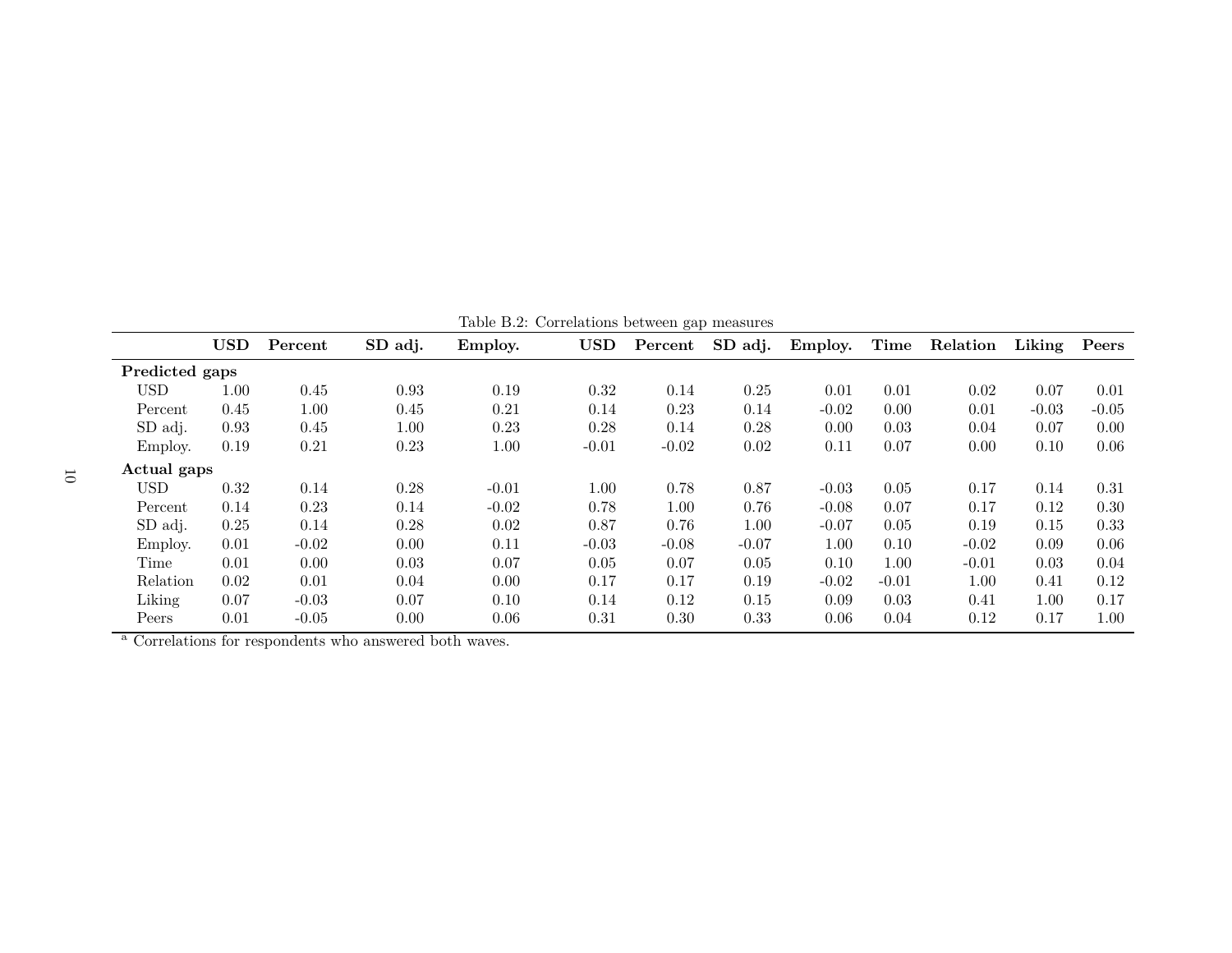| Gap USD<br>Gap percent<br>Gap SD adj.<br>Employment gap<br>(1)<br>(2)<br>(3)<br>(4)<br>Woman<br>$-24.25$<br>$-0.57$<br>$-0.05$<br>2.44<br>(23.01)<br>(1.92)<br>(0.04)<br>(1.50)<br>$5.80*$<br>$-0.26**$<br>$-0.12$<br>0.001<br>Age |  |
|------------------------------------------------------------------------------------------------------------------------------------------------------------------------------------------------------------------------------------|--|
|                                                                                                                                                                                                                                    |  |
|                                                                                                                                                                                                                                    |  |
|                                                                                                                                                                                                                                    |  |
|                                                                                                                                                                                                                                    |  |
|                                                                                                                                                                                                                                    |  |
| (3.09)<br>(0.17)<br>(0.01)<br>(0.13)                                                                                                                                                                                               |  |
| Private high school<br>27.21<br>0.25<br>$-0.04$<br>0.89                                                                                                                                                                            |  |
| (38.87)<br>(2.87)<br>(0.07)<br>(2.26)                                                                                                                                                                                              |  |
| Voucher high school<br>1.01<br>1.71<br>$-1.53\,$<br>$-0.02$                                                                                                                                                                        |  |
| (27.16)<br>(2.42)<br>(0.05)<br>(1.76)                                                                                                                                                                                              |  |
| HEI: professional institute<br>1.32<br>35.08<br>$-0.11$<br>$-1.03$                                                                                                                                                                 |  |
| (3.19)<br>(35.82)<br>(0.10)<br>(3.29)                                                                                                                                                                                              |  |
| HEI: public univ.<br>$-4.66$<br>$-0.19*$<br>$-7.02**$<br>29.92                                                                                                                                                                     |  |
| (42.80)<br>(3.60)<br>(0.11)<br>(3.52)                                                                                                                                                                                              |  |
| 95.44**<br>HEI: private univ.<br>$-0.49$<br>$-0.14$<br>$-0.75$                                                                                                                                                                     |  |
| (3.35)<br>(0.10)<br>(3.03)<br>(39.34)                                                                                                                                                                                              |  |
| 46.75<br>$-4.19$<br>$-0.19*$<br>$-8.39***$<br>HEI: private CRUCh univ.                                                                                                                                                             |  |
| (38.48)<br>(3.41)<br>(0.10)<br>(3.24)                                                                                                                                                                                              |  |
| $-7.55***$<br>Works full time $t=1$<br>$-80.91***$<br>$-0.15***$<br>$-19.68***$                                                                                                                                                    |  |
| (23.74)<br>(1.96)<br>(0.04)<br>(1.63)                                                                                                                                                                                              |  |
| Works part time $t=1$<br>78.46***<br>$7.10***$<br>$0.13**$<br>$-6.72***$                                                                                                                                                           |  |
| (27.91)<br>(2.27)<br>(2.00)<br>(0.05)                                                                                                                                                                                              |  |
| Parents: less than high school<br>36.64<br>0.34<br>0.06<br>2.87                                                                                                                                                                    |  |
| (36.08)<br>(3.81)<br>(0.07)<br>(2.39)                                                                                                                                                                                              |  |
| Parents: technical higher ed.<br>14.84<br>1.00<br>$-0.03$<br>$-1.38$                                                                                                                                                               |  |
| (34.01)<br>(2.45)<br>(0.07)<br>(2.23)                                                                                                                                                                                              |  |
| $-0.12**$<br>Parents: university ed.<br>$-39.46$<br>$-1.69$<br>$-0.91$                                                                                                                                                             |  |
| (2.22)<br>(30.90)<br>(0.05)<br>(1.89)                                                                                                                                                                                              |  |
| Grant as main source of funding<br>$-11.36$<br>0.79<br>$-0.04$<br>1.98                                                                                                                                                             |  |
| (26.44)<br>(1.68)<br>(0.05)<br>(1.67)                                                                                                                                                                                              |  |
| Loan as main source of funding<br>19.16<br>1.04<br>0.02<br>1.12                                                                                                                                                                    |  |
| (23.67)<br>(1.87)<br>(0.04)<br>(1.52)                                                                                                                                                                                              |  |
| 89.92<br>$10.14**$<br>0.14<br>Pol. pos: none<br>$-0.77$                                                                                                                                                                            |  |
| (71.61)<br>(5.11)<br>(0.10)<br>(3.19)                                                                                                                                                                                              |  |
| Pol. pos: right<br>28.36<br>5.29<br>0.02<br>$-0.74$                                                                                                                                                                                |  |
| (72.87)<br>(5.27)<br>(0.10)<br>(3.29)                                                                                                                                                                                              |  |
| Pol. pos: left<br>22.65<br>4.75<br>$-0.02$<br>$-2.47$                                                                                                                                                                              |  |
| (73.47)<br>(5.38)<br>(0.10)<br>(3.35)                                                                                                                                                                                              |  |
| $-206.51$<br>$0.53***$<br>$39.34***$<br>Constant<br>0.03                                                                                                                                                                           |  |
| (177.15)<br>(0.20)<br>(12.43)<br>(10.40)                                                                                                                                                                                           |  |
| Yes<br>Yes<br>Yes<br>$\operatorname{Yes}$<br>Area of study fixed effects                                                                                                                                                           |  |
| Observations<br>2,525<br>2,525<br>2,411<br>3,614                                                                                                                                                                                   |  |
| $\mathbf{R}^2$<br>0.03<br>0.03<br>0.04<br>0.07                                                                                                                                                                                     |  |
| Adjusted $\mathbb{R}^2$<br>$0.02\,$<br>$0.02\,$<br>$0.02\,$<br>$0.06\,$                                                                                                                                                            |  |
| Residual Std. Error<br>42.47<br>0.93<br>532.30<br>41.75                                                                                                                                                                            |  |
| $2.75***$<br>$3.03^{\ast\ast\ast}$<br>$3.21***$<br>$9.25***$<br>F Statistic                                                                                                                                                        |  |

Table B.3: Regression of selected measures of actual gap

*Note:*  $*_{p<0.1; *_{p<0.05; *_{p<0.01}}$ Robust errors in parentheses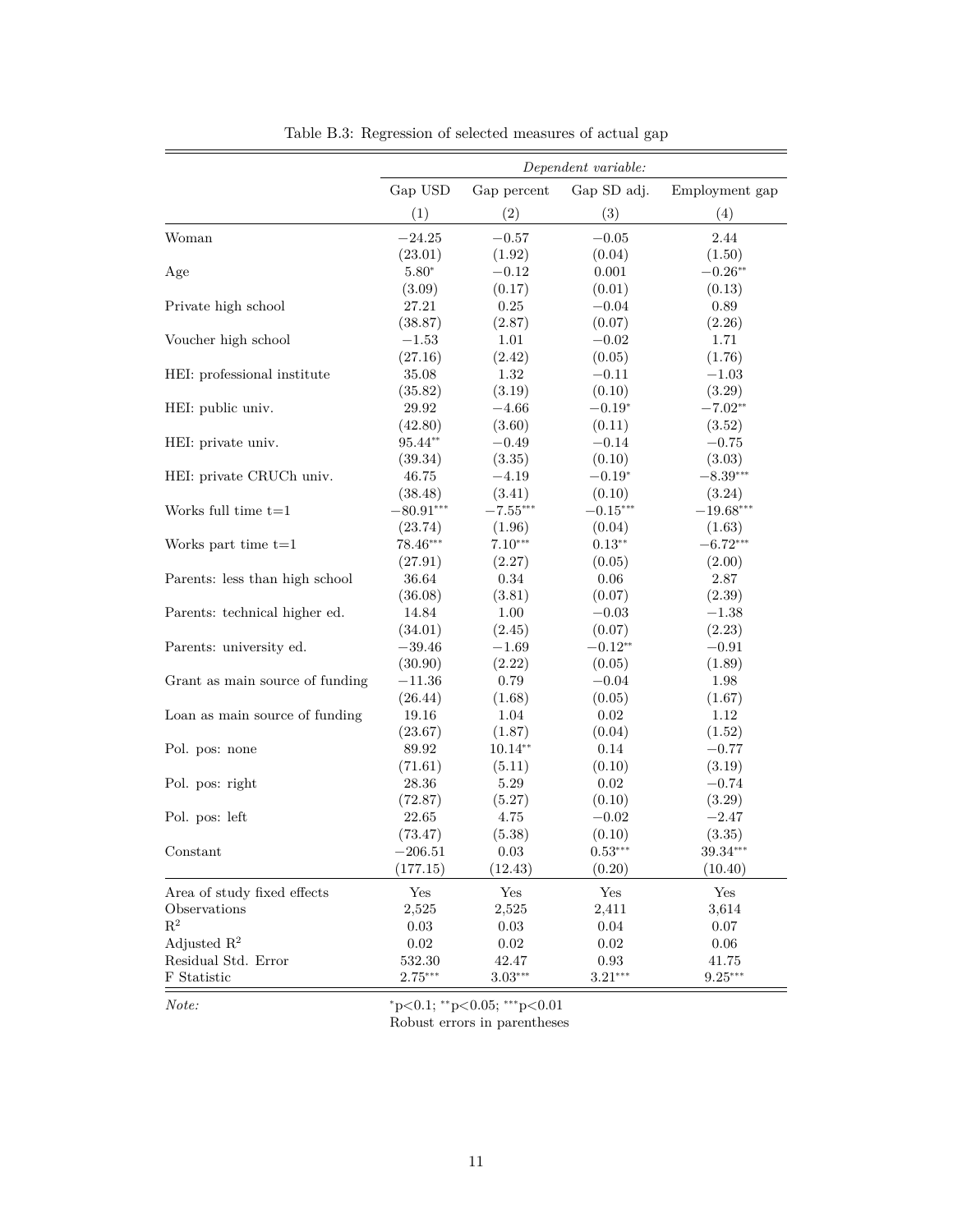## **Appendix C: Experiment additional tests and results**

### **Panel C.1: Loess plots for ideology index**





**Difference in loesses (treatment−control)**

**Loess for control and treatment** 90% confidence intervals, 1% of observations removed on each side



90% confidence intervals, 1% of observations removed on each side

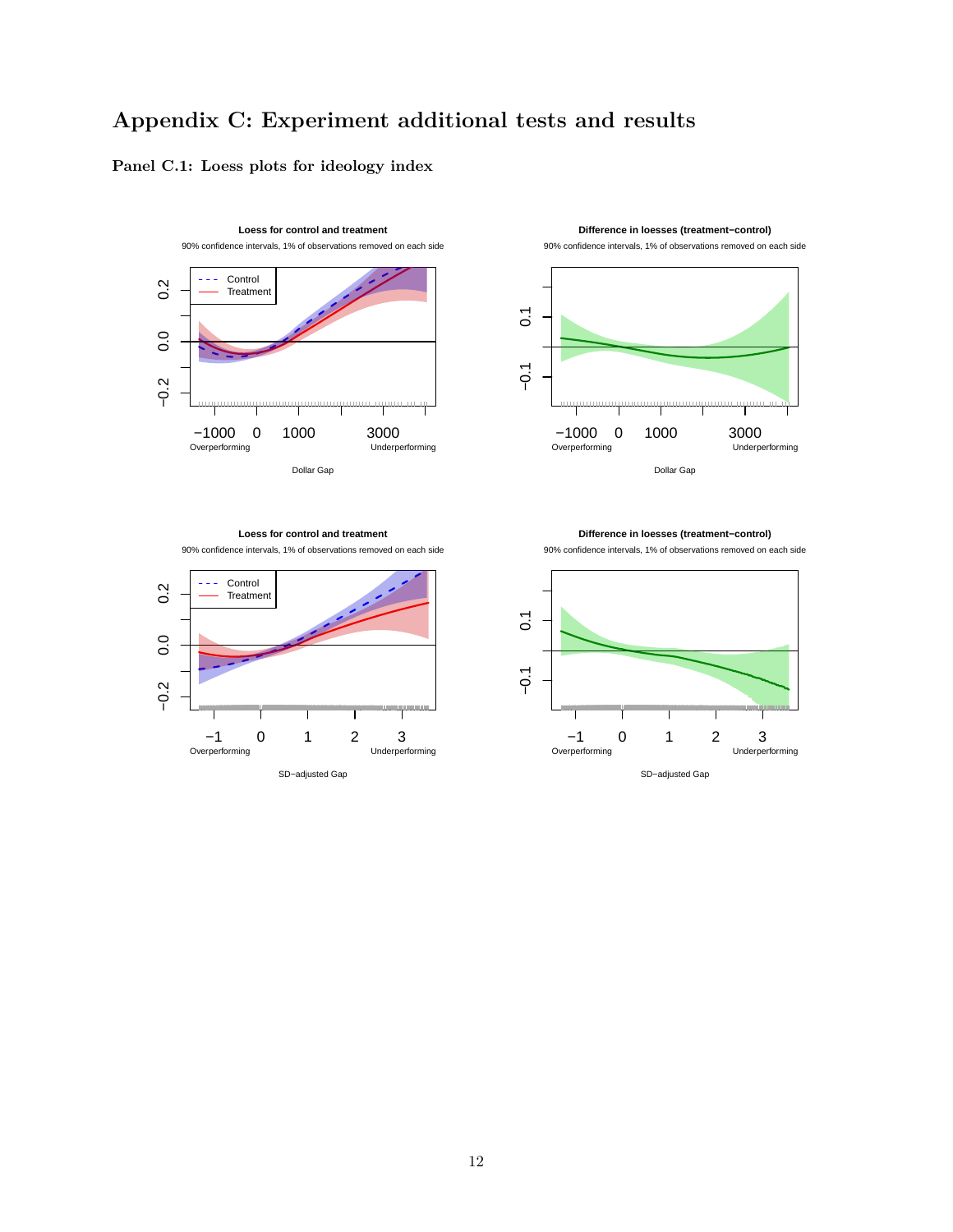





**Loess for control and treatment**





**Difference in loesses (treatment−control)**



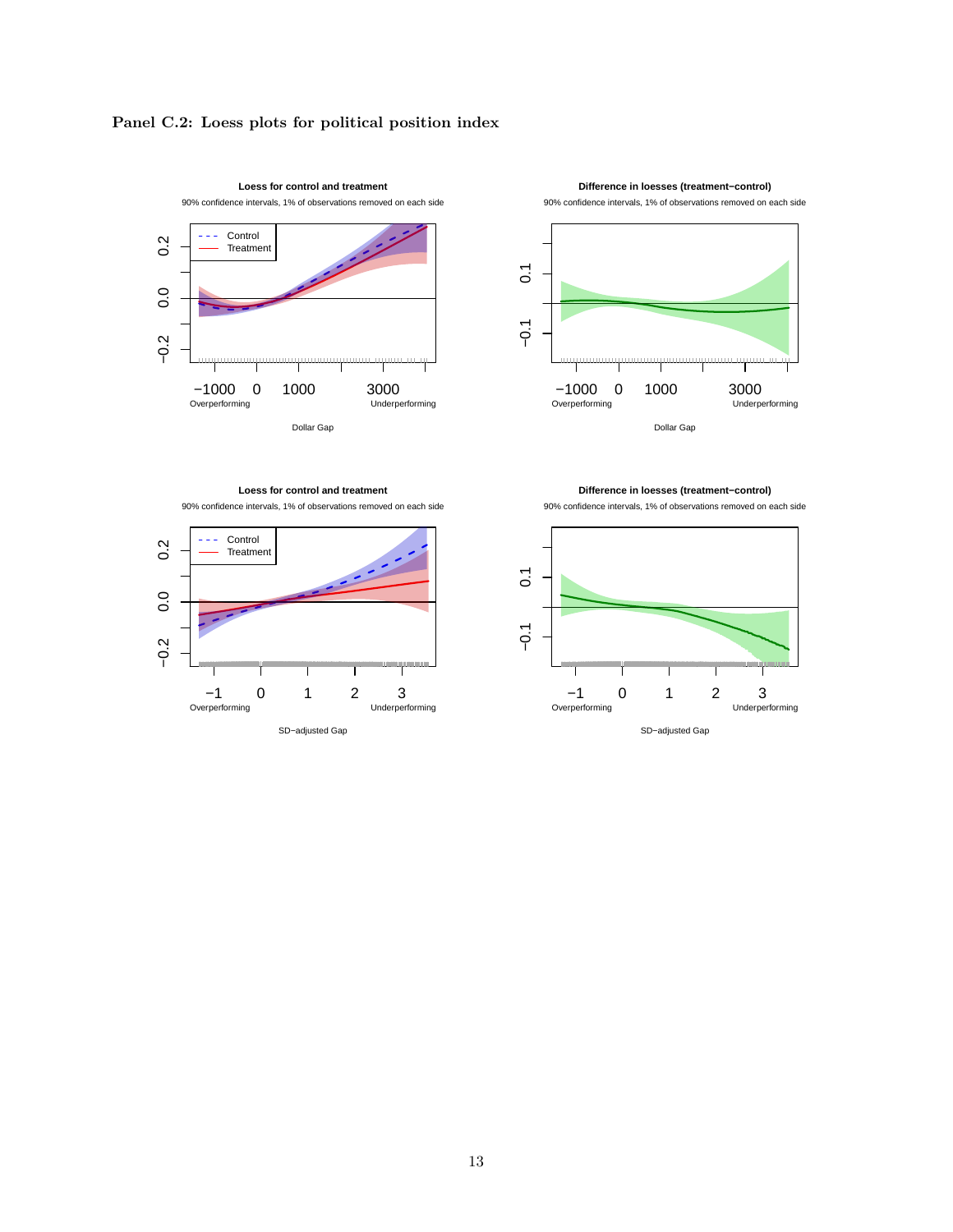|                                     | Control | Treatment  | P-value  |
|-------------------------------------|---------|------------|----------|
| $\overline{N}$                      | 4,733   | 4,807      |          |
| Age                                 | 26.34   | 26.27      | 0.5      |
| Certainty                           | 5.27    | 5.27       | 0.96     |
| Male                                | 0.43    | 0.44       | 0.49     |
| Female                              | 0.57    | $0.56\,$   | 0.49     |
| HEI: technical formation center     | 0.09    | 0.09       | 0.96     |
| HEI: professional institute         | 0.17    | 0.16       | 0.6      |
| HEI: public university              | 0.10    | 0.11       | 0.15     |
| HEI: private university             | 0.49    | $0.50\,$   | 0.75     |
| HEI: private CRUCh university       | 0.16    | 0.15       | 0.28     |
| Works full time                     | 0.36    | 0.35       | 0.73     |
| Works part time                     | 0.21    | 0.21       | 0.77     |
| Searching for a job                 | 0.43    | 0.43       | 0.6      |
| Expects to work full time           | 0.75    | 0.73       | $0.07*$  |
| Expects to work more than half time | 0.14    | 0.15       | $0.06*$  |
| Expects to work half time           | 0.09    | 0.10       | 0.65     |
| Expects to work less than half time | 0.02    | 0.02       | 0.97     |
| Public high school                  | 0.26    | 0.25       | 0.34     |
| Private high school                 | 0.25    | 0.26       | 0.36     |
| Voucher high school                 | 0.49    | 0.49       | 0.97     |
| Parents: completed high school      | 0.36    | 0.36       | 0.78     |
| Parents: less than high school      | 0.14    | 0.13       | 0.51     |
| Parents: technical higher ed.       | 0.15    | 0.14       | $0.39\,$ |
| Parents: university ed.             | 0.36    | 0.37       | 0.42     |
| Unknown area of study               | 0.00    | 0.00       | NA       |
| Management and business             | 0.26    | 0.25       | 0.39     |
| Agriculture                         | 0.03    | $\,0.02\,$ | 0.13     |
| Arts and architecture               | 0.04    | $0.03\,$   | 0.13     |
| Science                             | 0.01    | 0.01       | 0.57     |
| Social sciences                     | 0.11    | 0.11       | 0.93     |
| Law                                 | 0.06    | 0.07       | 0.19     |
| Education                           | 0.09    | 0.09       | 0.89     |
| Humanities                          | 0.00    | 0.01       | 0.6      |
| Health                              | 0.17    | 0.17       | 0.97     |
| Technology                          | 0.23    | 0.24       | 0.27     |
| Grant as main source of funding     | 0.26    | 0.25       | 0.58     |
| Loan as main source of funding      | 0.38    | 0.37       | 0.32     |

Table C.1: Balance table between control and treatment groups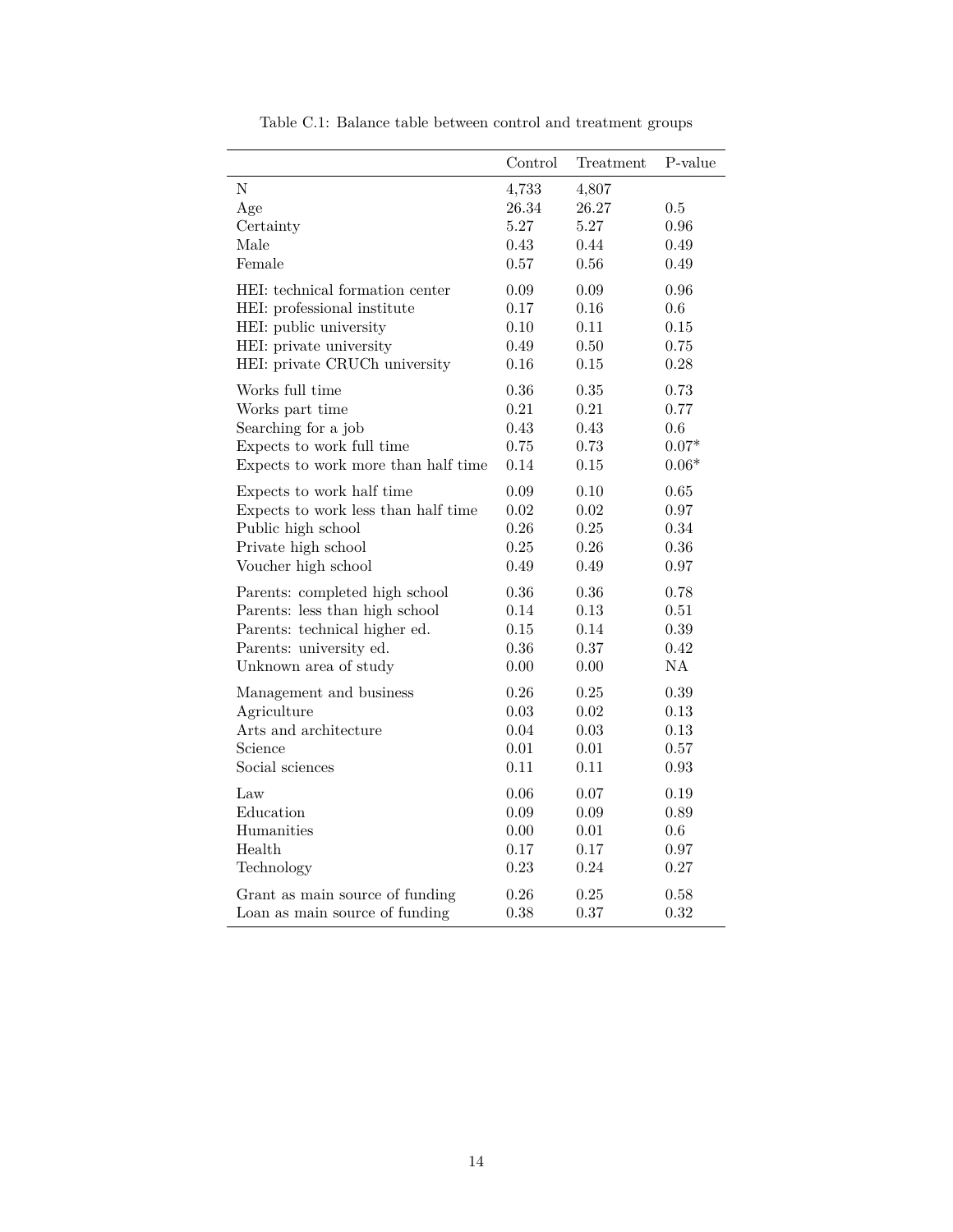|                                | Dependent variable: |                   |             |                    |  |  |  |  |
|--------------------------------|---------------------|-------------------|-------------|--------------------|--|--|--|--|
|                                | Ideology            |                   |             | Political position |  |  |  |  |
|                                | (1)                 | $\left( 2\right)$ | (3)         | (4)                |  |  |  |  |
| Treatment                      | 0.022               | $-0.002$          | 0.015       | 0.010              |  |  |  |  |
|                                | (0.017)             | (0.017)           | (0.014)     | (0.014)            |  |  |  |  |
| Percent Gap $(+)$              | $0.003***$          |                   | $0.002***$  |                    |  |  |  |  |
|                                | (0.0005)            |                   | (0.0004)    |                    |  |  |  |  |
| Percent Gap $(-)$              | $-0.0003***$        |                   | 0.0001      |                    |  |  |  |  |
|                                | (0.0001)            |                   | (0.0002)    |                    |  |  |  |  |
| Employment gap $(+)$           |                     | 0.001             |             | $0.002**$          |  |  |  |  |
|                                |                     | (0.001)           |             | (0.001)            |  |  |  |  |
| Employment gap $(-)$           |                     | $0.003***$        |             | $-0.0004$          |  |  |  |  |
|                                |                     | (0.001)           |             | (0.001)            |  |  |  |  |
| Treat $*$ Percent Gap $(+)$    | $-0.001**$          |                   | $-0.001$    |                    |  |  |  |  |
|                                | (0.001)             |                   | (0.001)     |                    |  |  |  |  |
| Treat $*$ Percent Gap $(-)$    | 0.00001             |                   | 0.00002     |                    |  |  |  |  |
|                                | (0.0001)            |                   | (0.0002)    |                    |  |  |  |  |
| Treat $*$ Employment gap $(+)$ |                     | $-0.0004$         |             | $-0.001$           |  |  |  |  |
|                                |                     | (0.001)           |             | (0.001)            |  |  |  |  |
| Treat $*$ Employment gap $(-)$ |                     | $-0.0005$         |             | 0.001              |  |  |  |  |
|                                |                     | (0.001)           |             | (0.001)            |  |  |  |  |
| Constant                       | $0.335***$          | $0.295***$        | $0.242***$  | $0.125**$          |  |  |  |  |
|                                | (0.055)             | (0.069)           | (0.047)     | (0.057)            |  |  |  |  |
| Controls                       | Yes                 | Yes               | Yes         | Yes                |  |  |  |  |
| Observations                   | 8,307               | 9,540             | 8,307       | 9,540              |  |  |  |  |
| $R^2$                          | 0.122               | 0.121             | 0.160       | 0.146              |  |  |  |  |
| Adjusted $\mathbb{R}^2$        | 0.114               | 0.113             | 0.153       | 0.139              |  |  |  |  |
| Residual Std. Error            | 0.555               | 0.551             | 0.465       | 0.464              |  |  |  |  |
| F Statistic                    | 15.649***           | 16.628***         | $21.482***$ | $20.670***$        |  |  |  |  |

Table C.2: Experimental results for percent and employment gaps

 $=$ 

*Note:*  $*_{p<0.1; *_{p<0.05; **_{p<0.01}}$ Robust errors in parentheses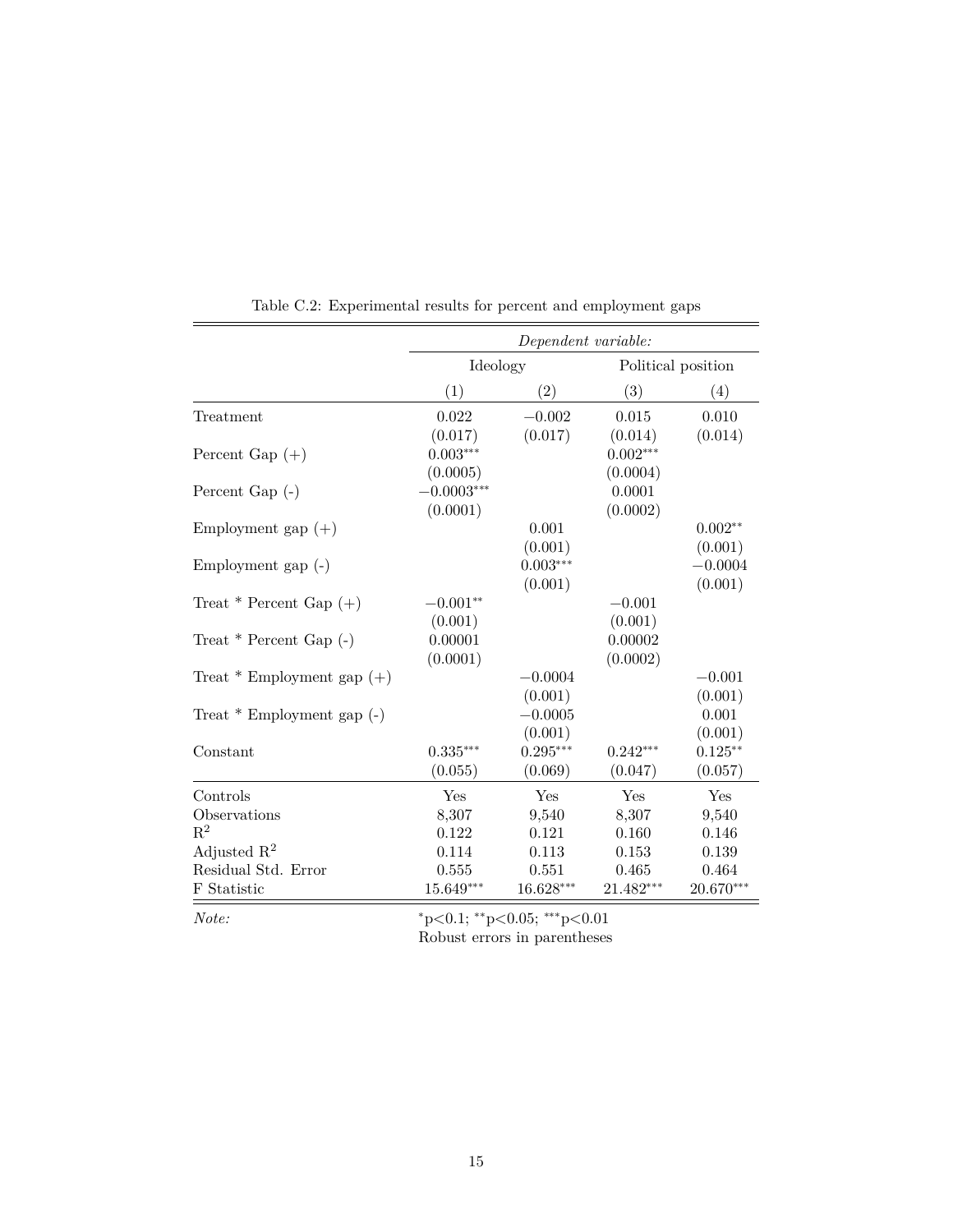|                                   |             | Dependent variable: |                    |                |
|-----------------------------------|-------------|---------------------|--------------------|----------------|
|                                   | Ideology    |                     | Political position |                |
|                                   | (1)         | $\left( 2\right)$   | (3)                | (4)            |
| Treatment                         | 0.004       | 0.013               | 0.013              | 0.010          |
|                                   | (0.017)     | (0.019)             | (0.015)            | (0.016)        |
| USD gap, hundreds $(+)$           | $0.011***$  |                     | $0.008***$         |                |
|                                   | (0.001)     |                     | (0.001)            |                |
| $USD$ gap, hundreds $(-)$         | $-0.002$    |                     | $-0.002$           |                |
|                                   | (0.003)     |                     | (0.003)            |                |
| $SD adj. gap (+)$                 |             | $0.096***$          |                    | $0.043***$     |
|                                   |             | (0.014)             |                    | (0.011)        |
| $SD$ adj. gap $(-)$               |             | 0.009               |                    | $0.050*$       |
|                                   |             | (0.033)             |                    | (0.030)        |
| Treat $*$ USD gap, hundreds $(+)$ | $-0.003$    |                     | $-0.003*$          |                |
|                                   | (0.002)     |                     | (0.002)            |                |
| Treat $*$ USD gap, hundreds $(-)$ | $-0.003$    |                     | 0.0002             |                |
|                                   | (0.004)     |                     | (0.004)            |                |
| Treat * SD adj. gap $(+)$         |             | $-0.040**$          |                    | $-0.022$       |
|                                   |             | (0.019)             |                    | (0.015)        |
| Treat $*$ SD adj. gap $(-)$       |             | $-0.011$            |                    | $-0.002$       |
|                                   |             | (0.046)             |                    | (0.039)        |
| Constant                          | $-0.061***$ | $-0.051***$         | $-0.044***$        | $-0.014$       |
|                                   | (0.012)     | (0.013)             | (0.011)            | (0.012)        |
| Controls                          | No          | No                  | N <sub>o</sub>     | N <sub>o</sub> |
| Observations                      | 8,307       | 8,045               | 8,307              | 8,045          |
| $R^2$                             | 0.017       | 0.011               | 0.013              | 0.004          |
| Adjusted $\mathbb{R}^2$           | 0.017       | 0.011               | 0.012              | 0.004          |
| Residual Std. Error               | 0.585       | 0.586               | 0.503              | 0.506          |
| F Statistic                       | 29.275***   | $18.110***$         | $21.162***$        | $7.143***$     |

Table C.3: Experimental results without controls

*Note:*  $*_{p<0.1;}$  ∗\* $_{p<0.05;}$  ∗\* $_{p<0.01}$ 

Robust errors in parentheses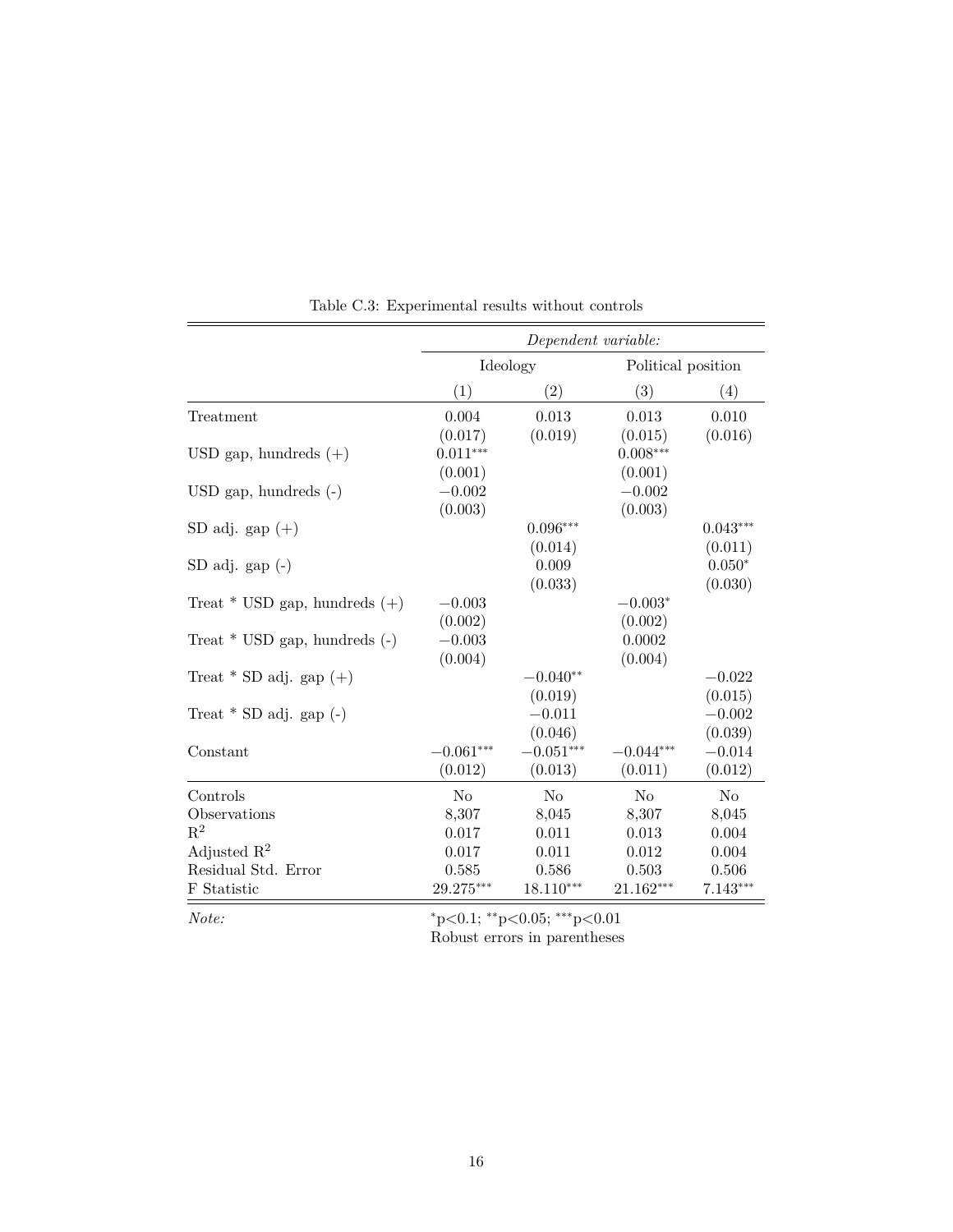|                           |             | Dependent variable:                     |                    |            |  |
|---------------------------|-------------|-----------------------------------------|--------------------|------------|--|
|                           |             | Ideology                                | Political position |            |  |
|                           | (1)         | $\left( 2\right)$                       | (3)                | (4)        |  |
| Treatment                 | 0.006       | 0.010                                   | 0.007              | 0.007      |  |
|                           | (0.013)     | (0.013)                                 | (0.011)            | (0.011)    |  |
| USD gap, hundreds         | $0.006***$  |                                         | $0.005***$         |            |  |
|                           | (0.001)     |                                         | (0.001)            |            |  |
| SD adj. gap               |             | $0.069***$                              |                    | $0.052***$ |  |
|                           |             | (0.011)                                 |                    | (0.008)    |  |
| Treat * USD gap, hundreds | $-0.003**$  |                                         | $-0.002**$         |            |  |
|                           | (0.001)     |                                         | (0.001)            |            |  |
| Treat $*$ SD adj. gap     |             | $-0.040^{***}\,$                        |                    | $-0.021*$  |  |
|                           |             | (0.014)                                 |                    | (0.011)    |  |
| Constant                  | $0.352***$  | $-0.066$                                | $0.257***$         | $0.191**$  |  |
|                           | (0.056)     | (0.187)                                 | (0.047)            | (0.085)    |  |
| Controls                  | Yes         | Yes                                     | Yes                | Yes        |  |
| Observations              | 8,307       | 8,045                                   | 8,307              | 8,045      |  |
| $\mathbb{R}^2$            | 0.121       | 0.123                                   | 0.162              | 0.163      |  |
| Adjusted $\mathbb{R}^2$   | 0.114       | $0.116\,$                               | 0.154              | 0.156      |  |
| Residual Std. Error       | 0.555       | 0.554                                   | 0.465              | 0.466      |  |
| F Statistic               | $16.013***$ | 17.010***                               | 22.358***          | 23.532***  |  |
| Note:                     |             | $*_{p<0.1;}$ $*_{p<0.05;}$ $*_{p<0.01}$ |                    |            |  |

Table C.4: Experimental results, symmetric specification

Robust errors in parentheses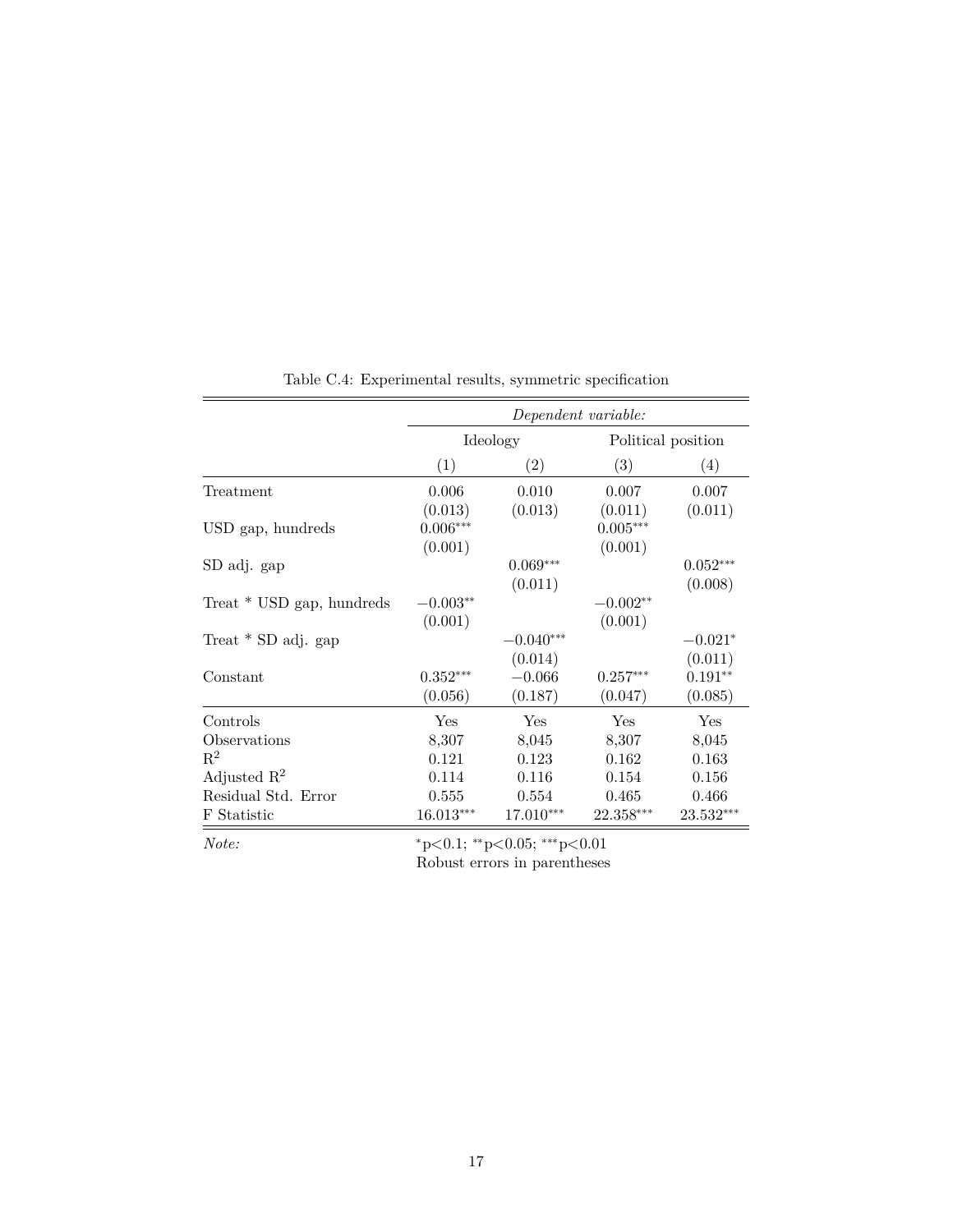|                                   |             |            | Dependent variable: |                    |
|-----------------------------------|-------------|------------|---------------------|--------------------|
|                                   |             | Ideology   |                     | Political position |
|                                   | (1)         | (2)        | (3)                 | (4)                |
| Treatment                         | 0.002       | 0.015      | 0.001               | 0.001              |
|                                   | (0.019)     | (0.020)    | (0.015)             | (0.016)            |
| USD gap, hundreds $(+)$           | $0.007***$  |            | $0.003***$          |                    |
|                                   | (0.001)     |            | (0.001)             |                    |
| $USD$ gap, hundreds $(-)$         | 0.003       |            | $0.006*$            |                    |
|                                   | (0.004)     |            | (0.003)             |                    |
| SD adj. gap $(+)$                 |             | $0.071***$ |                     | $0.032***$         |
|                                   |             | (0.015)    |                     | (0.012)            |
| $SD$ adj. $gap(-)$                |             | 0.023      |                     | 0.043              |
|                                   |             | (0.042)    |                     | (0.033)            |
| Treat $*$ USD gap, hundreds $(+)$ | $-0.002$    |            | $-0.001$            |                    |
|                                   | (0.002)     |            | (0.002)             |                    |
| Treat $*$ USD gap, hundreds $(-)$ | $-0.005$    |            | 0.0003              |                    |
|                                   | (0.005)     |            | (0.004)             |                    |
| Treat $*$ SD adj. gap $(+)$       |             | $-0.033*$  |                     | $-0.009$           |
|                                   |             | (0.020)    |                     | (0.017)            |
| Treat $*$ SD adj. gap $(-)$       |             | $-0.021$   |                     | 0.005              |
|                                   |             | (0.054)    |                     | (0.041)            |
| Constant                          | $0.344***$  | $-0.160$   | $0.242***$          | $0.180**$          |
|                                   | (0.063)     | (0.203)    | (0.052)             | (0.089)            |
| Controls                          | Yes         | Yes        | Yes                 | Yes                |
| Weights                           | Yes         | Yes        | Yes                 | Yes                |
| Observations                      | 8,307       | 8,045      | 8,307               | 8,045              |
| $\mathbf{R}^2$                    | 0.128       | 0.129      | 0.123               | 0.124              |
| Adjusted $\mathbb{R}^2$           | 0.120       | 0.121      | 0.116               | 0.117              |
| Residual Std. Error               | 0.520       | 0.516      | 0.425               | 0.424              |
| F Statistic                       | $16.512***$ | 17.352***  | $15.866***$         | 16.616***          |
|                                   |             |            |                     |                    |

Table C.5: Experimental results with weights

*Note:* \* *p*<0.1; \* *p*<0.05; \* *\* p*<0.01

Robust errors in parentheses

Note: Weights are constructed based on a propensity score, which measures the probability of being selected into the sample in terms of the student's school type and HEI type, by HEI quality (divided into three categories, based on years of accreditation). Weights correspond to the inverse of the propensity scores, and are trimmed so that they range from 0.3 to 3 (before trimming, they ranged from 0.3 to 16.9). For ideology, the results of the interaction between the positive gap and the treatment for the dollar gap are no longer significant, but are still of the same sign and magnitude. For the SD-adjusted gap measure the results are more robust: they have the same sign and order of magnitude (-0.051 in the unweighted specification vs. -0.033 in the weighted one) and are still significant, although they are now only significant at the 90% level. For the political position index, the coefficients are no longer significant, although they now have the same sign for both gap measures and the same order of magnitude for the SD-adjusted gap.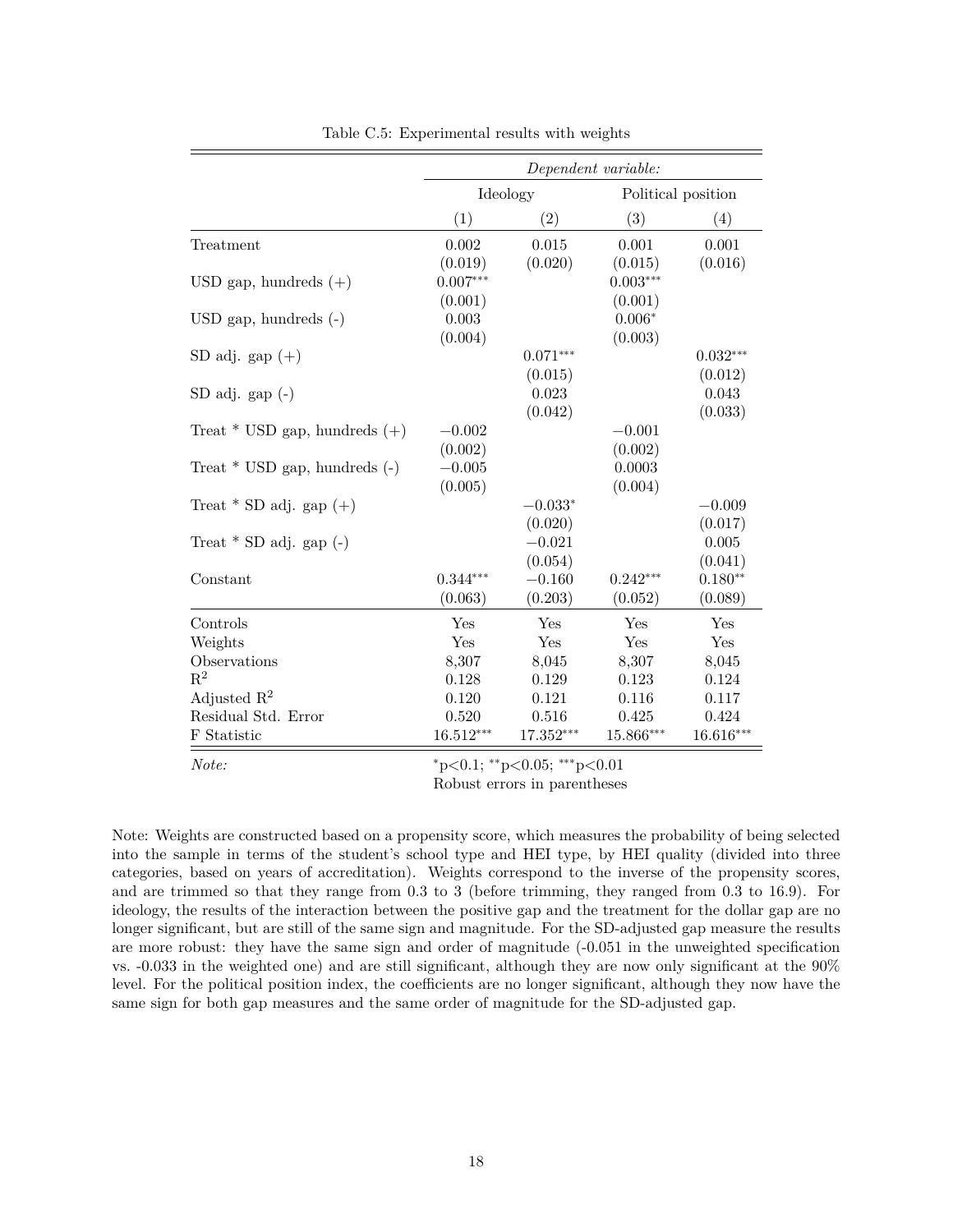|                                   | (1)         | (2)                         |
|-----------------------------------|-------------|-----------------------------|
| The at ment                       | 0.028       | $0.056*$                    |
|                                   | (0.028)     | (0.030)                     |
| USD gap, hundreds $(+)$           | $0.007***$  |                             |
|                                   | (0.002)     |                             |
| $USD$ gap, hundreds $(-)$         | 0.003       |                             |
|                                   | (0.005)     |                             |
| SD adj. gap $(+)$                 |             | $0.097***$                  |
|                                   |             | (0.020)                     |
| $SD$ adj. gap $(-)$               |             | 0.018                       |
|                                   |             | (0.057)                     |
| Treat $*$ USD gap, hundreds $(+)$ | $-0.005**$  |                             |
|                                   | (0.003)     |                             |
| Treat $*$ USD gap, hundreds $(-)$ | $-0.005$    |                             |
|                                   | (0.007)     |                             |
| Treat $*$ SD adj. gap $(+)$       |             | $-0.092***$                 |
|                                   |             | (0.029)                     |
| Treat $*$ SD adj. gap $(-)$       |             | 0.017                       |
|                                   |             | (0.076)                     |
| Constant                          | $-0.987***$ | 0.169                       |
|                                   | (0.093)     | (0.385)                     |
| Controls                          | Yes         | Yes                         |
| Observations                      | 8,307       | 8,045                       |
| $\mathrm{R}^2$                    | 0.131       | 0.133                       |
| Adjusted $\mathbb{R}^2$           | 0.123       | 0.126                       |
| Residual Std. Error               | 0.930       | 0.927                       |
| F Statistic                       | 17.018***   | 18.050***                   |
| Note:                             |             | *p<0.1; **p<0.05; ***p<0.01 |

Table C.6: Experimental results for agreement with "Every person who is willing to work has plenty of opportunities to succeed" (standardized)

Robust errors in parentheses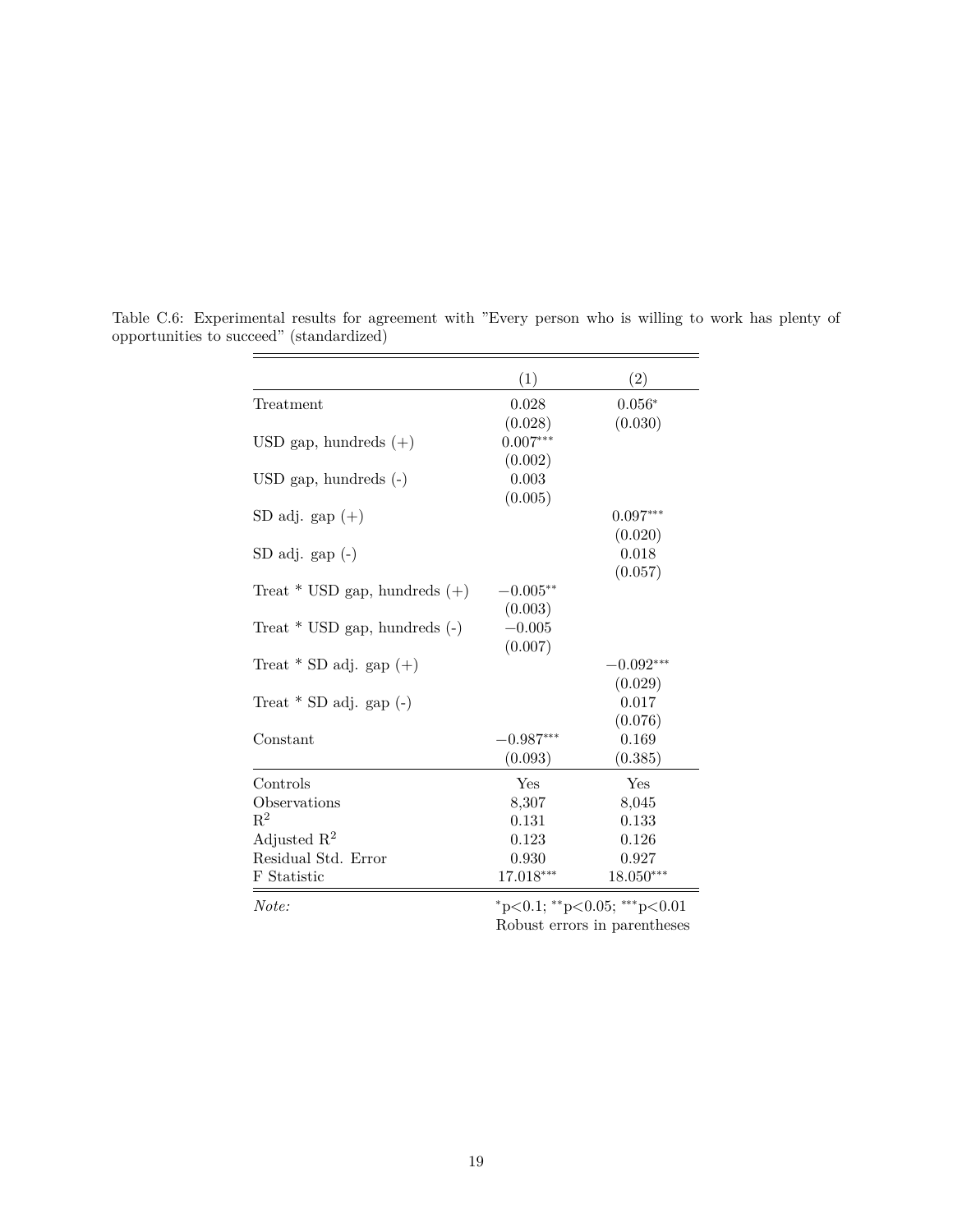## **Appendix D: Additional panel tests and results**

#### **Panel D.1: Marginal effects from models that include quadratic measures of the gap**

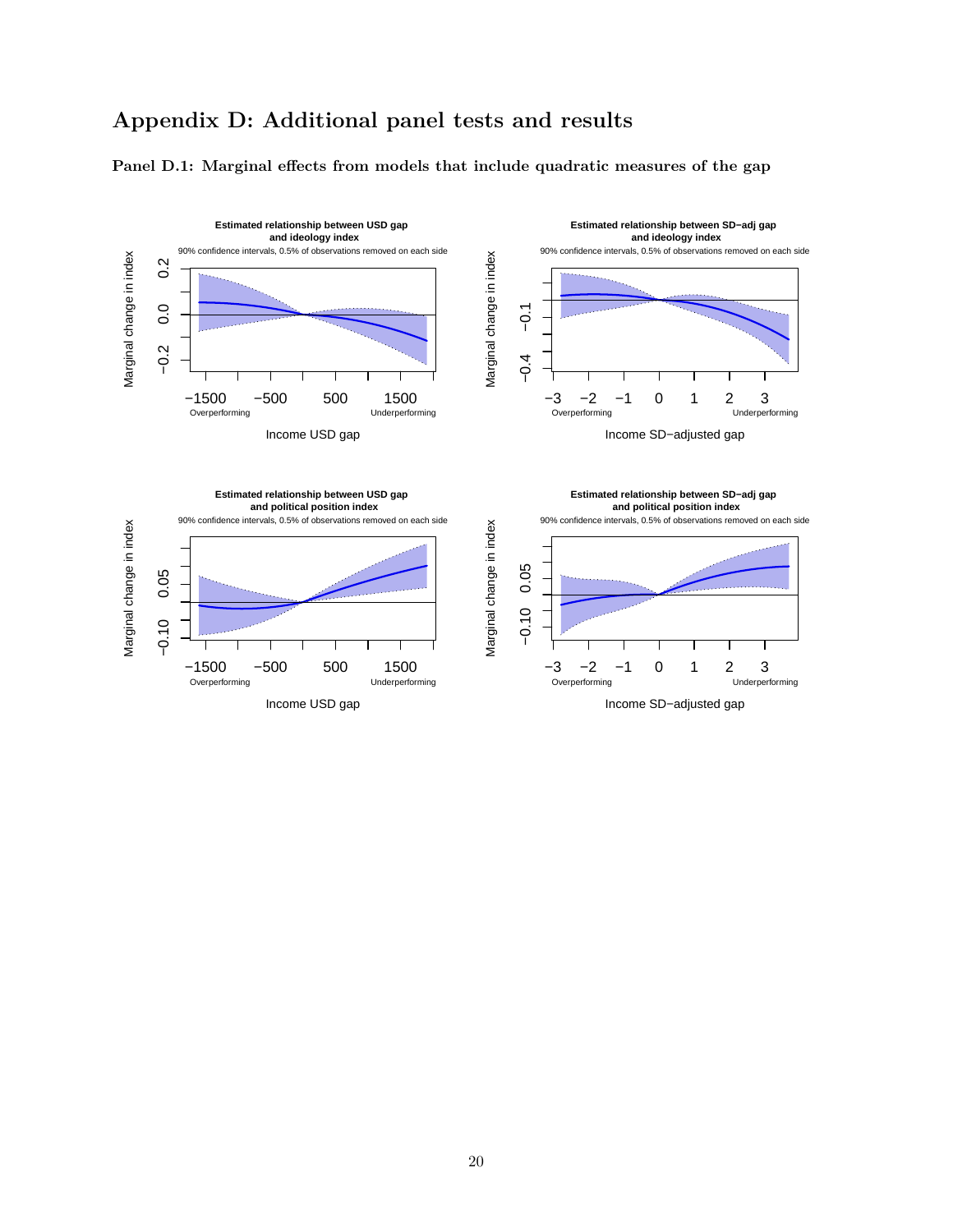|                     | (1)                   | (2)                | (3)                  | (4)                      | (5)                | (6)                    |
|---------------------|-----------------------|--------------------|----------------------|--------------------------|--------------------|------------------------|
| Percent gap $+$     | $-0.001*$<br>(0.001)  |                    |                      |                          |                    |                        |
| Percent gap -       | $-0.0000$<br>(0.0003) |                    |                      |                          |                    |                        |
| Time gap $+$        |                       | $-0.01$<br>(0.01)  |                      |                          |                    |                        |
| Time gap -          |                       | $-0.01*$<br>(0.01) |                      |                          |                    |                        |
| Relation gap $+$    |                       |                    | 0.002<br>(0.01)      |                          |                    |                        |
| Relation gap -      |                       |                    | $-0.06***$<br>(0.02) |                          |                    |                        |
| Liking gap $+$      |                       |                    |                      | $-0.04^{\ast}$<br>(0.02) |                    |                        |
| Liking gap -        |                       |                    |                      | $-0.02$<br>(0.02)        |                    |                        |
| Peers gap $+$       |                       |                    |                      |                          | $-0.02$<br>(0.02)  |                        |
| Peers gap -         |                       |                    |                      |                          | $-0.04$<br>(0.03)  |                        |
| Employ gap $+$      |                       |                    |                      |                          |                    | $-0.001**$<br>(0.0003) |
| Employ gap -        |                       |                    |                      |                          |                    | $-0.002**$<br>(0.001)  |
| Constant            | $0.63**$<br>(0.29)    | $0.60**$<br>(0.28) | $0.63**$<br>(0.30)   | $0.82***$<br>(0.30)      | $0.62**$<br>(0.29) | $0.64***$<br>(0.23)    |
| Controls            | Yes                   | Yes                | Yes                  | Yes                      | Yes                | Yes                    |
| Observations        | 2,525                 | 2,525              | 2,525                | 2,525                    | 2,525              | 3,614                  |
| $\mathbf{R}^2$      | 0.02                  | 0.02               | 0.03                 | $\rm 0.02$               | 0.02               | 0.02                   |
| Adjusted $R^2$      | $-0.01$               | $-0.01$            | $-0.003$             | $-0.01$                  | $-0.01$            | $-0.002$               |
| Residual Std. Error | 0.55                  | 0.55               | 0.55                 | 0.55                     | 0.55               | 0.57                   |
| F Statistic         | 0.75                  | 0.81               | 0.91                 | 0.77                     | 0.76               | 0.90                   |

Table D.1: Panel results for ideology, additional gaps

*Note:* \* *p*<0.1; \* *p*<0.05; \* *\* p*<0.01 Robust errors in parentheses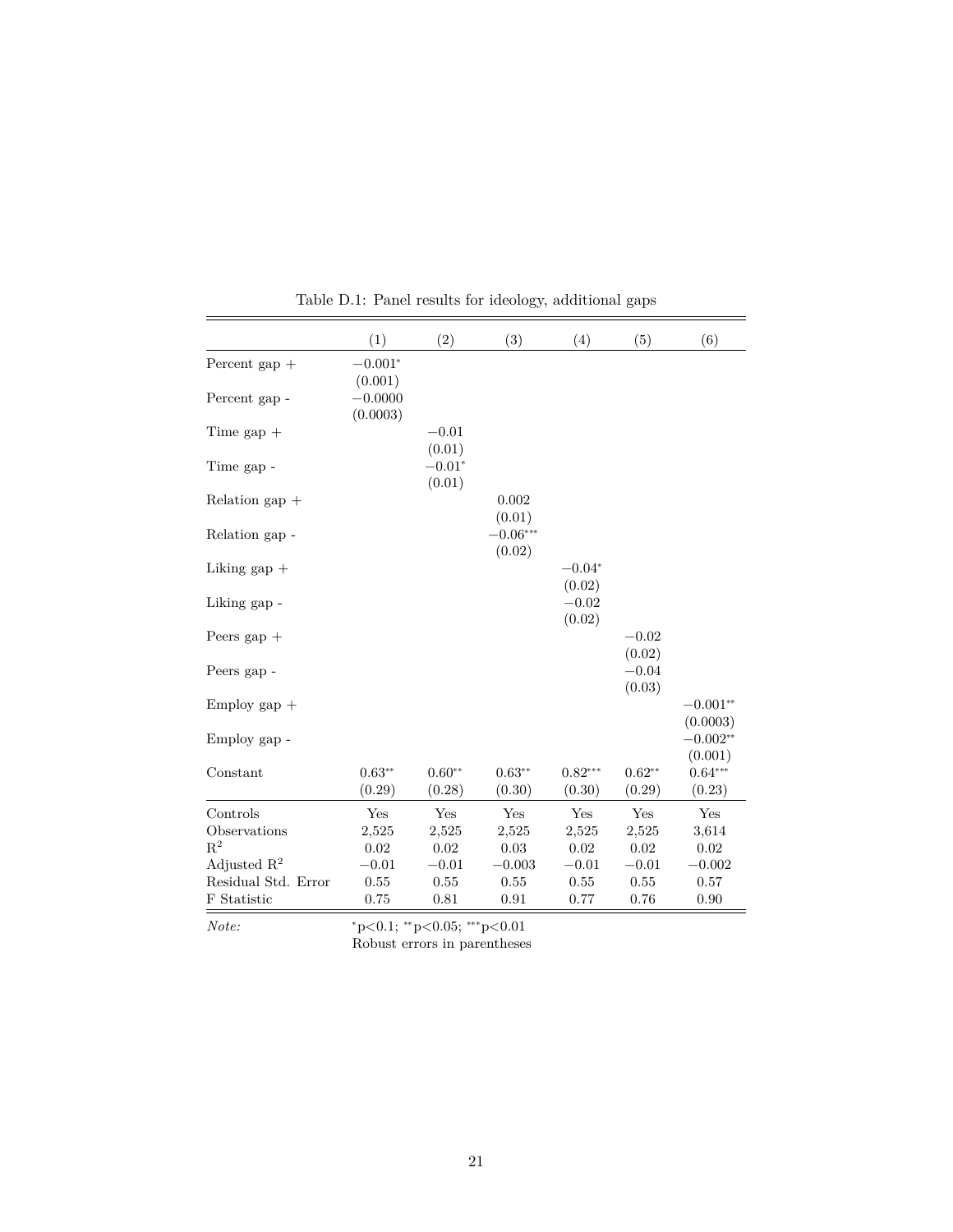|                         | (1)                  | (2)                  | (3)                  | (4)                  | (5)                  | (6)                  |
|-------------------------|----------------------|----------------------|----------------------|----------------------|----------------------|----------------------|
| Percent gap $+$         | 0.001<br>(0.0004)    |                      |                      |                      |                      |                      |
| Percent gap -           | 0.0000<br>(0.0002)   |                      |                      |                      |                      |                      |
| Time gap $+$            |                      | 0.01<br>(0.004)      |                      |                      |                      |                      |
| Time gap -              |                      | 0.002<br>(0.004)     |                      |                      |                      |                      |
| Relation gap $+$        |                      |                      | 0.01<br>(0.01)       |                      |                      |                      |
| Relation gap -          |                      |                      | 0.01<br>(0.01)       |                      |                      |                      |
| Liking $\gamma$         |                      |                      |                      | 0.01<br>(0.01)       |                      |                      |
| Liking gap -            |                      |                      |                      | 0.02<br>(0.01)       |                      |                      |
| Peers gap $+$           |                      |                      |                      |                      | $-0.02$<br>(0.01)    |                      |
| Peers gap -             |                      |                      |                      |                      | $0.04*$<br>(0.02)    |                      |
| $Employ gap +$          |                      |                      |                      |                      |                      | 0.0002<br>(0.0002)   |
| Employ gap -            |                      |                      |                      |                      |                      | $-0.0001$<br>(0.001) |
| Constant                | $-0.58***$<br>(0.08) | $-0.58***$<br>(0.08) | $-0.60***$<br>(0.08) | $-0.62***$<br>(0.10) | $-0.56***$<br>(0.08) | $-0.32**$<br>(0.15)  |
| Controls                | Yes                  | Yes                  | Yes                  | Yes                  | Yes                  | Yes                  |
| Observations            | 2,525                | 2,525                | 2,525                | 2,525                | 2,525                | 3,614                |
| $\mathbf{R}^2$          | 0.04                 | 0.04                 | 0.04                 | 0.04                 | 0.04                 | 0.04                 |
| Adjusted $\mathbb{R}^2$ | 0.01                 | $0.01\,$             | $0.01\,$             | 0.01                 | 0.01                 | 0.02                 |
| Residual Std. Error     | $0.37\,$             | 0.37                 | 0.37                 | 0.37                 | 0.37                 | 0.37                 |
| F Statistic             | $1.48***$            | $1.50***$            | $1.49***$            | $1.47***$            | $1.50***$            | $1.90***$            |

Table D.2: Panel results for political position, additional gaps

*Note:* \* *p*<0.1; \* *p*<0.05; \* *\* p*<0.01

Robust errors in parentheses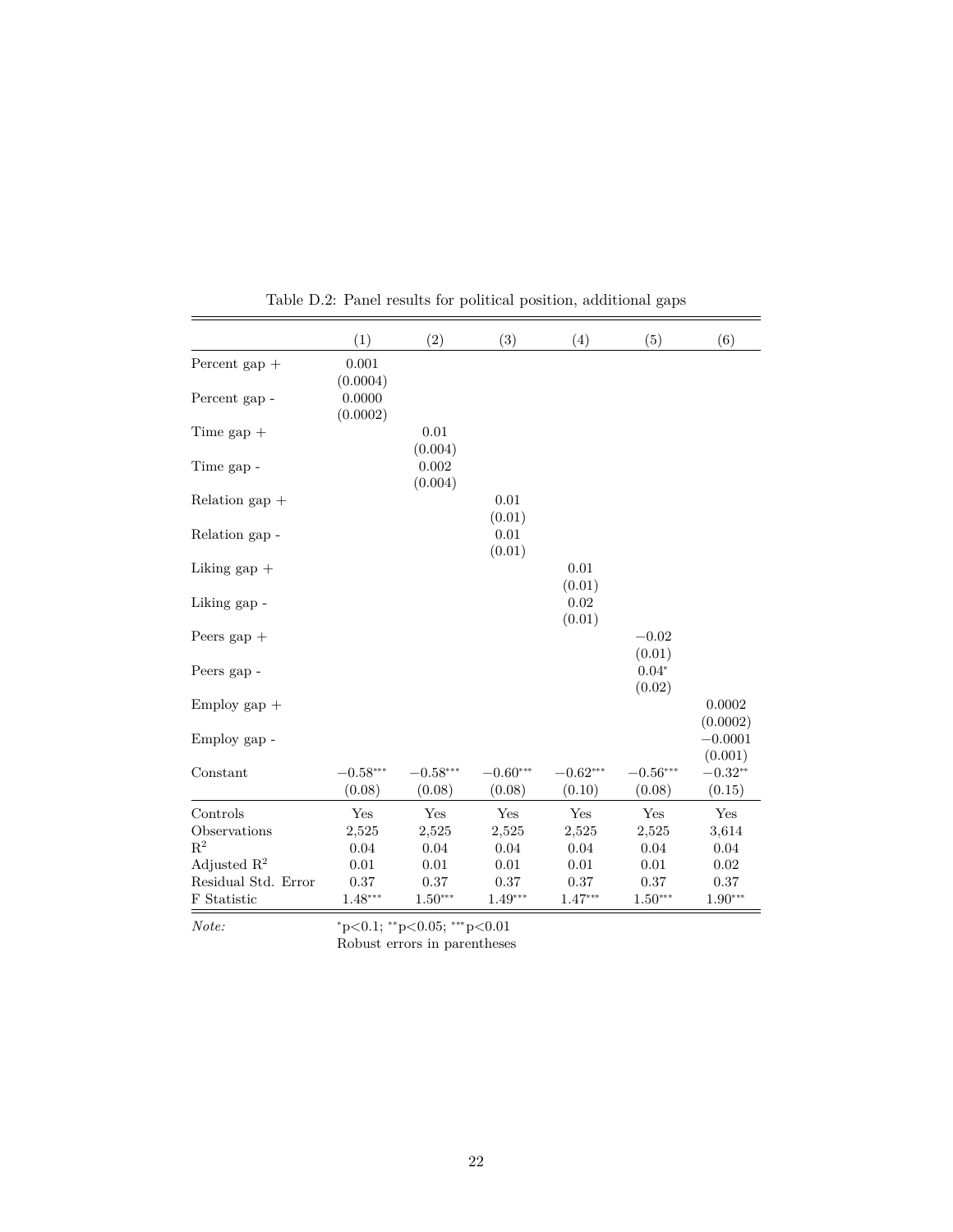|                         |           | Ideology                    | Political position |            |  |
|-------------------------|-----------|-----------------------------|--------------------|------------|--|
|                         | (1)       | (2)                         | (3)                | (4)        |  |
| Dollar gap $(x100) +$   | $-0.01**$ |                             | $0.01***$          |            |  |
|                         | (0.004)   |                             | (0.002)            |            |  |
| Dollar gap $(x100)$ -   | 0.001     |                             | $-0.001$           |            |  |
|                         | (0.004)   |                             | (0.003)            |            |  |
| $SD$ adj. $gap +$       |           | $-0.04**$                   |                    | 0.02       |  |
|                         |           | (0.02)                      |                    | (0.01)     |  |
| SD adj. gap -           |           | 0.0002                      |                    | 0.01       |  |
|                         |           | (0.03)                      |                    | (0.02)     |  |
| Constant                | $0.84***$ | $0.84***$                   | $-0.40***$         | $-0.39***$ |  |
|                         | (0.02)    | (0.02)                      | (0.01)             | (0.01)     |  |
| Controls                | No        | No                          | No                 | No         |  |
| Observations            | 2,525     | 2,411                       | 2,525              | 2,411      |  |
| $R^2$                   | 0.004     | 0.003                       | 0.003              | 0.001      |  |
| Adjusted $\mathbb{R}^2$ | 0.003     | 0.002                       | 0.002              | 0.001      |  |
| Residual Std. Error     | 0.55      | 0.55                        | 0.37               | 0.37       |  |
| F Statistic             | $5.02***$ | $3.70**$                    | $4.14**$           | 1.77       |  |
| Note:                   |           | *p<0.1; **p<0.05; ***p<0.01 |                    |            |  |

Table D.3: Panel analysis results without controls

Robust errors in parentheses

|                         | Ideology |           | Political position |                        |
|-------------------------|----------|-----------|--------------------|------------------------|
|                         | (1)      | (2)       | (3)                | (4)                    |
| Dollar gap $(x100)$     | $-0.01*$ |           | $0.003**$          |                        |
|                         | (0.003)  |           | (0.001)            |                        |
| SD adj. gap             |          | $-0.04**$ |                    | $0.02**$               |
|                         |          | (0.02)    |                    | (0.01)                 |
| Constant                | $0.58**$ | $0.41***$ | $-0.56***$         | $-0.40^{\ast\ast\ast}$ |
|                         | (0.29)   | (0.08)    | (0.08)             | (0.05)                 |
| Controls                | Yes      | Yes       | Yes                | Yes                    |
| Observations            | 2,525    | 2,411     | 2,525              | 2,411                  |
| $R^2$                   | 0.02     | 0.03      | 0.04               | 0.04                   |
| Adjusted $\mathbb{R}^2$ | $-0.005$ | 0.003     | 0.01               | 0.01                   |
| Residual Std. Error     | 0.55     | 0.55      | 0.36               | 0.36                   |
| F Statistic             | 0.82     | 1.11      | $1.53***$          | $1.62***$              |

Table D.4: Panel results, symmetric specification

*Note:* <sup>∗</sup>p<0.1; ∗∗p<0.05; ∗∗∗p<0.01 Robust errors in parentheses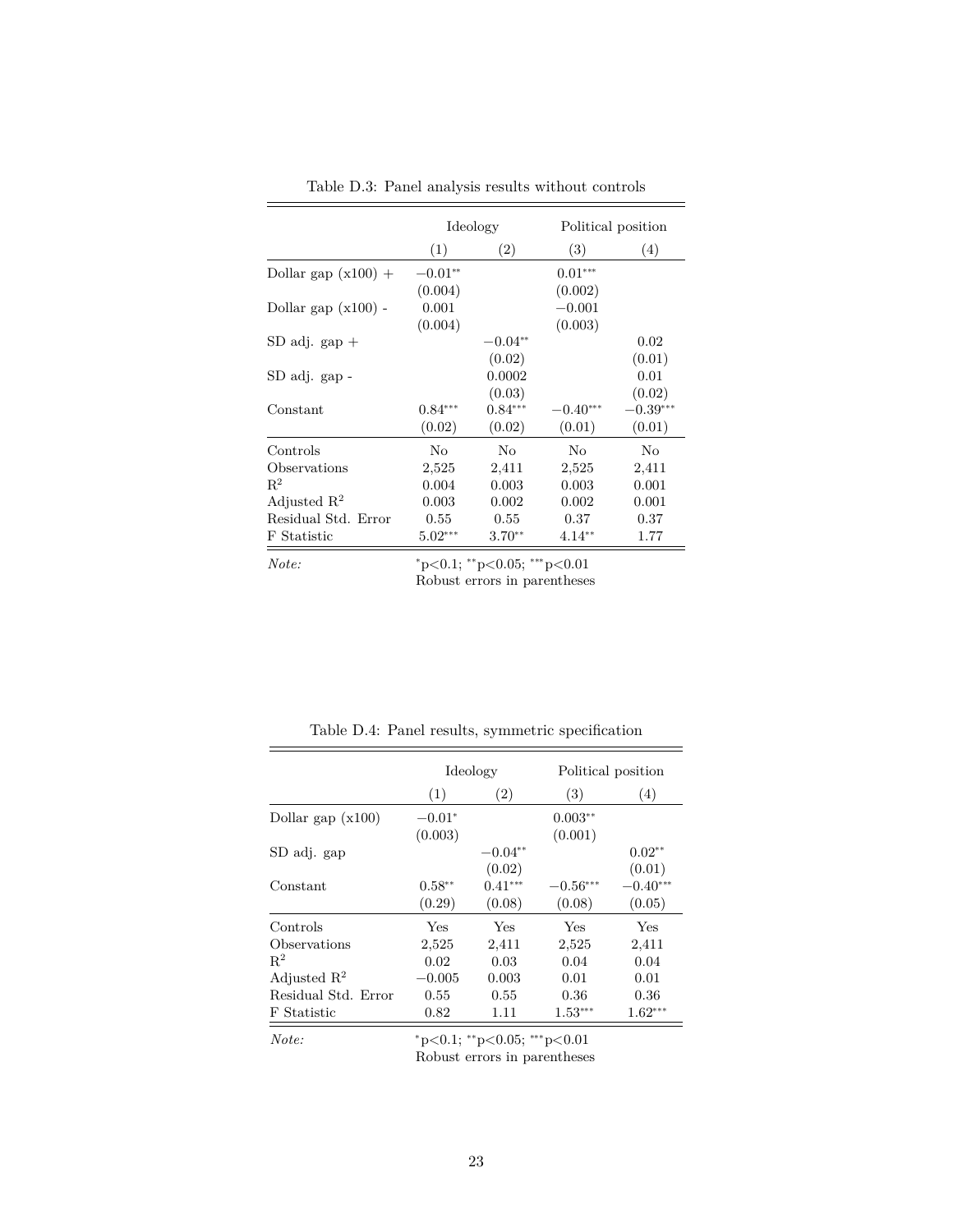|                         |           | Ideology          |            | Political position     |  |
|-------------------------|-----------|-------------------|------------|------------------------|--|
|                         | (1)       | $\left( 2\right)$ | (3)        | (4)                    |  |
| Dollar gap $(x100) +$   | $-0.01**$ |                   | $0.004**$  |                        |  |
|                         | (0.004)   |                   | (0.002)    |                        |  |
| Dollar gap $(x100)$ -   | $-0.0002$ |                   | 0.0005     |                        |  |
|                         | (0.005)   |                   | (0.004)    |                        |  |
| $SD$ adj. $gap +$       |           | $-0.06***$        |            | 0.02                   |  |
|                         |           | (0.02)            |            | (0.01)                 |  |
| SD adj. gap -           |           | 0.01              |            | 0.02                   |  |
|                         |           | (0.03)            |            | (0.02)                 |  |
| Constant                | $0.57**$  | $0.44***$         | $-0.54***$ | $-0.40^{\ast\ast\ast}$ |  |
|                         | (0.28)    | (0.08)            | (0.08)     | (0.05)                 |  |
| Controls                | Yes       | Yes               | Yes        | Yes                    |  |
| Weights                 | Yes       | Yes               | Yes        | Yes                    |  |
| Observations            | 2,525     | 2,411             | 2,525      | 2,411                  |  |
| $\mathrm{R}^2$          | 0.03      | 0.03              | 0.05       | 0.04                   |  |
| Adjusted $\mathbb{R}^2$ | $-0.001$  | 0.01              | 0.02       | 0.02                   |  |
| Residual Std. Error     | 0.56      | 0.55              | 0.36       | 0.36                   |  |
| F Statistic             | 0.96      | $1.31*$           | $1.66***$  | $1.70***$              |  |
| $\lambda T$ $\lambda$   |           | ***               | $\sim$ 0.1 |                        |  |

Table D.5: Panel results with weights that account for attrition

*Note:* \* *p*<0.1; \* *p*<0.05; \* \* *p*<0.01 Robust errors in parentheses

Note: Weights are constructed based on a propensity score, which measures the probability of completing wave 2 in terms of the student's school type, HEI type, and HEI quality (divided into three categories, based on years of accreditation). Weights correspond to the inverse of the propensity scores and range from 0.28 to 2.33.

|                         | Control    |           | Treatment |           |
|-------------------------|------------|-----------|-----------|-----------|
|                         | (1)        | (2)       | (3)       | (4)       |
| Dollar gap $(x100) +$   | $-0.02***$ |           | $-0.0004$ |           |
|                         | (0.01)     |           | (0.01)    |           |
| Dollar gap $(x100)$ -   | $-0.004$   |           | $-0.004$  |           |
|                         | (0.01)     |           | (0.01)    |           |
| $SD$ adj. $gap +$       |            | $-0.10**$ |           | $-0.04\,$ |
|                         |            | (0.04)    |           | (0.03)    |
| SD adj. gap -           |            | $-0.02$   |           | 0.004     |
|                         |            | (0.05)    |           | (0.05)    |
| Constant                | $1.39***$  | $1.70***$ | $0.33***$ | $0.34***$ |
|                         | (0.15)     | (0.23)    | (0.12)    | (0.12)    |
| Controls                | Yes        | Yes       | Yes       | Yes       |
| Observations            | 895        | 868       | 954       | 926       |
| $R^2$                   | 0.07       | 0.06      | 0.08      | 0.09      |
| Adjusted $\mathbb{R}^2$ | 0.002      | 0.0003    | 0.02      | 0.02      |
| Residual Std. Error     | 0.54       | 0.55      | 0.56      | 0.56      |
| F Statistic             | 1.03       | 1.01      | $1.26*$   | $1.39**$  |

Table D.6: Panel results for ideology by treatment assignment

*Note:* <sup>∗</sup>p<0.1; ∗∗p<0.05; ∗∗∗p<0.01 Robust errors in parentheses